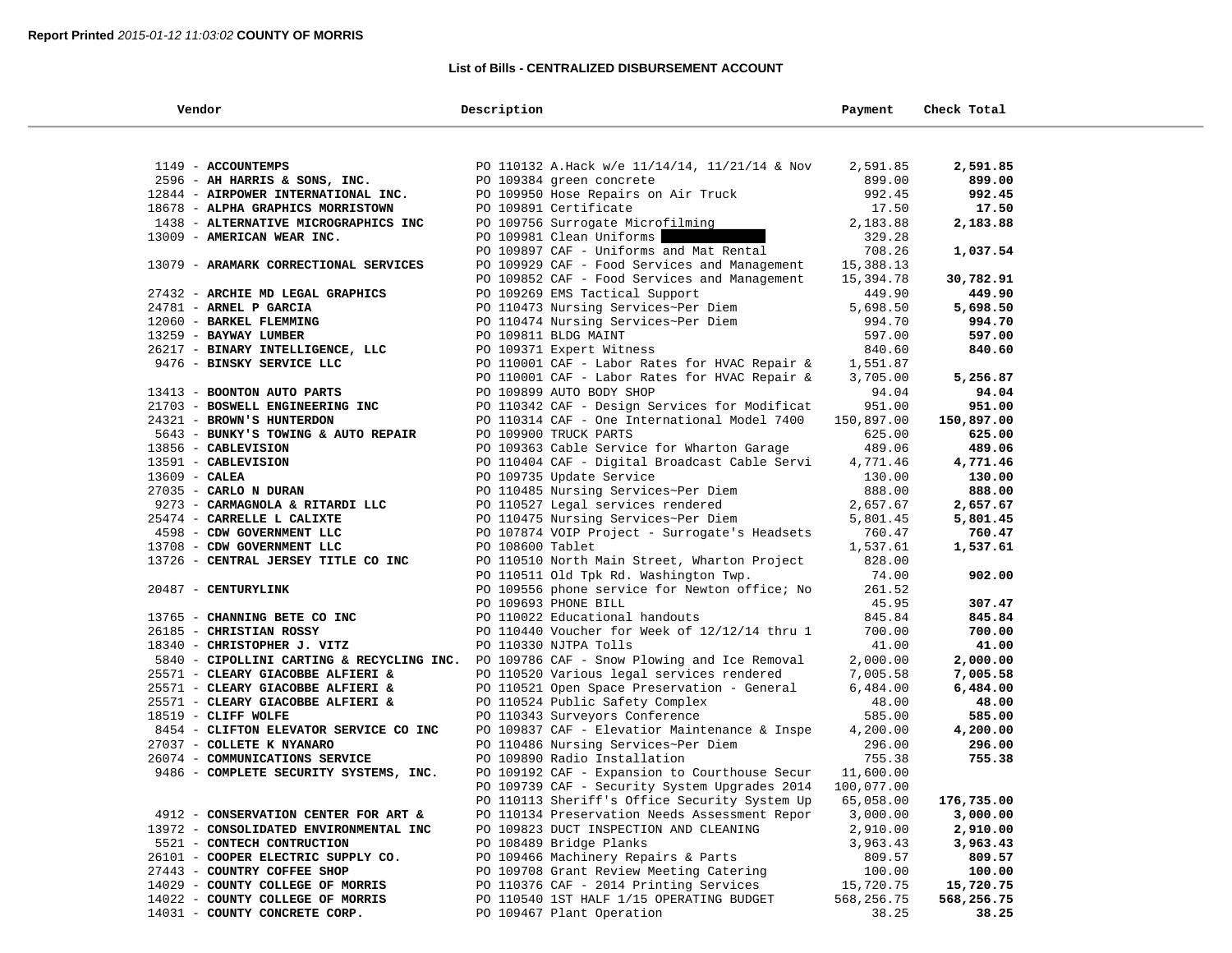|                     |                                                                                                                              |                 | 12523 - D&B AUTO SUPPLY<br>27177 - DAMACINA L. OKE<br>27177 - DAMACINA L. OKE<br>27177 - DAMACINA L. OKE<br>27177 - DAMILO LAPID<br>27386 - DAVID JEAN-LOUIS<br>274 - DEER PARK<br>274 - DEER PARK<br>274 - DEER PARK<br>274 - DEER PARK<br>274 -                                 |          | 953.30    |
|---------------------|------------------------------------------------------------------------------------------------------------------------------|-----------------|-----------------------------------------------------------------------------------------------------------------------------------------------------------------------------------------------------------------------------------------------------------------------------------|----------|-----------|
|                     |                                                                                                                              |                 |                                                                                                                                                                                                                                                                                   |          | 580.00    |
|                     |                                                                                                                              |                 |                                                                                                                                                                                                                                                                                   |          | 2,367.63  |
|                     |                                                                                                                              |                 |                                                                                                                                                                                                                                                                                   |          | 3,852.82  |
|                     |                                                                                                                              |                 |                                                                                                                                                                                                                                                                                   |          | 6.97      |
|                     |                                                                                                                              |                 |                                                                                                                                                                                                                                                                                   |          | 141.35    |
|                     |                                                                                                                              |                 |                                                                                                                                                                                                                                                                                   |          | 65.00     |
|                     | 24335 - DISCOVERY BENEFITS INC.                                                                                              |                 |                                                                                                                                                                                                                                                                                   |          | 792.50    |
|                     | 21123 - DOMINION VOTING SYSTEMS INC                                                                                          |                 | PO 109999 COBRA November 2014 192.50<br>PO 109580 Inv. DVS112409 - General Election T 5,576.74                                                                                                                                                                                    |          | 5,576.74  |
|                     |                                                                                                                              |                 |                                                                                                                                                                                                                                                                                   |          | 2,250.00  |
|                     |                                                                                                                              |                 |                                                                                                                                                                                                                                                                                   |          |           |
|                     |                                                                                                                              |                 |                                                                                                                                                                                                                                                                                   |          | 12,346.80 |
|                     | 12467 - EDITHA MARQUEZ                                                                                                       |                 | PO 110479 Nursing Services~Per Diem<br>PO 110479 Nursing Services~rer Liem<br>PO 110480 Nursing Services~Per Diem<br>PO 110481 Nursing Services~Per Diem<br>PO 110482 Nursing Services~Per Diem<br>PO 110129 Adjuster's Payments<br>PO 110129 Adjuster's Payments<br>PO 110129 Nu | 1,924.00 | 1,924.00  |
|                     | 27135 - ELIZABETH VILLASENOR                                                                                                 |                 |                                                                                                                                                                                                                                                                                   |          | 4,770.78  |
|                     | 27141 - ELLEN M. NOLL<br>26681 - EMMA L. STANSKI                                                                             |                 |                                                                                                                                                                                                                                                                                   |          | 1,508.00  |
|                     |                                                                                                                              |                 |                                                                                                                                                                                                                                                                                   |          | 740.00    |
|                     | 6038 - ESSEX COUNTY HOSPITAL                                                                                                 |                 |                                                                                                                                                                                                                                                                                   |          | 7,581.92  |
|                     | 20265 - EVELYN TOLENTINO                                                                                                     |                 | PO 110483 Nursing Services~Per Diem<br>PO 109503 Morgue Supplies<br>PO 109757 VOIP Network Wiring<br>9,250.00                                                                                                                                                                     |          | 1,350.50  |
|                     | 27439 - EXP PHARMACEUTICAL SERVICES CORP. PO 109503 Morgue Supplies                                                          |                 |                                                                                                                                                                                                                                                                                   |          | 258.64    |
|                     | 14604 - EXTEL COMMUNICATIONS                                                                                                 |                 |                                                                                                                                                                                                                                                                                   | 9,250.00 | 9,250.00  |
|                     | 14604 - EXTEL COMMUNICATIONS                                                                                                 |                 | PO 110185 Cap Project for PointClickCare Conn                                                                                                                                                                                                                                     | 2,500.00 | 2,500.00  |
|                     | 12079 - FAIRMOUNT FIRE CO. NO. 1                                                                                             |                 | PO 109581 Polling Place Rental Fee for Novemb                                                                                                                                                                                                                                     | 50.00    | 50.00     |
|                     | 12515 - FASTENAL COMPANY                                                                                                     |                 | PO 109774 Machinery Repairs & Parts                                                                                                                                                                                                                                               | 25.90    |           |
|                     |                                                                                                                              |                 |                                                                                                                                                                                                                                                                                   | 598.26   | 624.16    |
|                     |                                                                                                                              |                 |                                                                                                                                                                                                                                                                                   | 96.72    |           |
|                     |                                                                                                                              |                 | 9388 - FF1 PROFESSIONAL SAFETY SERVICES<br>PO 110077 SMALL TOOLS/ SNOW REMOVAL<br>PO 109698 Admin Expenses<br>PO 109843 O-Rings<br>PO 109845 Fire Badges<br>PO 109794 Fire Pants and Shirts<br>PO 109794 Fire Pants and Shirts<br>PO 109794                                       | 74.00    |           |
|                     |                                                                                                                              |                 |                                                                                                                                                                                                                                                                                   | 122.40   |           |
|                     |                                                                                                                              |                 |                                                                                                                                                                                                                                                                                   | 149.22   | 442.34    |
|                     |                                                                                                                              |                 |                                                                                                                                                                                                                                                                                   | 466.72   |           |
|                     |                                                                                                                              |                 |                                                                                                                                                                                                                                                                                   |          | 466.72    |
|                     |                                                                                                                              |                 |                                                                                                                                                                                                                                                                                   | 225.00   | 225.00    |
|                     |                                                                                                                              |                 |                                                                                                                                                                                                                                                                                   | 36.74    | 36.74     |
|                     |                                                                                                                              |                 |                                                                                                                                                                                                                                                                                   | 257.10   |           |
|                     |                                                                                                                              |                 |                                                                                                                                                                                                                                                                                   | 46.05    | 303.15    |
|                     |                                                                                                                              |                 |                                                                                                                                                                                                                                                                                   | 189.55   | 189.55    |
|                     |                                                                                                                              |                 |                                                                                                                                                                                                                                                                                   | 285.70   | 285.70    |
|                     |                                                                                                                              |                 | 9538 - FINCH FUEL OIL COMPANY, INC.<br>14702 - FIRE FIGHTERS EQUIPMENT CO INC<br>12151 - FLEMINGTON BUICK CHEVROLET<br>27167 - FLEMINGTON CHRYSLER<br>14841 - GALETON GLOVES<br>15970 - GEMPLER'S<br>14726 - GEN-EL SAFETY & INDUSTRIAL<br>1                                      | 75.00    |           |
|                     |                                                                                                                              |                 |                                                                                                                                                                                                                                                                                   | 155.10   |           |
|                     |                                                                                                                              |                 |                                                                                                                                                                                                                                                                                   | 280.00   | 510.10    |
|                     | 14887 - GENERAL PLUMBING SUPPLY INC.                                                                                         |                 | PO 109773 Machinery Repairs & Parts                                                                                                                                                                                                                                               | 23.23    | 23.23     |
|                     | 8269 - GEORGINA GRAY-HORSLEY                                                                                                 |                 | PO 110484 Nursing Services~Per Diem<br>PO 110347 Meetings, gas, parking etc.                                                                                                                                                                                                      | 1,924.15 | 1,924.15  |
|                     | 17386 - GERALD ROHSLER                                                                                                       |                 |                                                                                                                                                                                                                                                                                   | 909.00   | 909.00    |
|                     | 14935 - GLOBAL EQUIPMENT COMPANY                                                                                             |                 | PO 107745 Locking Stamp and Coin Box - 6 pack                                                                                                                                                                                                                                     | 546.00   | 546.00    |
|                     | 27253 - GOLDEN EQUIPMENT CO., INC.                                                                                           |                 | PO 107745 Locking Stamp and Coin Box - 6 pack<br>PO 109783 Stage III Upgrade Kit, Additional P                                                                                                                                                                                    | 3,784.92 | 3,784.92  |
|                     | 14956 - GOODYEAR AUTO SERVICE                                                                                                | PO 109134 TIRES |                                                                                                                                                                                                                                                                                   | 92.09    |           |
|                     |                                                                                                                              | PO 109904 TIRES |                                                                                                                                                                                                                                                                                   | 1,294.98 | 1,387.07  |
|                     |                                                                                                                              |                 |                                                                                                                                                                                                                                                                                   | 2,713.50 | 2,713.50  |
| $11521$ - GPC, INC. | 751 - GOVERNMENT TECHNOLOGIES, INC. PO 109486 MANILA LINED FOLDERS<br>1521 - GPC, INC. PO 109994 CAF - Labor Rates Painteing |                 | PO 109994 CAF - Labor Rates Painteing & Relat 9,360.00                                                                                                                                                                                                                            |          | 9,360.00  |
|                     |                                                                                                                              |                 |                                                                                                                                                                                                                                                                                   |          |           |
| $24884$ - GRAINGER  | 1984 - GRAINGER<br>1984 - GRAINGER<br>804 - GRAY SUPPLY CORP                                                                 |                 | PO 109148 Protective Case for Firearms Simula 429.00                                                                                                                                                                                                                              |          | 429.00    |
| $14984$ - GRAINGER  |                                                                                                                              |                 | PO 110085 BLDG MAINT                                                                                                                                                                                                                                                              | 243.00   | 243.00    |
|                     |                                                                                                                              |                 | PO 109346 Plant Operation                                                                                                                                                                                                                                                         | 178.00   |           |
|                     |                                                                                                                              |                 | PO 109705 Concrete Blade                                                                                                                                                                                                                                                          | 499.99   | 677.99    |
|                     | 19134 - GRINNELL RECYCLING INC.                                                                                              |                 | PO 109986 Disposable Recycling                                                                                                                                                                                                                                                    | 2,266.14 | 2,266.14  |
|                     | 17533 - HARLAND TECHNOLOGY SERVICES                                                                                          |                 | PO 109841 Annual Maintenance Contract for Sca                                                                                                                                                                                                                                     | 620.00   | 620.00    |
|                     | 9728 - HARRIET VALLECER RN                                                                                                   |                 | PO 110458 Nursing Services~Per Diem                                                                                                                                                                                                                                               | 2,664.00 | 2,664.00  |
| $10845$ - HIAB INC  |                                                                                                                              |                 | PO 109905 TRUCK PARTS                                                                                                                                                                                                                                                             | 2,291.12 | 2,291.12  |
| 19185 - HILTI INC.  |                                                                                                                              |                 | PO 108863 equipment                                                                                                                                                                                                                                                               | 210.00   | 210.00    |
|                     | 26365 - HIRSCH ELECTRONICS, LLC                                                                                              |                 | PO 107869 Two Factor Security Project - Phase                                                                                                                                                                                                                                     | 4,560.00 | 4,560.00  |
|                     | 20737 - HOOVER TRUCK CENTERS INC                                                                                             |                 | PO 109907 TRUCK PARTS                                                                                                                                                                                                                                                             | 76.36    | 76.36     |
|                     | 15241 - HORIZON BLUE CROSS BLUE SHIELD                                                                                       |                 | PO 110067 Dental coverage for 12/14                                                                                                                                                                                                                                               | 4,150.35 | 4,150.35  |
|                     | 10767 - ILLIENE CHARLES, RN                                                                                                  |                 | PO 110459 Nursing Services~Per Diem                                                                                                                                                                                                                                               | 6,368.63 | 6,368.63  |
|                     | 12041 - INGLESINO, PEARLMAN,                                                                                                 |                 | PO 110525 Morris View Nursing Home                                                                                                                                                                                                                                                | 12.90    | 12.90     |
|                     | 6100 - INTER CITY TIRE                                                                                                       | PO 109908 TIRES |                                                                                                                                                                                                                                                                                   | 4,292.35 | 4,292.35  |
|                     | 10483 - IZENBERG APPRAISAL ASSOCIATES                                                                                        |                 | PO 110532 100 East Dewey, Wharton, NJ - N. Ma                                                                                                                                                                                                                                     | 3,150.00 | 3,150.00  |
|                     | 15433 - J & D SALES & SERVICE LLC                                                                                            |                 | PO 109910 SERVICE WATER RECYCLER                                                                                                                                                                                                                                                  | 406.81   | 406.81    |
|                     |                                                                                                                              |                 |                                                                                                                                                                                                                                                                                   |          |           |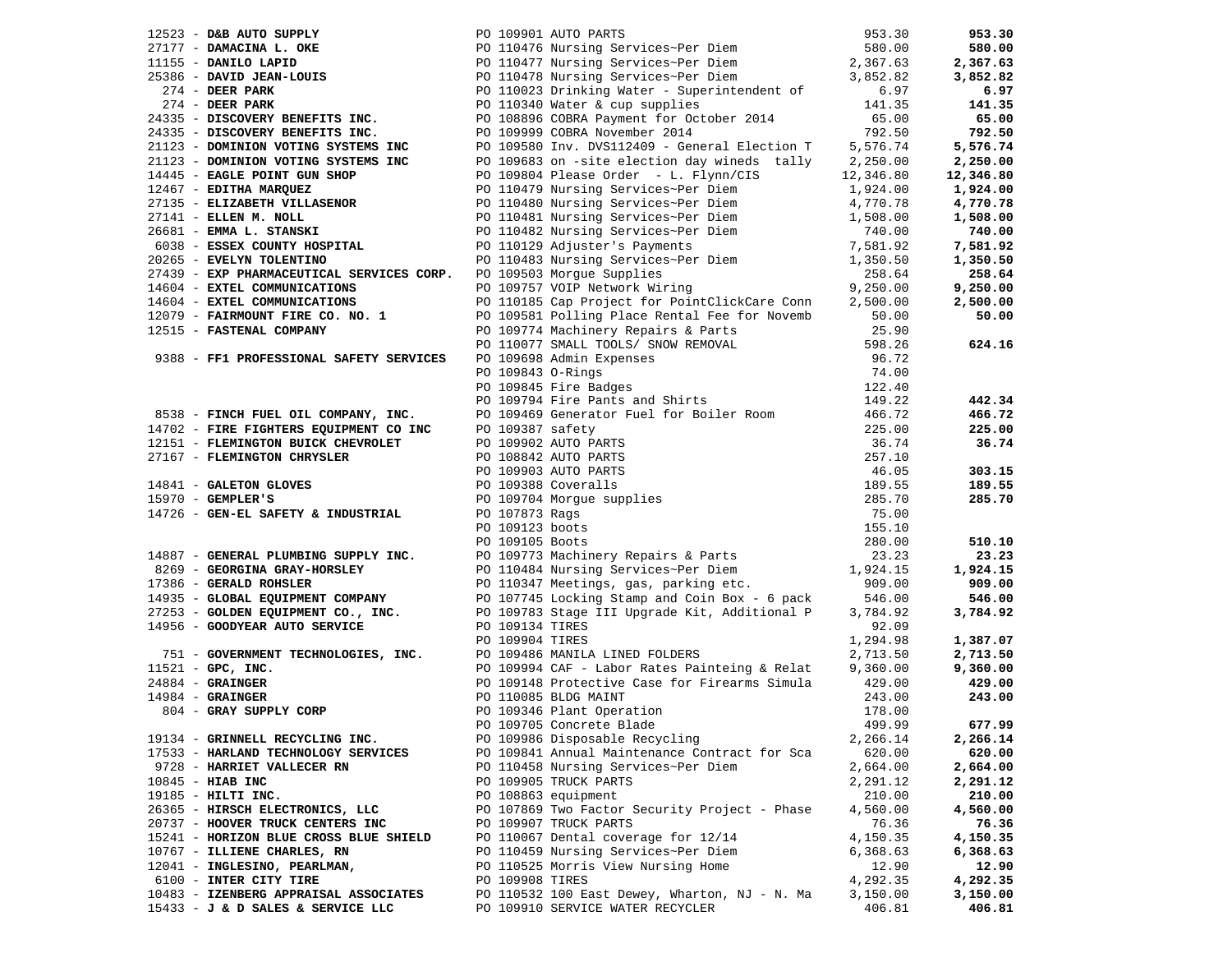|                 |                                                           |  | 16888 - JERSEY PAPER PLUS INC<br>20888 - JESSY JACOB<br>2008 - JESSY JACOB<br>20100 - JOHN SON ESCOPE DE POLOGO Nursing Services-Per Diem<br>212452 - JOHNSON & JOHNSON, ESQS<br>2010 - JOHNSON TRUCK ACCESSORIES INC<br>26418 - JOHNSON |           | 225.61             |
|-----------------|-----------------------------------------------------------|--|------------------------------------------------------------------------------------------------------------------------------------------------------------------------------------------------------------------------------------------|-----------|--------------------|
|                 |                                                           |  |                                                                                                                                                                                                                                          |           | 442.25             |
|                 |                                                           |  |                                                                                                                                                                                                                                          |           | 1,113.97           |
|                 |                                                           |  |                                                                                                                                                                                                                                          |           |                    |
|                 |                                                           |  |                                                                                                                                                                                                                                          |           | 528.00             |
|                 |                                                           |  |                                                                                                                                                                                                                                          |           | 89.00              |
|                 |                                                           |  |                                                                                                                                                                                                                                          |           | 290.00             |
|                 |                                                           |  |                                                                                                                                                                                                                                          |           | 475.80             |
|                 |                                                           |  |                                                                                                                                                                                                                                          |           |                    |
|                 |                                                           |  |                                                                                                                                                                                                                                          |           | 240.00             |
|                 |                                                           |  |                                                                                                                                                                                                                                          |           | 2,844.30           |
|                 |                                                           |  |                                                                                                                                                                                                                                          |           |                    |
|                 |                                                           |  |                                                                                                                                                                                                                                          |           | 112.29             |
|                 |                                                           |  |                                                                                                                                                                                                                                          |           |                    |
|                 | $12535 - KEY-TECH$                                        |  | PO 110335 CAF - Materials Testing of County - 4,398.00<br>PO 110335 CAF - Materials Testing of County - 230.00                                                                                                                           |           |                    |
|                 |                                                           |  | PO 110336 CAF - Materials Testing of County - 230.00<br>PO 100695 Smart Board Accessories 247.00                                                                                                                                         |           | 4,628.00           |
|                 |                                                           |  |                                                                                                                                                                                                                                          |           | 247.00             |
|                 |                                                           |  | 10144 - KEYBOARD CONSULTANTS INC<br>FO 100695 Smart Board Accessories                                                                                                                                                                    |           | 1,485.00           |
|                 |                                                           |  | 25383 - LAW OFFICE OF ROBERT J. GREENBAUM PO 110519 Various Legal services (1,485.00<br>15717 - LAWYERS DIARY AND MANUAL PO 110519 Various Legal services (2,124.00                                                                      |           |                    |
|                 |                                                           |  |                                                                                                                                                                                                                                          |           | 2,124.00           |
|                 |                                                           |  |                                                                                                                                                                                                                                          |           | 735.00             |
|                 |                                                           |  |                                                                                                                                                                                                                                          |           | 192.00             |
|                 |                                                           |  |                                                                                                                                                                                                                                          |           | 284.16             |
|                 |                                                           |  |                                                                                                                                                                                                                                          |           |                    |
|                 |                                                           |  |                                                                                                                                                                                                                                          |           | 2,784.25           |
|                 |                                                           |  |                                                                                                                                                                                                                                          |           | 54.32              |
|                 |                                                           |  |                                                                                                                                                                                                                                          |           | 2,000.00           |
|                 |                                                           |  |                                                                                                                                                                                                                                          |           | 90.00              |
|                 |                                                           |  |                                                                                                                                                                                                                                          |           | 6,534.76           |
|                 |                                                           |  |                                                                                                                                                                                                                                          |           |                    |
|                 |                                                           |  | 25383 - LAW OFFICE OF ROBERT J. GREENBAUM PO 110519 Various Legal services - 2, 124.00<br>1517 - LAWYERLLOWS SANDWALTHE PO 110176 lawyers diary and the UNIT of LAWING THE COREEN RAFISURA<br>2010 - LOREEN RAFISURA PO 110461 Nu        |           | 71.76              |
|                 |                                                           |  |                                                                                                                                                                                                                                          |           | 1,595.00           |
|                 |                                                           |  |                                                                                                                                                                                                                                          |           | 4,340.40           |
|                 |                                                           |  |                                                                                                                                                                                                                                          |           | 1,613.20           |
|                 | 16065 - MC VOCATIONAL SCHOOL DISTRICT                     |  | PO 110580 1/15 DISTRICT TAXES TO BE RAISED 1,500,000.00 1,500,000.00                                                                                                                                                                     |           |                    |
|                 |                                                           |  |                                                                                                                                                                                                                                          |           |                    |
|                 |                                                           |  | 14264 - MCMANIMON, SCOTLAND & BAUMANN LLC PO 110538 Legal services-secondary market dis 2,554.00                                                                                                                                         |           | 2,554.00           |
|                 |                                                           |  |                                                                                                                                                                                                                                          |           | 27.29              |
|                 |                                                           |  |                                                                                                                                                                                                                                          |           | 1,160.00           |
|                 |                                                           |  |                                                                                                                                                                                                                                          |           | 2,354.31           |
|                 |                                                           |  |                                                                                                                                                                                                                                          |           |                    |
|                 |                                                           |  |                                                                                                                                                                                                                                          |           | 124.00             |
|                 |                                                           |  |                                                                                                                                                                                                                                          |           | 4,329.00           |
|                 |                                                           |  |                                                                                                                                                                                                                                          |           | 4,551.00           |
|                 |                                                           |  |                                                                                                                                                                                                                                          |           | 125.47<br>7,006.88 |
|                 |                                                           |  |                                                                                                                                                                                                                                          |           |                    |
|                 |                                                           |  |                                                                                                                                                                                                                                          |           |                    |
|                 |                                                           |  |                                                                                                                                                                                                                                          |           | 124.43<br>1,213.62 |
|                 |                                                           |  |                                                                                                                                                                                                                                          |           |                    |
|                 |                                                           |  |                                                                                                                                                                                                                                          |           | 9,088.66           |
|                 |                                                           |  |                                                                                                                                                                                                                                          |           | 13,723.40          |
|                 |                                                           |  |                                                                                                                                                                                                                                          |           | 115.00             |
|                 |                                                           |  |                                                                                                                                                                                                                                          |           |                    |
|                 |                                                           |  |                                                                                                                                                                                                                                          |           | 105.00             |
|                 |                                                           |  |                                                                                                                                                                                                                                          |           | 133.00             |
|                 |                                                           |  | 14054 - MCMAINON SCOTIAND & BAUWANN LLC PO 110538 Legal services-secondary market dis<br>14054 - MCMAINON, SCOTIAND & BAUWANN LLC PO 110538 Legal services-secondary market dis<br>16096 - MEDIA SUPER, THOM CONTENT CONTENT CON         |           |                    |
|                 |                                                           |  |                                                                                                                                                                                                                                          |           |                    |
|                 |                                                           |  |                                                                                                                                                                                                                                          |           | 304.10             |
|                 |                                                           |  |                                                                                                                                                                                                                                          |           |                    |
|                 |                                                           |  |                                                                                                                                                                                                                                          |           | 2,200.11           |
|                 | 19501 - MSC INDUSTRIAL SUPPLY CO. DO 109449 SHOP SUPPLIES |  |                                                                                                                                                                                                                                          | 935.95    |                    |
|                 |                                                           |  | PO 109917 SHOP SUPPLIES                                                                                                                                                                                                                  | 139.84    | 1,075.79           |
|                 | 21858 - MUNICIPAL CAPITAL CORP                            |  | PO 109626 Copier Lease - Heritage Commission                                                                                                                                                                                             | 589.96    | 589.96             |
|                 | 21858 - MUNICIPAL CAPITAL CORP                            |  | PO 109933 COPIER LEASE PAYMENT                                                                                                                                                                                                           | 4,619.65  | 4,619.65           |
|                 |                                                           |  |                                                                                                                                                                                                                                          |           |                    |
|                 | 21858 - MUNICIPAL CAPITAL CORP                            |  | PO 109954 HUMAN SERVICE COPIERS                                                                                                                                                                                                          | 1,601.48  | 1,601.48           |
| $16438 - NASCO$ |                                                           |  | PO 110002 Fatal Vision Kit                                                                                                                                                                                                               | 824.95    | 824.95             |
|                 | 21122 - NATIONAL FUEL OIL INC.                            |  | PO 109918 CAF - NJS#A72768 - Diesel Fuel                                                                                                                                                                                                 | 21,044.93 | 21,044.93          |
|                 | 2364 - NATURE'S CHOICE CORPORATION                        |  | PO 110096 Removal of 4 Tree Stumps                                                                                                                                                                                                       | 120.00    | 120.00             |
|                 | 16580 - NJ ASSOCIATION OF COUNTY                          |  | PO 110379 NJACFO, Membership Dues 2015                                                                                                                                                                                                   | 350.00    | 350.00             |
|                 |                                                           |  |                                                                                                                                                                                                                                          |           |                    |
|                 | 1359 - NORMAN GALE OLDSMOBILE CORP                        |  | PO 109919 AUTO PARTS                                                                                                                                                                                                                     | 16.02     | 16.02              |
|                 | 26803 - NORTH JERSEY HEALTH                               |  | PO 105115 membership dues                                                                                                                                                                                                                | 1,000.00  | 1,000.00           |
|                 | 26357 - NORTHEAST COMMUNICATIONS, INC.                    |  | PO 109962 Equipment                                                                                                                                                                                                                      | 1,020.00  | 1,020.00           |
|                 | 16786 - O'MULLAN & BRADY P.C.                             |  | PO 110526 County Counsel Administration legal                                                                                                                                                                                            | 20,891.00 | 20,891.00          |
|                 | 26726 - OFFICE CONCEPTS GROUP, INC.                       |  | PO 110091 office supplies                                                                                                                                                                                                                | 89.19     |                    |
|                 |                                                           |  |                                                                                                                                                                                                                                          |           |                    |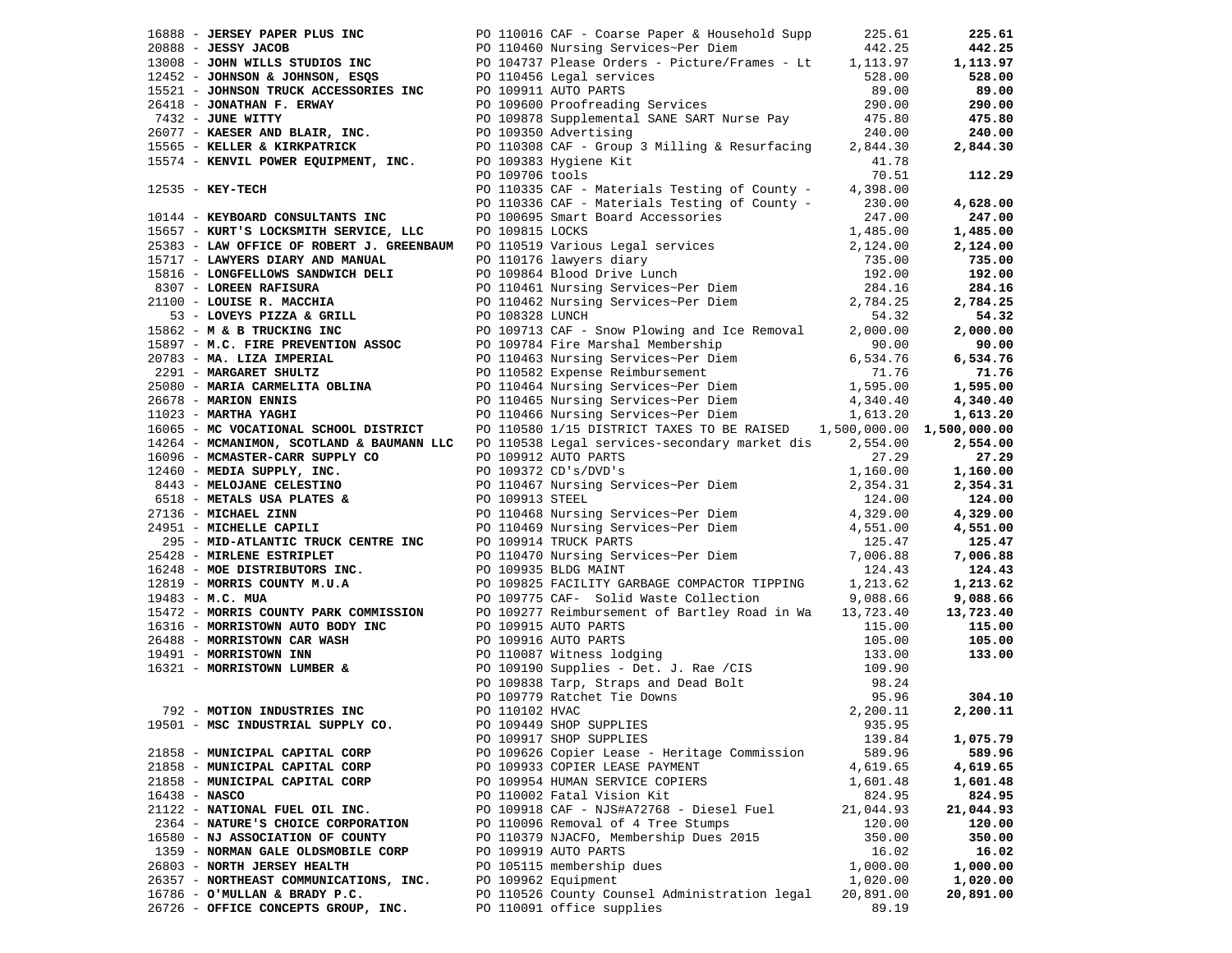|                                        |  |                                                                                                                                                                                                                                                           |            | 224.58     |
|----------------------------------------|--|-----------------------------------------------------------------------------------------------------------------------------------------------------------------------------------------------------------------------------------------------------------|------------|------------|
|                                        |  |                                                                                                                                                                                                                                                           |            | 651.24     |
|                                        |  |                                                                                                                                                                                                                                                           |            | 1,103.49   |
|                                        |  | PO 110094 Office supplies<br>PO 110094 Office supplies<br>PO 108281 Temporary employee-Kimberly Johnson 651.24<br>PO 110106 Temporary employee-Kimberly Johnson 1,103.49<br>PO 110131 J.Morris w/e 11/14/14 & 11/21/14 1,537.50                           |            | 1,537.50   |
|                                        |  |                                                                                                                                                                                                                                                           |            | 212.67     |
|                                        |  |                                                                                                                                                                                                                                                           |            |            |
|                                        |  |                                                                                                                                                                                                                                                           |            |            |
|                                        |  |                                                                                                                                                                                                                                                           |            | 1,305.21   |
|                                        |  |                                                                                                                                                                                                                                                           |            | 980.00     |
|                                        |  |                                                                                                                                                                                                                                                           |            | 2,100.00   |
|                                        |  |                                                                                                                                                                                                                                                           |            | 1,286.35   |
|                                        |  |                                                                                                                                                                                                                                                           |            |            |
|                                        |  |                                                                                                                                                                                                                                                           |            | 1,811.14   |
|                                        |  |                                                                                                                                                                                                                                                           |            | 218.95     |
|                                        |  |                                                                                                                                                                                                                                                           |            | 354.90     |
|                                        |  |                                                                                                                                                                                                                                                           |            |            |
|                                        |  |                                                                                                                                                                                                                                                           |            | 277.50     |
|                                        |  |                                                                                                                                                                                                                                                           |            | 3,008.41   |
|                                        |  |                                                                                                                                                                                                                                                           |            | 470.60     |
|                                        |  |                                                                                                                                                                                                                                                           |            | 284.00     |
|                                        |  |                                                                                                                                                                                                                                                           |            | 1,709.45   |
|                                        |  |                                                                                                                                                                                                                                                           |            | 28,495.00  |
|                                        |  |                                                                                                                                                                                                                                                           |            | 31.50      |
|                                        |  |                                                                                                                                                                                                                                                           |            |            |
|                                        |  |                                                                                                                                                                                                                                                           |            | 382.13     |
|                                        |  |                                                                                                                                                                                                                                                           |            |            |
|                                        |  |                                                                                                                                                                                                                                                           |            | 799.57     |
|                                        |  |                                                                                                                                                                                                                                                           |            | 399.95     |
|                                        |  |                                                                                                                                                                                                                                                           |            | 351.18     |
|                                        |  |                                                                                                                                                                                                                                                           |            | 7,755.00   |
|                                        |  |                                                                                                                                                                                                                                                           |            | 94.00      |
|                                        |  |                                                                                                                                                                                                                                                           |            | 66.98      |
|                                        |  |                                                                                                                                                                                                                                                           |            | 3,462.65   |
|                                        |  |                                                                                                                                                                                                                                                           |            | 1,776.00   |
|                                        |  |                                                                                                                                                                                                                                                           |            | 3,022.68   |
|                                        |  |                                                                                                                                                                                                                                                           |            | 5,975.00   |
|                                        |  |                                                                                                                                                                                                                                                           |            |            |
|                                        |  |                                                                                                                                                                                                                                                           |            | 2,495.00   |
|                                        |  |                                                                                                                                                                                                                                                           |            | 2,700.00   |
|                                        |  |                                                                                                                                                                                                                                                           |            |            |
|                                        |  | 4954 <b>OPTIES TRANS DESCRIPE TO 110115 Temporary employer Nineting (A) 2013-19 11014, 49<br/> 1921 <b>OPTIES TRANS TRANS TRANS INC.</b> (C) 110313 DEFINITE V/s 11/21/14 &amp; 11/21/14<br/> 1933 <b>PARE RANS TRANS TRANS TRANS INC.</b> (2) 109732</b> |            | 240.00     |
|                                        |  |                                                                                                                                                                                                                                                           |            | 525.00     |
|                                        |  |                                                                                                                                                                                                                                                           |            | 141,168.02 |
|                                        |  | 1/546 - SCHLFANO CONSTRUCTION CORP.<br>3032 - SCIENTIFIC WATER CONDITIONING<br>2010 - SECAP FINANCE<br>2010 - SECAP FINANCE<br>2010 - SECAP FINANCE<br>2010 - SECAP FINANCE<br>2010 - SECAP FINANCE<br>2010 - SECAP FINANCE<br>2010 - SECAP F             |            | 232.00     |
|                                        |  |                                                                                                                                                                                                                                                           |            | 2,097.00   |
|                                        |  |                                                                                                                                                                                                                                                           |            | 189.41     |
|                                        |  |                                                                                                                                                                                                                                                           |            |            |
|                                        |  |                                                                                                                                                                                                                                                           |            | 106.61     |
|                                        |  |                                                                                                                                                                                                                                                           |            | 265.81     |
|                                        |  |                                                                                                                                                                                                                                                           |            |            |
|                                        |  |                                                                                                                                                                                                                                                           |            | 265.33     |
|                                        |  |                                                                                                                                                                                                                                                           |            |            |
|                                        |  |                                                                                                                                                                                                                                                           |            |            |
|                                        |  | PO 109745 Adobe - Yearly Renewal 3,031.56<br>PO 109746 NetZoom - Yearly Renewal 1,424.50<br>PO 109748 Agropia - Yearly Renewal 1,500 05                                                                                                                   |            |            |
|                                        |  | PO 109748 Acronis - Yearly Renewal 599.85                                                                                                                                                                                                                 |            |            |
|                                        |  | PO 109749 PTRG - Yearly Renewal                                                                                                                                                                                                                           | 1,297.31   |            |
|                                        |  | PO 109750 Fluke - Yearly Renewal                                                                                                                                                                                                                          | 24, 183.02 |            |
|                                        |  | PO 109751 Sawmill - Yearly Renewal                                                                                                                                                                                                                        | 382.24     |            |
|                                        |  | PO 109727 Lectora Inspire Maintenance License                                                                                                                                                                                                             | 1,190.47   | 32,876.56  |
| 17699 - SMITH MOTOR CO., INC.          |  | PO 109936 AUTO PARTS                                                                                                                                                                                                                                      | 822.66     | 822.66     |
| 7722 - SNAP ON INDUSTRIAL              |  | PO 107857 CAF - Four Post Closed Center 18K L                                                                                                                                                                                                             | 27,208.03  | 27,208.03  |
|                                        |  |                                                                                                                                                                                                                                                           |            |            |
| 27447 - SOLOMON PAGE GROUP LLC         |  | PO 110149 K. Massage w/e 11/22/14                                                                                                                                                                                                                         | 1,750.00   |            |
|                                        |  | PO 110377 K. Massage Treasurer Temp                                                                                                                                                                                                                       | 21,991.00  | 23,741.00  |
| 17738 - SOME'S WORLDWIDE UNIFORMS INC. |  | PO 109633 Please Order - Certificates / E. O'                                                                                                                                                                                                             | 300.00     | 300.00     |
| $6732 - SPRINT$                        |  | PO 109367 Air Cards                                                                                                                                                                                                                                       | 119.97     | 119.97     |
| 5031 - SPRINT NEXTEL                   |  | PO 108544 cell phone - Jack Patten                                                                                                                                                                                                                        | 32.21      | 32.21      |
| 17789 - SPRUCE INDUSTRIES, INC.        |  | PO 110080 CAF - Coarse Paper & Household Supp                                                                                                                                                                                                             | 7,820.60   | 7,820.60   |
| 4611 - STAPLES ADVANTAGE               |  | PO 109728 supplies                                                                                                                                                                                                                                        | 1,043.13   | 1,043.13   |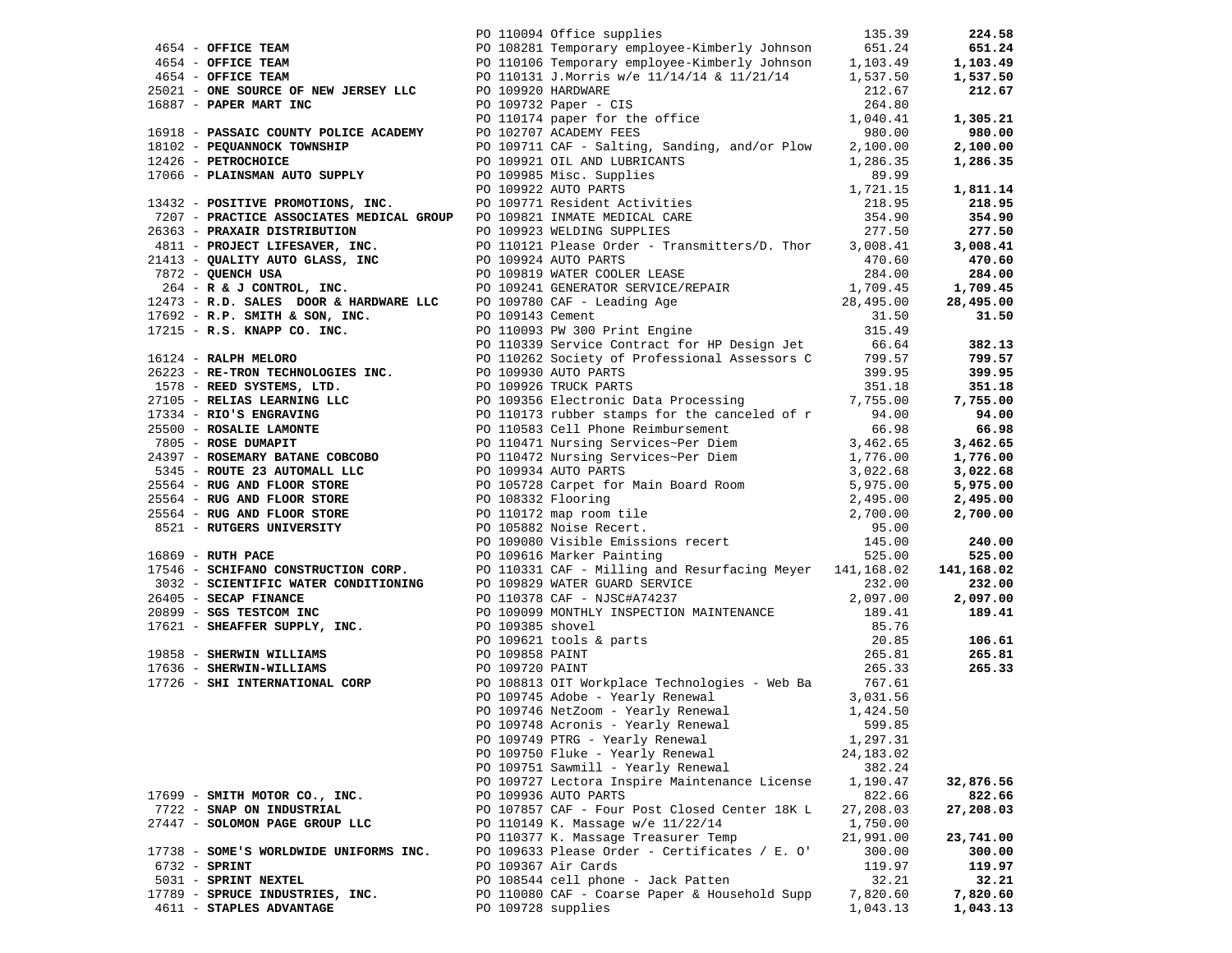|                                                                                                                                                |                                                                                                                                                                                                                                                                    |                       | 102.93         |
|------------------------------------------------------------------------------------------------------------------------------------------------|--------------------------------------------------------------------------------------------------------------------------------------------------------------------------------------------------------------------------------------------------------------------|-----------------------|----------------|
|                                                                                                                                                |                                                                                                                                                                                                                                                                    |                       | 79.99          |
|                                                                                                                                                | 4611 <b>- STAPLES ADVANTAGE</b><br>4611 <b>- STAPLES ADVANTAGE</b> PO 109906 OFFICE SUPPLIES<br>4611 <b>- STAPLES ADVANTAGE</b> PO 109906 OFFICE SUPPLIES<br>4611 <b>- STAPLES ADVANTAGE</b> PO 110118 Office Supplies and Equipment<br>27444 <b>- STAR LEDGER</b> |                       | 1,761.47       |
| $27444 - STAR LEDGER$                                                                                                                          |                                                                                                                                                                                                                                                                    |                       | 1,889.78       |
|                                                                                                                                                | 16675 - STATE TOXICOLOGY LABORATORY PO 109893 Background Screenings (135.00)<br>4298 - STERICYCLE INC. PO 109358 Medical Waste Disposal (2,008.64)                                                                                                                 |                       | 135.00         |
|                                                                                                                                                |                                                                                                                                                                                                                                                                    |                       | 2,008.64       |
| 24132 - STS TIRE & AUTO CENTERS                                                                                                                |                                                                                                                                                                                                                                                                    | 772.10                | 772.10         |
| 8621 - SUBURBAN PROPANE -2347                                                                                                                  | PO 109938 TIRES<br>PO 109833 Propane Delivery                                                                                                                                                                                                                      | 1,793.87              | 1,793.87       |
| $26337 - \text{SUPREME-METRO CORP.}$                                                                                                           | PO 109898 CAF - Snow Plowing and Ice Removal                                                                                                                                                                                                                       | 1,760.00              | 1,760.00       |
| 25400 - SUZIE COLLIN                                                                                                                           | PO 110487 Nursing Services~Per Diem                                                                                                                                                                                                                                | 4,477.00              | 4,477.00       |
| 6265 - T & M ASSOCIATES                                                                                                                        | PO 110344 CAF - Group 2 Milling & Resurfacing                                                                                                                                                                                                                      | 4,766.30              | 4,766.30       |
| 25523 - TACTICAL MEDICAL SOLUTIONS INC.                                                                                                        | PO 108987 EMS Support                                                                                                                                                                                                                                              | 2,823.60              | 2,823.60       |
| 17990 - TELESEARCH INC                                                                                                                         | PO 110130 Adjuster & Purchasing Temps w/e 11/                                                                                                                                                                                                                      | 2,000.63              | 2,000.63       |
| $26677$ - TEODORA O. DELEON                                                                                                                    | PO 110488 Nursing Services~Per Diem                                                                                                                                                                                                                                | 5,059.75              | 5,059.75       |
| 26679 - TERESA DE OCAMPO                                                                                                                       | PO 110489 Nursing Services~Per Diem<br>PO 110490 Nursing Services~Per Diem                                                                                                                                                                                         | 740.00                | 740.00         |
| 27034 - TERESA OMWENGA                                                                                                                         |                                                                                                                                                                                                                                                                    | 1,479.26              | 1,479.26       |
| 20797 - THE MUSIAL GROUP PA<br>19739 - THE RBA GROUP INC.                                                                                      | PO 110334 CAF - Final Design and Constr Docs                                                                                                                                                                                                                       | 1,970.00              | 1,970.00       |
|                                                                                                                                                | PO 109777 Rennovation of 7 Unit Tub/Shower                                                                                                                                                                                                                         | 271.91                | 271.91         |
| 7638 - THE SENIORS RESOURCE GUIDE                                                                                                              | PO 109357 Admissions Advertising                                                                                                                                                                                                                                   | 1,350.00              | 1,350.00       |
| 122 - TILCON NEW YORK INC.                                                                                                                     | PO 108883 Bituminous Concrete                                                                                                                                                                                                                                      | 1,350.00<br>11,553.68 |                |
|                                                                                                                                                |                                                                                                                                                                                                                                                                    | 4,300.98              | 15,854.66      |
| 11764 - TIMEKEEPING SYSTEMS INC                                                                                                                | PO 109674 Bituminous Concrete<br>PO 109582 Security<br>PO 110101 JANITORIAL                                                                                                                                                                                        | 39.36                 | 39.36          |
| 281 - TOMAR INDUSTRIES INC                                                                                                                     |                                                                                                                                                                                                                                                                    | 2,128.03              | 2,128.03       |
| 9055 - TOTAL ADMINISTRATIVE SERVICES                                                                                                           | PO 106632 10/1-12/31/2014 TASC Admin Fees 2,052.75                                                                                                                                                                                                                 |                       | 2,052.75       |
| 14451 - TOWNSHIP OF EAST HANOVER                                                                                                               | PO 110337 Replacement of Melanie Lane in E. H 334,550.66                                                                                                                                                                                                           |                       | 334,550.66     |
| 19736 - TOWNSHIP OF RANDOLPH                                                                                                                   | PO 109189 NJACTB Educational Conference Reimb 1,173.00                                                                                                                                                                                                             |                       | 1,173.00       |
| 25791 - TRENTON SHEET METAL, INC.                                                                                                              | PO 109359 Machinery Repairs & Parts                                                                                                                                                                                                                                | 560.00                | 560.00         |
| 2773 - TRI-DIM FILTER CORPORATION                                                                                                              |                                                                                                                                                                                                                                                                    |                       | 284.78         |
| 12333 - TRIMBOLI & PRUSINOWSKI, LLC                                                                                                            | PO 109842 Filters for Firing Range 284.78<br>PO 109842 Filters for Firing Range 284.78<br>PO 110496 County legal services 3,676.01<br>PO 110512 Prosecutor legal services 7,594.64                                                                                 |                       |                |
|                                                                                                                                                |                                                                                                                                                                                                                                                                    |                       |                |
|                                                                                                                                                | PO 110539 Sheriff's Office legal services ren                                                                                                                                                                                                                      | 2,245.44              | 13,516.09      |
| 9285 - U.S. SECURITY ASSOCIATES, INC.                                                                                                          |                                                                                                                                                                                                                                                                    | 7,092.83              |                |
|                                                                                                                                                | PO 103105 CAF - Unarmed Security Guards<br>PO 104744 CAF - Unarmed Security Guards                                                                                                                                                                                 | 4,762.12              |                |
|                                                                                                                                                | PO 107327 CAF - Unarmed Security Guards<br>PO 108858 CAF - Unarmed Security Guards                                                                                                                                                                                 | 7,148.40              |                |
|                                                                                                                                                |                                                                                                                                                                                                                                                                    | 4,737.81              | 23,741.16      |
| 18232 - UNITED PARCEL SERVICE                                                                                                                  | PO 110116 Overnight Letter - to PGi (Copper S                                                                                                                                                                                                                      | 73.51                 | 73.51          |
| 446 - UNITRONIX DATA SYSTEMS INC                                                                                                               | PO 110065 CAF - 12/14 Proprietary Computer So                                                                                                                                                                                                                      | 5,412.00              | 5,412.00       |
| 15732 - UNIVERSAL UNIFORM SALES CO INC                                                                                                         | PO 109801 CAF - Custom Fitted Uniforms                                                                                                                                                                                                                             | 426.00                | 426.00         |
| 2206 - VERIZON NETWORK INTEGRATION                                                                                                             | PO 98219 VOIP PROJECT - HARDWARE                                                                                                                                                                                                                                   | 33,492.30             |                |
|                                                                                                                                                | PO 99847 VOIP PROJECT - Additional Hardware 8,401.17                                                                                                                                                                                                               |                       |                |
|                                                                                                                                                | PO 103357 VOIP Project - Additional Hardware                                                                                                                                                                                                                       | 8,758.81              | 50,652.28      |
| 1348 - VERIZON WIRELESS                                                                                                                        | PO 110005 Wireless Service                                                                                                                                                                                                                                         | 80.04                 | 80.04          |
| 6146 - W.B. MASON COMPANY INC                                                                                                                  | PO 109793 Paper for Treasurer's Office                                                                                                                                                                                                                             | 299.50                | 299.50         |
| 24231 - WATERS, MCPHERSON, MCNEILL, P.C.                                                                                                       | PO 109967 Washington Township Bridge Project                                                                                                                                                                                                                       | 156.00                | 156.00         |
| 21221 - WESCOM SOLUTONS INC.<br>18435 - WEST CHESTER MACHINERY AND DE 109939 TRUCK PARTS<br>10010 - WEST PAYMENT CENTER DE DE 100041 FUEL KEYS | PO 108818 MORRIS VIEW EHS Project - Trainer's                                                                                                                                                                                                                      | 2,475.21              | 2,475.21       |
|                                                                                                                                                |                                                                                                                                                                                                                                                                    | 350.00                | 350.00         |
|                                                                                                                                                |                                                                                                                                                                                                                                                                    | 1,346.73              | 1,346.73       |
|                                                                                                                                                |                                                                                                                                                                                                                                                                    | 1,300.00              | 1,300.00       |
| 18564 - XEROX CORP                                                                                                                             |                                                                                                                                                                                                                                                                    | 330.00                | 330.00         |
| 18599 - ZEP MANUFACTURING CO PO 109623 Misc. Supplies                                                                                          |                                                                                                                                                                                                                                                                    | 414.91                | 414.91         |
|                                                                                                                                                |                                                                                                                                                                                                                                                                    |                       | -------------- |

**Total to be paid from Fund 01 Current Fund 2,570,539.66**<br> **Total to be paid from Fund 02 Grant Fund** 237,623.99 Total to be paid from Fund 02 Grant Fund 337,623.99<br>Total to be paid from Fund 04 County Capital **337,623.99** 652,919.45 Total to be paid from Fund 04 County Capital 652,919.45<br> **Total to be paid from Fund 13 Dedicated Trust** 652,971.30 Total to be paid from Fund 13 Dedicated Trust  **-------------** 

 **3,577,054.40** 

TOTAL **3,577,054.40**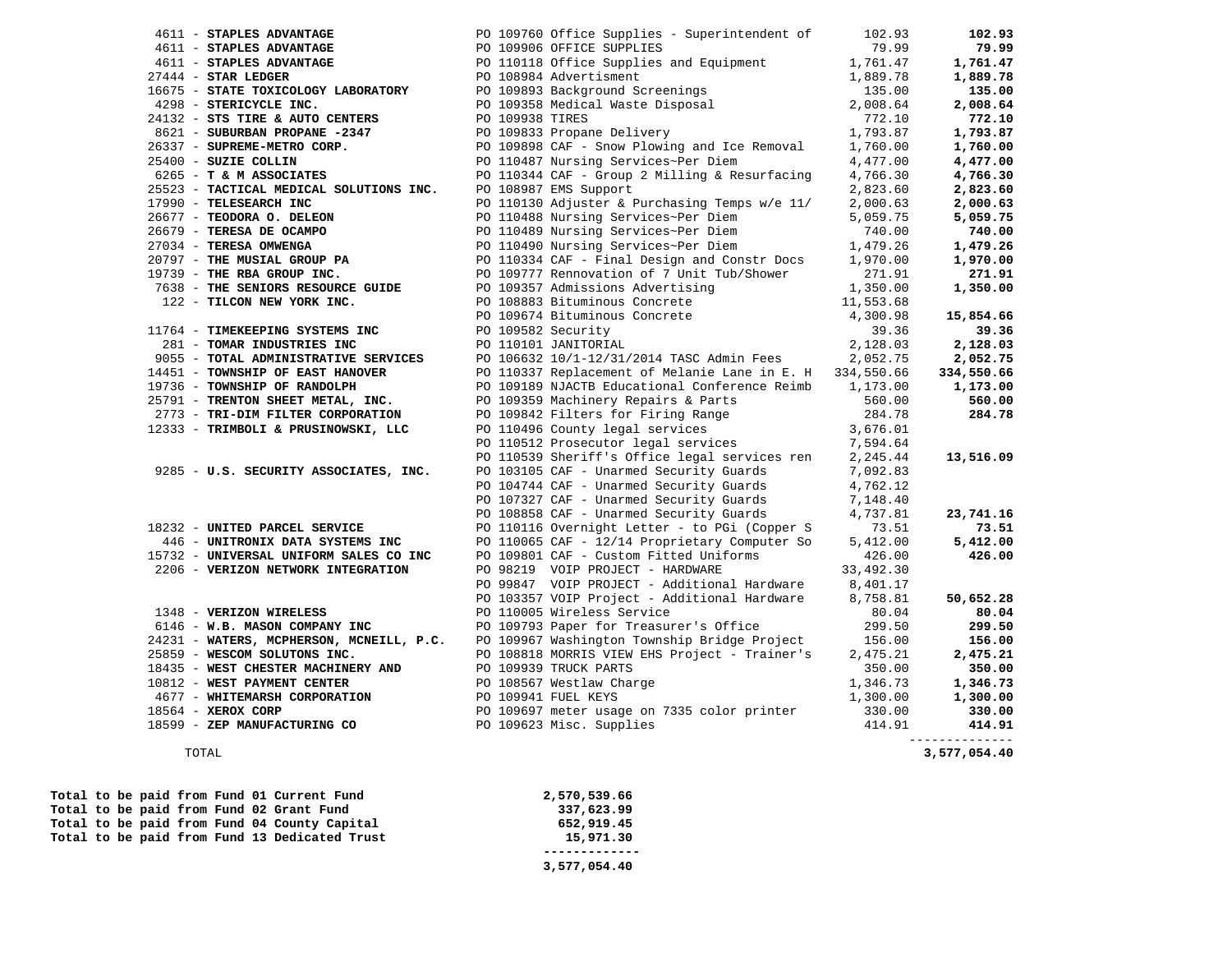## **List of Bills (Department/Account Detail) - CENTRALIZED DISBURSEMENT ACCOUNT**

| Account                        | P0 #                                     | Vendor                                                                       | Description                                                                         | Payment          | Account Total            |  |  |  |
|--------------------------------|------------------------------------------|------------------------------------------------------------------------------|-------------------------------------------------------------------------------------|------------------|--------------------------|--|--|--|
|                                | <b>Current Fund</b>                      |                                                                              |                                                                                     |                  |                          |  |  |  |
| <b>DEPARTMENT 000</b>          |                                          |                                                                              |                                                                                     |                  |                          |  |  |  |
|                                |                                          | 109486 GOVERNMENT TECHNOLOGIES, INC.<br>109486 GOVERNMENT TECHNOLOGIES, INC. | 506 MANILA LINED FOLDERS                                                            | 904.50<br>904.50 |                          |  |  |  |
|                                |                                          | 109486 GOVERNMENT TECHNOLOGIES, INC.                                         |                                                                                     | 904.50           |                          |  |  |  |
| $01 - 204 - 55 - 000$          |                                          | 109486 GOVERNMENT TECHNOLOGIES, INC.<br>Accounts Payable                     | To move to contracts payable<br>TOTAL FOR ACCOUNT                                   | $-2,713.50$      |                          |  |  |  |
|                                | TOTAL for DEPARTMENT 000                 |                                                                              |                                                                                     |                  | ============             |  |  |  |
|                                |                                          |                                                                              |                                                                                     |                  |                          |  |  |  |
| <b>County Administrator</b>    |                                          |                                                                              |                                                                                     |                  |                          |  |  |  |
| 01-203-20-100100-084           |                                          | 109698 FF1 PROFESSIONAL SAFETY SERVICES<br>(2014) Other Outside Services     | Admin gear expenses per attached invoice<br>TOTAL FOR ACCOUNT                       | 96.72            | 96.72                    |  |  |  |
|                                |                                          |                                                                              |                                                                                     |                  |                          |  |  |  |
|                                |                                          | TOTAL for County Administrator                                               |                                                                                     |                  | ============<br>96.72    |  |  |  |
|                                |                                          |                                                                              |                                                                                     |                  |                          |  |  |  |
| <b>Personnel</b>               |                                          |                                                                              |                                                                                     |                  |                          |  |  |  |
|                                | 108984 STAR LEDGER<br>108984 STAR LEDGER |                                                                              | Acct#1151672 Invoice#I03814036-07202014<br>Acct#1151672 Invoice#I0384040-072220147/ | 5.00<br>1,884.78 |                          |  |  |  |
| $01 - 203 - 20 - 105100 - 022$ |                                          | (2014) Advertising                                                           | TOTAL FOR ACCOUNT                                                                   |                  | 1,889.78                 |  |  |  |
|                                |                                          | 109864 LONGFELLOWS SANDWICH DELI                                             | 11/14- 10 people & 11/24 10 people Sandw                                            | 192.00           |                          |  |  |  |
| 01-203-20-105100-077           |                                          | (2014) Social Service Costs                                                  | TOTAL FOR ACCOUNT                                                                   |                  | 192.00                   |  |  |  |
|                                | TOTAL for Personnel                      |                                                                              |                                                                                     |                  | ============<br>2,081.78 |  |  |  |
|                                |                                          |                                                                              |                                                                                     |                  |                          |  |  |  |
| <b>County Clerk</b>            |                                          |                                                                              |                                                                                     |                  |                          |  |  |  |
| 01-203-20-120100-028           |                                          | 110176 LAWYERS DIARY AND MANUAL<br>(2014) Books & Periodicals                | nj lawyers diary NJld2015<br>TOTAL FOR ACCOUNT                                      | 735.00           | 735.00                   |  |  |  |
|                                | 109697 XEROX CORP                        |                                                                              | meter usage 9/27/14-10/27/14black 14076                                             | 296.81           |                          |  |  |  |
| 01-203-20-120100-044           | 109697 XEROX CORP                        | (2014) Equipment Service Agreements                                          | base charge on 6204 october ser.# FRX-35<br>TOTAL FOR ACCOUNT                       | 33.19            | 330.00                   |  |  |  |
|                                |                                          |                                                                              |                                                                                     |                  |                          |  |  |  |
| 01-203-20-120100-058           |                                          | 110173 RIO'S ENGRAVING<br>(2014) Office Supplies & Stationery                | 2 rubber stamps for canceled of record<br>TOTAL FOR ACCOUNT                         | 94.00            | 94.00                    |  |  |  |
|                                | 110174 PAPER MART INC                    |                                                                              | paper for the office 8 1/2 x11                                                      | 1,040.41         |                          |  |  |  |
| 01-203-20-120100-069           |                                          | $(2014)$ Printing                                                            | TOTAL FOR ACCOUNT                                                                   |                  | 1,040.41                 |  |  |  |
|                                | TOTAL for County Clerk                   |                                                                              |                                                                                     |                  | ============<br>2,199.41 |  |  |  |
|                                |                                          |                                                                              |                                                                                     |                  |                          |  |  |  |

**County Board of Elections**

| 110440 CHRISTIAN ROSSY | Friday, December 12, 2014 8:30AM-4:00PM  | 70.00 |
|------------------------|------------------------------------------|-------|
| 110440 CHRISTIAN ROSSY | Monday, December 15, 2014 8:30AM-4:00PM  | 70.00 |
| 110440 CHRISTIAN ROSSY | Tuesday, December 16, 2014 8:30AM-4:00PM | 70.00 |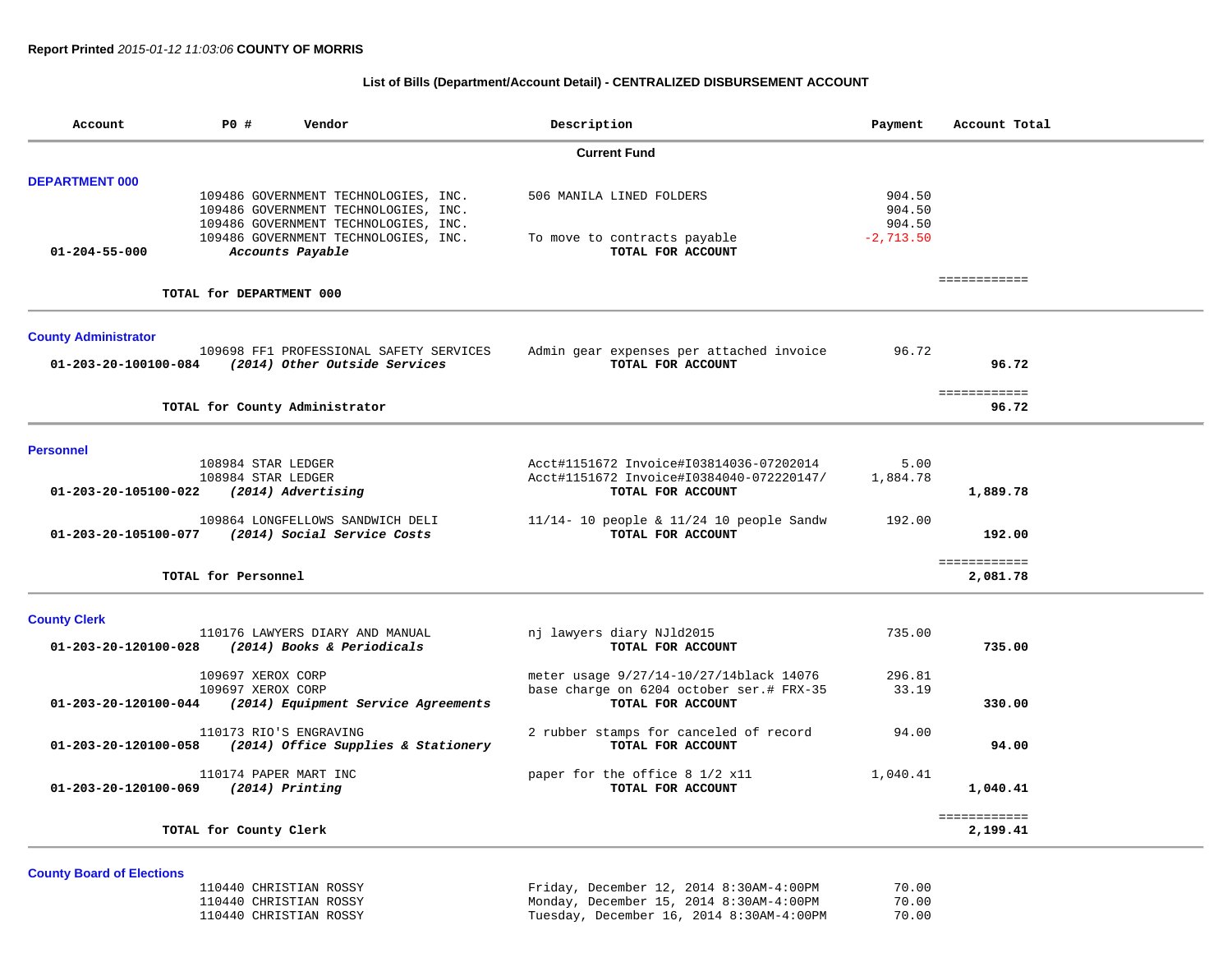| 110440 CHRISTIAN ROSSY<br>110440 CHRISTIAN ROSSY<br>110440 CHRISTIAN ROSSY<br>110440 CHRISTIAN ROSSY<br>110440 CHRISTIAN ROSSY<br>110440 CHRISTIAN ROSSY<br>110440 CHRISTIAN ROSSY<br>109580 DOMINION VOTING SYSTEMS INC<br>109580 DOMINION VOTING SYSTEMS INC<br>109580 DOMINION VOTING SYSTEMS INC<br>109580 DOMINION VOTING SYSTEMS INC<br>(2014) Election Officer<br>01-203-20-121100-096                                                                                                                                                                                                                                                                                                                                                                                                                                                             | Wednesday, December 17, 2014 8:30AM-4:00<br>Thursday, December 18, 2014 8:30AM-4:00P<br>Friday, December 19, 2014 8:30AM-4:00PM<br>Monday, December 29, 2014 8:30AM-4:00PM<br>Tuesday, December 30, 2014 8:30AM-4:00PM<br>Wednesday, December 31, 2014 8:30AM-4:00<br>Friday, January 1, 2015 8:30AM-4:00PM(1/<br>Teamwork Programming for November 4, 201<br>8 1/2" x 11" Header Sheets (Mail-In Prov<br>Prepared Test Decks<br>On-site Election Day Teamwork Tally Tech<br>TOTAL FOR ACCOUNT                                                                                                                                                                                                                                     | 70.00<br>70.00<br>70.00<br>70.00<br>70.00<br>70.00<br>70.00<br>2,781.00<br>61.64<br>484.10<br>2,250.00                                                                                                                                                                           | 6,276.74                 |  |
|-----------------------------------------------------------------------------------------------------------------------------------------------------------------------------------------------------------------------------------------------------------------------------------------------------------------------------------------------------------------------------------------------------------------------------------------------------------------------------------------------------------------------------------------------------------------------------------------------------------------------------------------------------------------------------------------------------------------------------------------------------------------------------------------------------------------------------------------------------------|------------------------------------------------------------------------------------------------------------------------------------------------------------------------------------------------------------------------------------------------------------------------------------------------------------------------------------------------------------------------------------------------------------------------------------------------------------------------------------------------------------------------------------------------------------------------------------------------------------------------------------------------------------------------------------------------------------------------------------|----------------------------------------------------------------------------------------------------------------------------------------------------------------------------------------------------------------------------------------------------------------------------------|--------------------------|--|
| TOTAL for County Board of Elections                                                                                                                                                                                                                                                                                                                                                                                                                                                                                                                                                                                                                                                                                                                                                                                                                       |                                                                                                                                                                                                                                                                                                                                                                                                                                                                                                                                                                                                                                                                                                                                    |                                                                                                                                                                                                                                                                                  | ============<br>6,276.74 |  |
| <b>Superintendent of Elections</b><br>109581 FAIRMOUNT FIRE CO. NO. 1<br>01-203-20-121105-057<br>(2014) National Voter Registration                                                                                                                                                                                                                                                                                                                                                                                                                                                                                                                                                                                                                                                                                                                       | November 4, 2014 General Election Pollin<br>TOTAL FOR ACCOUNT                                                                                                                                                                                                                                                                                                                                                                                                                                                                                                                                                                                                                                                                      | 50.00                                                                                                                                                                                                                                                                            | 50.00<br>============    |  |
| TOTAL for Superintendent of Elections                                                                                                                                                                                                                                                                                                                                                                                                                                                                                                                                                                                                                                                                                                                                                                                                                     |                                                                                                                                                                                                                                                                                                                                                                                                                                                                                                                                                                                                                                                                                                                                    |                                                                                                                                                                                                                                                                                  | 50.00                    |  |
| <b>County Elections (Cty Clerk)</b><br>109683 DOMINION VOTING SYSTEMS INC<br>01-203-20-121110-084 (2014) Other Outside Services                                                                                                                                                                                                                                                                                                                                                                                                                                                                                                                                                                                                                                                                                                                           | on-site election day wineds tally techni<br>TOTAL FOR ACCOUNT                                                                                                                                                                                                                                                                                                                                                                                                                                                                                                                                                                                                                                                                      | 2,250.00                                                                                                                                                                                                                                                                         | 2,250.00<br>============ |  |
| TOTAL for County Elections (Cty Clerk)                                                                                                                                                                                                                                                                                                                                                                                                                                                                                                                                                                                                                                                                                                                                                                                                                    |                                                                                                                                                                                                                                                                                                                                                                                                                                                                                                                                                                                                                                                                                                                                    |                                                                                                                                                                                                                                                                                  | 2,250.00                 |  |
| <b>County Treasurer</b><br>110379 NJ ASSOCIATION OF COUNTY<br>01-201-20-130100-023<br>Associations and Memberships                                                                                                                                                                                                                                                                                                                                                                                                                                                                                                                                                                                                                                                                                                                                        | Membership Dues 2015, Joseph Kovalcik, J<br>TOTAL FOR ACCOUNT                                                                                                                                                                                                                                                                                                                                                                                                                                                                                                                                                                                                                                                                      | 350.00                                                                                                                                                                                                                                                                           | 350.00                   |  |
| 110149 SOLOMON PAGE GROUP LLC<br>110131 OFFICE TEAM<br>110131 OFFICE TEAM<br>110132 ACCOUNTEMPS<br>110132 ACCOUNTEMPS<br>110132 ACCOUNTEMPS<br>110377 SOLOMON PAGE GROUP LLC<br>110377 SOLOMON PAGE GROUP LLC<br>110377 SOLOMON PAGE GROUP LLC<br>110377 SOLOMON PAGE GROUP LLC<br>110377 SOLOMON PAGE GROUP LLC<br>110377 SOLOMON PAGE GROUP LLC<br>110377 SOLOMON PAGE GROUP LLC<br>110377 SOLOMON PAGE GROUP LLC<br>110377 SOLOMON PAGE GROUP LLC<br>110377 SOLOMON PAGE GROUP LLC<br>110377 SOLOMON PAGE GROUP LLC<br>110377 SOLOMON PAGE GROUP LLC<br>110377 SOLOMON PAGE GROUP LLC<br>110377 SOLOMON PAGE GROUP LLC<br>110377 SOLOMON PAGE GROUP LLC<br>110377 SOLOMON PAGE GROUP LLC<br>110377 SOLOMON PAGE GROUP LLC<br>110377 SOLOMON PAGE GROUP LLC<br>110377 SOLOMON PAGE GROUP LLC<br>01-203-20-130100-016<br>(2014) Outside Salaries & Wages | K. Massage $w/e$ 11/22/14<br>J.Morris w/e 11/14/14<br>J.Morris w/e 11/21/14<br>A.Hack, November Parking Fee<br>A.Hack, w/e 11/14/14<br>A.Hack, w/e 11/21/14<br>K. Massage $w/e$ 9/6/14<br>K. Massage 9/14 Parking<br>K. Massage $w/e$ 9/13/14<br>K. Massage $w/e$ 9/20/14<br>K. Massage $w/e$ 9/27/14<br>K. Massage $w/e$ 10/4/14<br>K. Massage 10/14 Parking<br>K. Massage $w/e$ 10/11/14<br>K. Massage $w/e$ 10/18/14<br>K. Massage w/e 10/25/14<br>K. Massage $w/e$ 11/1/14<br>K. Massage 11/14 Parking<br>K. Massage $w/e$ 11/8/14<br>K. Massage $w/e$ 11/15/14<br>K. Massage $w/e$ 11/29/14<br>K. Massage $w/e$ 12/6/14<br>K. Massage 12/14 Parking<br>K. Massage w/e 12/13/14<br>Parking $9/2/14$ 1 day<br>TOTAL FOR ACCOUNT | 1,750.00<br>662.50<br>875.00<br>75.00<br>1,118.60<br>1,398.25<br>1,400.00<br>75.00<br>1,750.00<br>1,750.00<br>1,750.00<br>1,750.00<br>75.00<br>1,750.00<br>1,400.00<br>1,750.00<br>1,400.00<br>75.00<br>1,400.00<br>1,400.00<br>975.00<br>1,400.00<br>75.00<br>1,800.00<br>16.00 | 27,870.35                |  |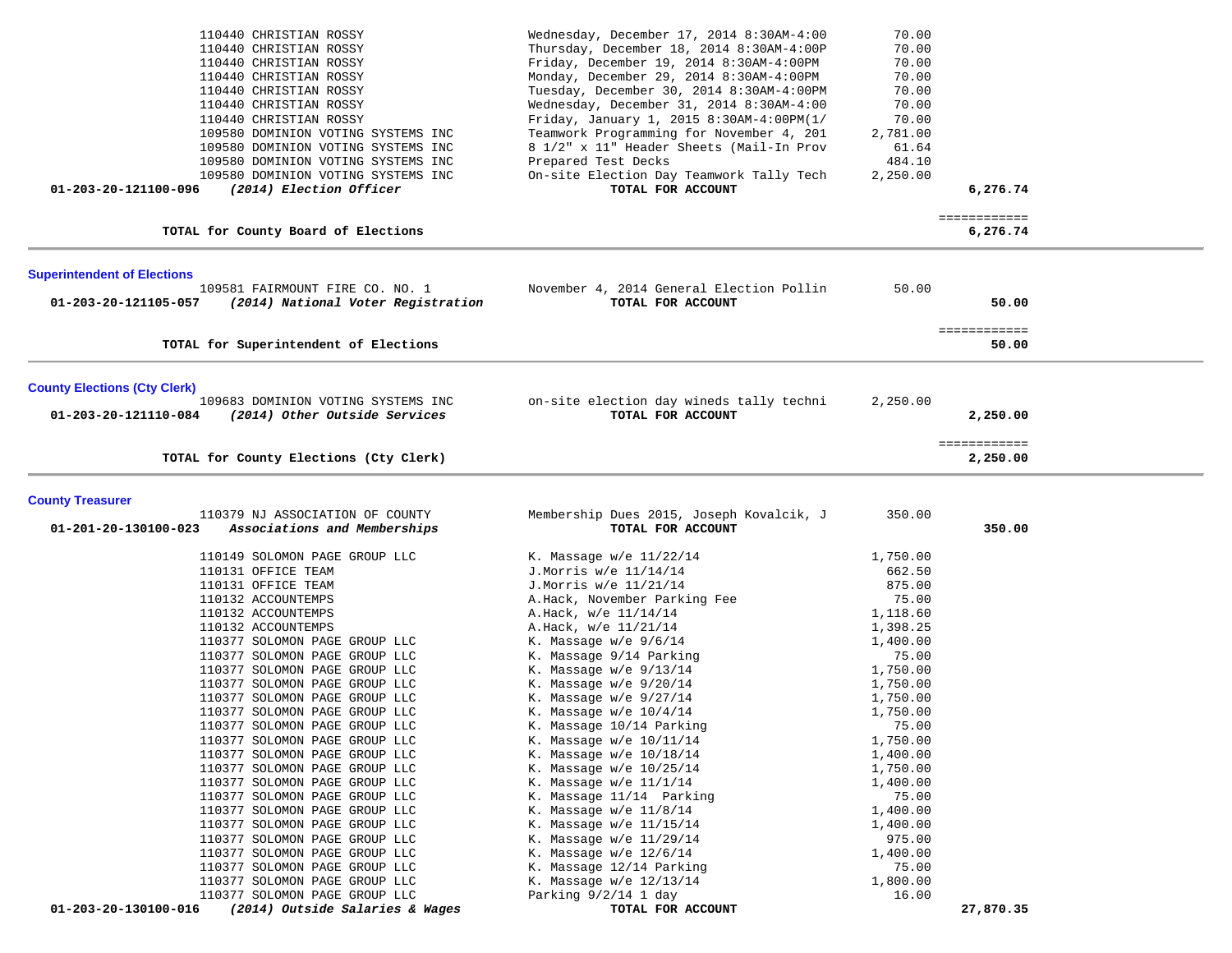| 109793 W.B. MASON COMPANY INC<br>(2014) Office Supplies & Stationery<br>01-203-20-130100-058    | PAPER, FLGSHP BRIGT 8.5X11, 98bf, 20#<br>TOTAL FOR ACCOUNT                           | 299.50          | 299.50                    |  |
|-------------------------------------------------------------------------------------------------|--------------------------------------------------------------------------------------|-----------------|---------------------------|--|
| TOTAL for County Treasurer                                                                      |                                                                                      |                 | ============<br>28,519.85 |  |
| <b>Purchasing Division</b>                                                                      |                                                                                      |                 |                           |  |
| 110130 TELESEARCH INC                                                                           | C.Kristiansen w/e 11/16/14                                                           | 195.00          |                           |  |
| 110130 TELESEARCH INC<br>110130 TELESEARCH INC                                                  | C. Kristiansen Pkg fee 11/14<br>C.Kristiansen w/e 11/23/14                           | 75.00<br>409.50 |                           |  |
| 01-203-20-130105-016<br>(2014) Outside Salaries and Wages                                       | TOTAL FOR ACCOUNT                                                                    |                 | 679.50                    |  |
| TOTAL for Purchasing Division                                                                   |                                                                                      |                 | ============<br>679.50    |  |
| <b>Office Services</b>                                                                          |                                                                                      |                 |                           |  |
| 110376 COUNTY COLLEGE OF MORRIS<br>01-203-20-130110-069<br>$(2014)$ Printing                    | Printing for December 2014 as per Contra<br>TOTAL FOR ACCOUNT                        | 15,720.75       | 15,720.75                 |  |
| 110378 SECAP FINANCE<br>(2014) Office Machines - Rental<br>01-203-20-130110-164                 | 4th Ouarter 2014 Mailroom Postage Equipm<br>TOTAL FOR ACCOUNT                        | 2,097.00        | 2,097.00                  |  |
| TOTAL for Office Services                                                                       |                                                                                      |                 | ============<br>17,817.75 |  |
| <b>Information Technology Div</b>                                                               |                                                                                      |                 |                           |  |
| 109756 ALTERNATIVE MICROGRAPHICS INC<br>01-203-20-140100-054<br>(2014) Microfilming             | Microfilming as per invoice<br>TOTAL FOR ACCOUNT                                     | 2,183.88        | 2,183.88                  |  |
| 110118 STAPLES ADVANTAGE                                                                        | Commandâ, ¢ Clear Medium Hooks, Clear, Hol                                           | 14.28           |                           |  |
| 110118 STAPLES ADVANTAGE                                                                        | Commandâ, ¢ Utensil Hooks, Clear, Holds 0.                                           | 12.98           |                           |  |
| 110118 STAPLES ADVANTAGE                                                                        | Day-Timer® 2015 FashionWeekly/Monthly A                                              | 88.28           |                           |  |
| 110118 STAPLES ADVANTAGE                                                                        | AT-A-GLANCE 2015 Recycled YearlyWall Cal                                             | 7.56            |                           |  |
| 110118 STAPLES ADVANTAGE<br>110118 STAPLES ADVANTAGE                                            | AT-A-GLANCE 2015 RecycledMonthly Wall Ca<br>AT-A-GLANCE 2015 2-Page-Per-Weekday Cale | 5.23<br>11.94   |                           |  |
| 110118 STAPLES ADVANTAGE                                                                        | Staples® 2015 Monthly Desk Pad, 22"x 17                                              | 37.20           |                           |  |
| 110118 STAPLES ADVANTAGE                                                                        | APC SurgeStation® 8-Outlet SurgeProtect                                              | 1,584.00        |                           |  |
| 01-203-20-140100-058<br>(2014) Office Supplies & Stationery                                     | TOTAL FOR ACCOUNT                                                                    |                 | 1,761.47                  |  |
| 110116 UNITED PARCEL SERVICE                                                                    | UPS Overnight Letter                                                                 | 73.51           |                           |  |
| 01-203-20-140100-068<br>(2014) Postage & Metered Mail                                           | TOTAL FOR ACCOUNT                                                                    |                 | 73.51                     |  |
| 109748 SHI INTERNATIONAL CORP                                                                   | Acronis Advantage Premier License Renewa                                             | 599.85          |                           |  |
| 109745 SHI INTERNATIONAL CORP                                                                   | Adobe Creative Cloud for Teams Subscript                                             | 3,031.56        |                           |  |
| 109750 SHI INTERNATIONAL CORP                                                                   | Fluke HArdware and Software Support Rene                                             | 24, 183.02      |                           |  |
| 109751 SHI INTERNATIONAL CORP                                                                   | SE5P-PS Premium Support license keyFlowe                                             | 382.24          |                           |  |
| 109749 SHI INTERNATIONAL CORP                                                                   | PTRG Unlimited Software Renewal                                                      | 1,297.31        |                           |  |
| 109746 SHI INTERNATIONAL CORP<br>(2014) Software Maintenance<br>01-203-20-140100-078            | NetZoom Single User with USB MEdia Deliv<br>TOTAL FOR ACCOUNT                        | 1,424.50        | 30,918.48                 |  |
| 100695 KEYBOARD CONSULTANTS INC                                                                 | Replacement Pen Nibs                                                                 | 15.00           |                           |  |
| 100695 KEYBOARD CONSULTANTS INC                                                                 | Replacement Pen                                                                      | 75.00           |                           |  |
| 100695 KEYBOARD CONSULTANTS INC                                                                 | Replacement Eraser                                                                   | 60.00           |                           |  |
| 100695 KEYBOARD CONSULTANTS INC                                                                 | 6ft HDMI Cable                                                                       | 45.00           |                           |  |
| 100695 KEYBOARD CONSULTANTS INC<br>(2014) Other Operating&Repair Supply<br>01-203-20-140100-098 | Shipping<br>TOTAL FOR ACCOUNT                                                        | 52.00           | 247.00                    |  |
|                                                                                                 |                                                                                      |                 |                           |  |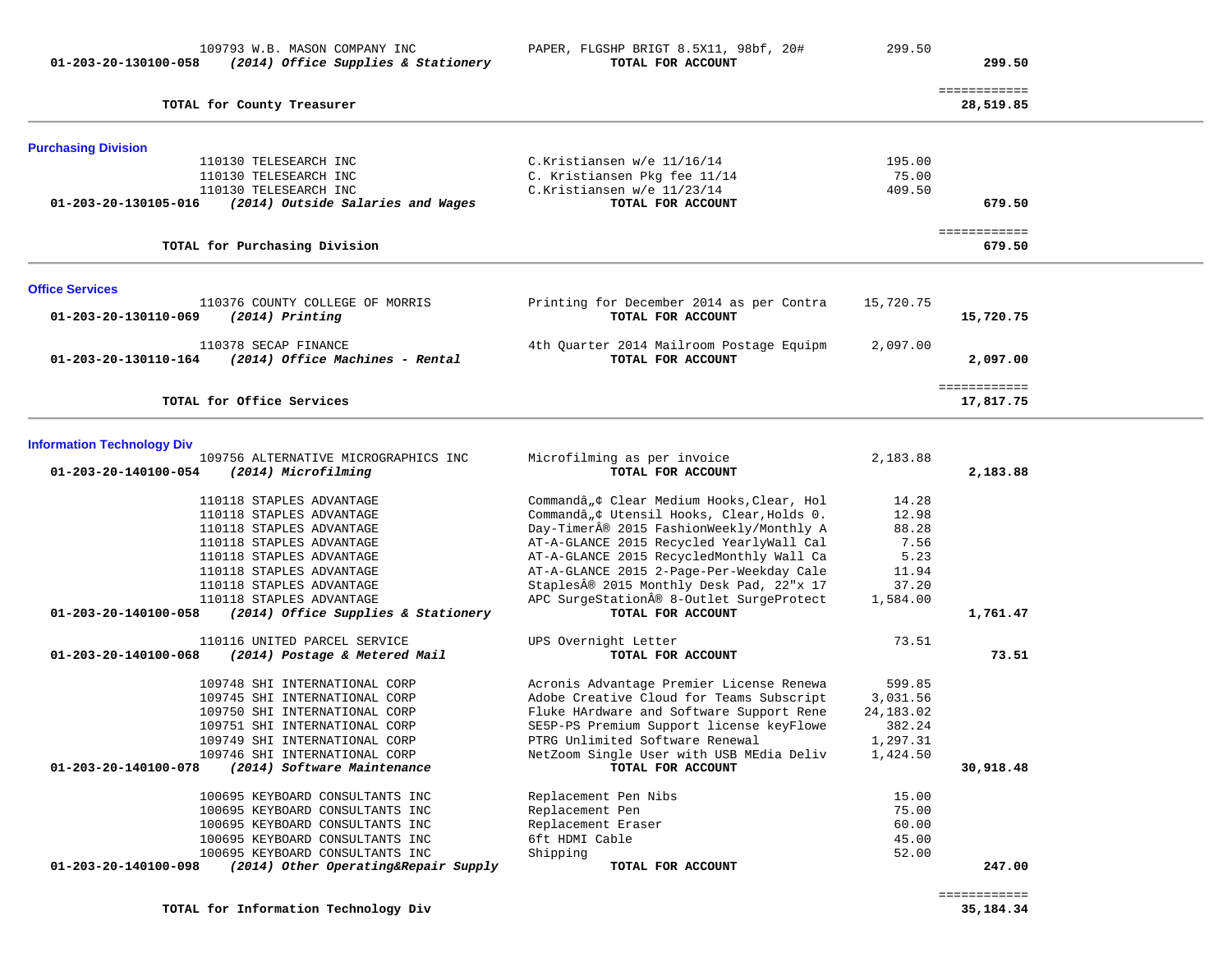| <b>County Counsel</b>   | 110520 CLEARY GIACOBBE ALFIERI &                                         | Green Pond Road transfer                                     | 96.00             |              |
|-------------------------|--------------------------------------------------------------------------|--------------------------------------------------------------|-------------------|--------------|
|                         | 110520 CLEARY GIACOBBE ALFIERI &                                         | JG Drywall                                                   | 128.50            |              |
|                         | 110520 CLEARY GIACOBBE ALFIERI &                                         | John Street                                                  | 636.00            |              |
|                         | 110520 CLEARY GIACOBBE ALFIERI &                                         | MC adv. Rochford                                             | 3,984.00          |              |
|                         | 110520 CLEARY GIACOBBE ALFIERI &                                         | MC - General                                                 | 853.08            |              |
|                         | 110520 CLEARY GIACOBBE ALFIERI &                                         | MCPO-GRC                                                     | 1,308.00          |              |
|                         | 110527 CARMAGNOLA & RITARDI LLC                                          | Clancy v. Jefferson Twp. subpoena                            | 204.00            |              |
|                         | 110527 CARMAGNOLA & RITARDI LLC                                          | Irwin-Szostak subpoena                                       | 2,453.67          |              |
|                         | 110525 INGLESINO, PEARLMAN,                                              | legal services                                               | 12.90             |              |
|                         | 110456 JOHNSON & JOHNSON, ESQS                                           | Bohn v. Mornoney subpoena                                    | 72.00             |              |
|                         | 110456 JOHNSON & JOHNSON, ESQS                                           | Maoli v. Delekta subpoena                                    | 84.00             |              |
|                         | 110456 JOHNSON & JOHNSON, ESQS                                           | St. Luken                                                    | 372.00            |              |
|                         | 110519 LAW OFFICE OF ROBERT J. GREENBAUM                                 | Bradby                                                       | 588.00            |              |
|                         | 110519 LAW OFFICE OF ROBERT J. GREENBAUM                                 | Grunow v. Nat'l Invest.                                      | 108.00            |              |
|                         | 110519 LAW OFFICE OF ROBERT J. GREENBAUM                                 | Peltz v. Mountain View                                       | 996.00            |              |
|                         | 110519 LAW OFFICE OF ROBERT J. GREENBAUM                                 | MCCF                                                         | 432.00            |              |
|                         | 110538 MCMANIMON, SCOTLAND & BAUMANN LLC                                 | legal services SEC Initiative                                | 2,554.00          |              |
|                         | 110526 O'MULLAN & BRADY P.C.                                             | legal services                                               | 20,891.00         |              |
|                         | 110539 TRIMBOLI & PRUSINOWSKI, LLC                                       | PBA 298 (Step Inc.Grievance)                                 | 45.00             |              |
|                         | 110539 TRIMBOLI & PRUSINOWSKI, LLC                                       | PBA298-2011 contract neg.<br>Davidek v. PBA298               | 1,107.96<br>84.00 |              |
|                         | 110539 TRIMBOLI & PRUSINOWSKI, LLC                                       |                                                              |                   |              |
|                         | 110539 TRIMBOLI & PRUSINOWSKI, LLC                                       | Diaz, Wilman (2014)                                          | 420.00            |              |
|                         | 110539 TRIMBOLI & PRUSINOWSKI, LLC<br>110539 TRIMBOLI & PRUSINOWSKI, LLC | Munoz,Juan (psyc.disq.)<br>Rollin, Stephen (Psy.disq)        | 228.24<br>360.24  |              |
|                         | 110512 TRIMBOLI & PRUSINOWSKI, LLC                                       | Drinkard, Det.                                               | 108.00            |              |
|                         | 110512 TRIMBOLI & PRUSINOWSKI, LLC                                       | General                                                      | 2,496.00          |              |
|                         | 110512 TRIMBOLI & PRUSINOWSKI, LLC                                       | Bianchi v. Rutgers U                                         | 3,814.64          |              |
|                         | 110512 TRIMBOLI & PRUSINOWSKI, LLC                                       | Wendy Fasano                                                 | 1,176.00          |              |
|                         | 110496 TRIMBOLI & PRUSINOWSKI, LLC                                       | Nemeth, Charles (disc)                                       | 742.80            |              |
|                         | 110496 TRIMBOLI & PRUSINOWSKI, LLC                                       | Anne Marie Jeudy                                             | 197.32            |              |
|                         | 110496 TRIMBOLI & PRUSINOWSKI, LLC                                       | Charles Marlene                                              | 48.00             |              |
|                         | 110496 TRIMBOLI & PRUSINOWSKI, LLC                                       | Soules, Megan (disc)                                         | 1,176.00          |              |
|                         | 110496 TRIMBOLI & PRUSINOWSKI, LLC                                       | BCPBA 134 v. Donovan                                         | 695.89            |              |
|                         | 110496 TRIMBOLI & PRUSINOWSKI, LLC                                       | Gibson, P. (disc)                                            | 600.00            |              |
|                         | 110496 TRIMBOLI & PRUSINOWSKI, LLC                                       | General                                                      | 216.00            |              |
| 01-203-20-155100-051    | (2014) Legal                                                             | TOTAL FOR ACCOUNT                                            |                   | 49,289.24    |
|                         |                                                                          |                                                              |                   | ============ |
|                         | TOTAL for County Counsel                                                 |                                                              |                   | 49,289.24    |
| <b>County Surrogate</b> |                                                                          |                                                              |                   |              |
|                         | 109486 GOVERNMENT TECHNOLOGIES, INC.                                     | To move to contracts payable                                 | 2,713.50          |              |
| 01-204-55-160100-513    | County Surrogate CP: 2013 Other Expenses                                 | TOTAL FOR ACCOUNT                                            |                   | 2,713.50     |
|                         |                                                                          |                                                              |                   | ============ |
|                         | TOTAL for County Surrogate                                               |                                                              |                   | 2,713.50     |
|                         |                                                                          |                                                              |                   |              |
| <b>Engineering</b>      |                                                                          |                                                              |                   |              |
|                         | 110094 OFFICE CONCEPTS GROUP, INC.                                       | office supplies: labels, clips, post its                     | 224.71            |              |
|                         | 110094 OFFICE CONCEPTS GROUP, INC.                                       | CREDIT MEMO - Return 2 CT of Air Freshne                     | $-101.10$         |              |
|                         | 110094 OFFICE CONCEPTS GROUP, INC.                                       | (2) individual air deodorizers                               | 11.78             |              |
|                         | 110091 OFFICE CONCEPTS GROUP, INC.<br>110340 DEER PARK                   | Label Maker (Handheld), Labels, 2 bxs pus                    | 89.19             |              |
| 01-203-20-165100-058    | (2014) Office Supplies & Stationery                                      | Water & cup supply for the Engineering,<br>TOTAL FOR ACCOUNT | 141.35            | 365.93       |
|                         |                                                                          |                                                              |                   |              |
|                         | 110343 CLIFF WOLFE                                                       | Surveyors Conference in Atlantic City. Fo                    | 585.00            |              |
|                         | 110347 GERALD ROHSLER                                                    | NJTPA Meetings, Parking, Mileagefrom Jan                     | 909.00            |              |
|                         | 110330 CHRISTOPHER J. VITZ                                               | Parking for Meetings atNJTPA - as per at                     | 41.00             |              |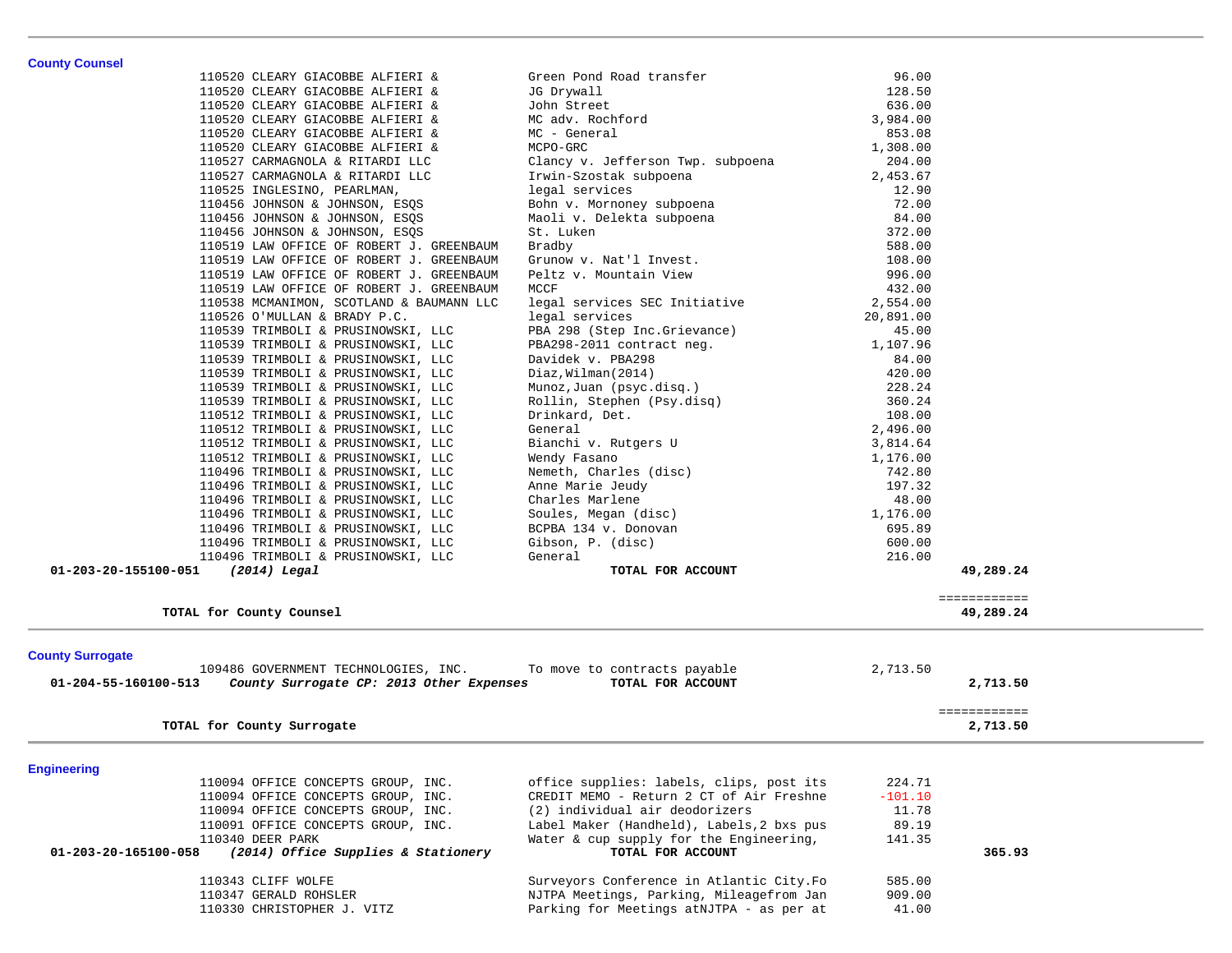| 01-203-20-165100-082                                    | (2014) Travel Expense                                                                                                                                                          | TOTAL FOR ACCOUNT                                                                                                                                      |                                                  | 1,535.00                 |
|---------------------------------------------------------|--------------------------------------------------------------------------------------------------------------------------------------------------------------------------------|--------------------------------------------------------------------------------------------------------------------------------------------------------|--------------------------------------------------|--------------------------|
| 01-203-20-165100-164                                    | 110093 R.S. KNAPP CO. INC.<br>(2014) Office Machines - Rental                                                                                                                  | Monthly Base Chg Nappak PW 300From 11/26<br>TOTAL FOR ACCOUNT                                                                                          | 315.49                                           | 315.49                   |
| 01-203-20-165100-258                                    | 110339 R.S. KNAPP CO. INC.<br>(2014) Equipment                                                                                                                                 | CN4264H015 HP DesignjetMonthly Service C<br>TOTAL FOR ACCOUNT                                                                                          | 66.64                                            | 66.64                    |
|                                                         | TOTAL for Engineering                                                                                                                                                          |                                                                                                                                                        |                                                  | ============<br>2,283.06 |
| <b>Heritage Commission</b>                              |                                                                                                                                                                                |                                                                                                                                                        |                                                  |                          |
| 01-203-20-175100-079                                    | 109708 COUNTRY COFFEE SHOP<br>110134 CONSERVATION CENTER FOR ART &<br>109600 JONATHAN F. ERWAY<br>109626 MUNICIPAL CAPITAL CORP<br>109616 RUTH PACE<br>(2014) Special Projects | Luncheon<br>Site Visit and Report (quote $# 14-42$ )<br>Proofreading/Editing Svcs - ePub Victors<br>Historic Site Marker Painting<br>TOTAL FOR ACCOUNT | 100.00<br>3,000.00<br>290.00<br>296.48<br>525.00 | 4,211.48                 |
| 01-203-20-175100-082                                    | 110582 MARGARET SHULTZ<br>(2014) Travel Expense                                                                                                                                | Auto mileage reimbursement from 7/7/14 t<br>TOTAL FOR ACCOUNT                                                                                          | 71.76                                            | 71.76                    |
| 01-203-20-175100-164                                    | 109626 MUNICIPAL CAPITAL CORP<br>(2014) Office Machines - Rental                                                                                                               | 4Q14 Payment for Ricoh MPC2003 Copier<br>TOTAL FOR ACCOUNT                                                                                             | 293.48                                           | 293.48                   |
|                                                         | TOTAL for Heritage Commission                                                                                                                                                  |                                                                                                                                                        |                                                  | ============<br>4,576.72 |
| <b>Employee Group Insurance</b><br>01-203-23-220100-090 | 109999 DISCOVERY BENEFITS INC.<br>106632 TOTAL ADMINISTRATIVE SERVICES<br>(2014) Employee Group Insurance Expendit                                                             | November 2014 COBRA Inv#0000503456-IN Ac<br>10/1-12/31/2014 Inv#IN383260 Acct#4501-7<br>TOTAL FOR ACCOUNT                                              | 792.50<br>2,052.75                               | 2,845.25                 |
|                                                         | TOTAL for Employee Group Insurance                                                                                                                                             |                                                                                                                                                        |                                                  | ============<br>2,845.25 |
| <b>Office of Emergency Management</b>                   |                                                                                                                                                                                |                                                                                                                                                        |                                                  |                          |
| 01-203-25-252100-023                                    | 109784 M.C. FIRE PREVENTION ASSOC<br>(2014) Associations and Memberships                                                                                                       | Barter, Pepe, Goss<br>TOTAL FOR ACCOUNT                                                                                                                | 90.00                                            | 90.00                    |
| 01-203-25-252100-031                                    | 110005 VERIZON WIRELESS<br>(2014) Cellular Phones/Pagers                                                                                                                       | Wireless Service - MCP<br>TOTAL FOR ACCOUNT                                                                                                            | 80.04                                            | 80.04                    |
| 01-203-25-252100-059                                    | 109269 ARCHIE MD LEGAL GRAPHICS<br>108987 TACTICAL MEDICAL SOLUTIONS INC.<br>108987 TACTICAL MEDICAL SOLUTIONS INC.<br>(2014) Other General Expenses                           | Medrills w/CEH subscription per attached<br>EMS Support pack equipment per attached<br>Shipping<br>TOTAL FOR ACCOUNT                                   | 449.90<br>2,803.60<br>20.00                      | 3,273.50                 |
|                                                         | TOTAL for Office of Emergency Management                                                                                                                                       |                                                                                                                                                        |                                                  | ============<br>3,443.54 |
| <b>County Medical Examiner Office</b>                   | 109503 EXP PHARMACEUTICAL SERVICES CORP.                                                                                                                                       | Inv Date 10/31/14, Solid Cartridge for s                                                                                                               | 248.00                                           |                          |

| 01-203-25-254100-203 | (2014) X-Ray & Medical Supplies          | TOTAL FOR ACCOUNT                 | 544.34 |
|----------------------|------------------------------------------|-----------------------------------|--------|
|                      | 109704 GEMPLER'S                         | freight                           | 26.50  |
|                      | 109704 GEMPLER'S                         | AC#5515682, 11/20/14, Boot covers | 259.20 |
|                      | 109503 EXP PHARMACEUTICAL SERVICES CORP. | freight                           | 10.64  |
|                      |                                          |                                   |        |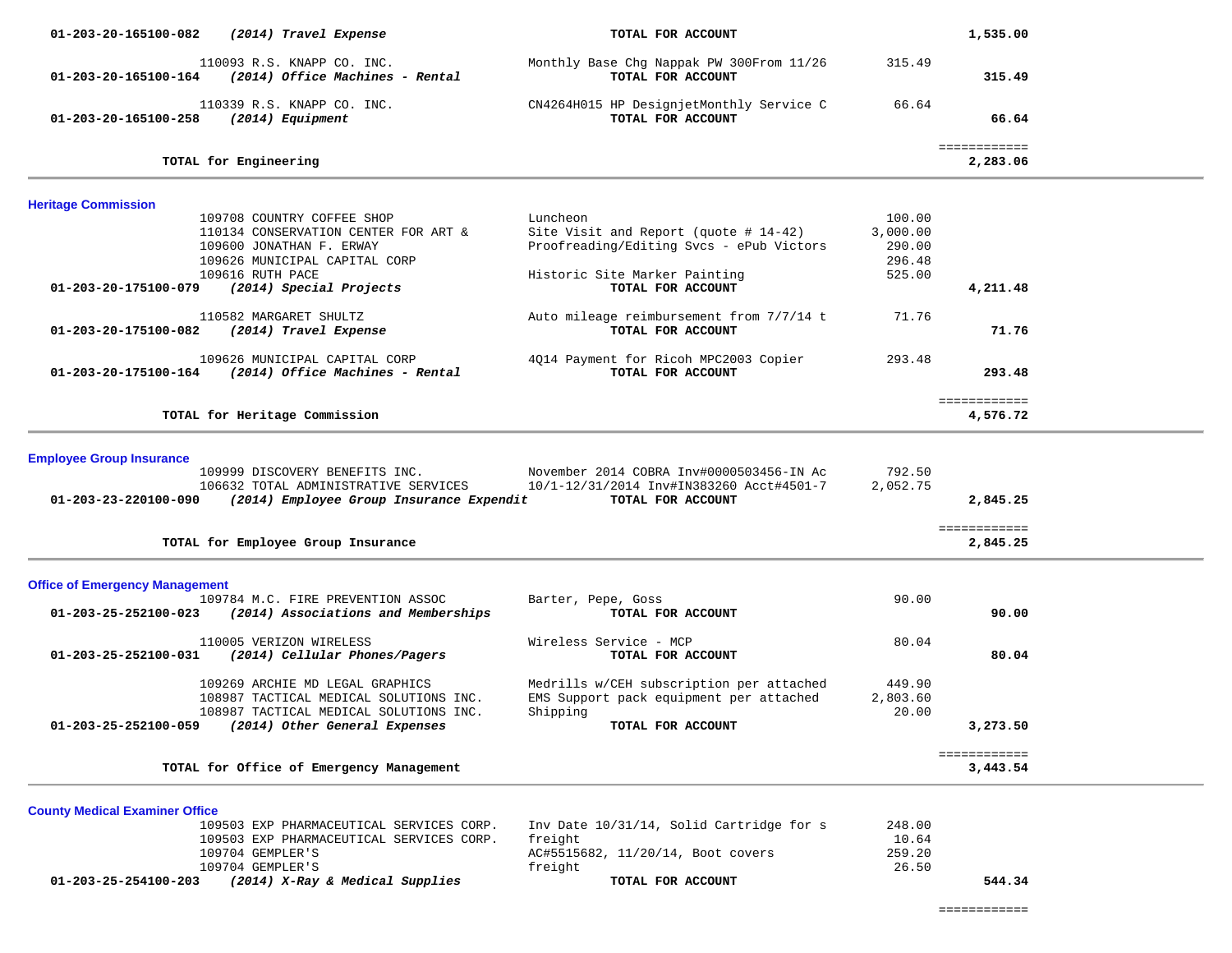**County Prosecutor's Office**

| <b>County Sheriff's Department</b>                 |                                       |                                                   |           |              |
|----------------------------------------------------|---------------------------------------|---------------------------------------------------|-----------|--------------|
| 109735 CALEA                                       |                                       | CACE-L Update Service, Item#005050001030          | 130.00    |              |
| 01-203-25-270100-047                               | (2014) Identification Equip&Supplies  | TOTAL FOR ACCOUNT                                 |           | 130.00       |
|                                                    | 110121 PROJECT LIFESAVER, INC.        | Emergency Response System - PLI-3000 w/6          | 1,470.00  |              |
|                                                    | 110121 PROJECT LIFESAVER, INC.        | Transmitter One Year Kit Special (30 day          | 1,500.00  |              |
|                                                    | 110121 PROJECT LIFESAVER, INC.        | HaxMat Fee                                        | 27.50     |              |
|                                                    | 110121 PROJECT LIFESAVER, INC.        | Shipping & Handling                               | 10.91     |              |
| 01-203-25-270100-059                               | (2014) Other General Expenses         | TOTAL FOR ACCOUNT                                 |           | 3,008.41     |
|                                                    | 104737 JOHN WILLS STUDIOS INC         | MORRIS COUNTY SHERIFF FRAMED PLAQUE, Quo          | 1,056.00  |              |
|                                                    | 104737 JOHN WILLS STUDIOS INC         | Shipping & Handling                               | 57.97     |              |
|                                                    | 109633 SOME'S WORLDWIDE UNIFORMS INC. | Sheriff's Achievement Citation Bars               | 160.00    |              |
|                                                    | 109633 SOME'S WORLDWIDE UNIFORMS INC. | Sheriff's Achievement Paper Certificate           | 140.00    |              |
| 01-203-25-270100-064                               | (2014) Photographic Suppies           | TOTAL FOR ACCOUNT                                 |           | 1,413.97     |
|                                                    | 108858 U.S. SECURITY ASSOCIATES, INC. | GUARDS - $10/17/14$ - $10/23/14$ , Inv dtd 10     | 2,372.38  |              |
|                                                    | 108858 U.S. SECURITY ASSOCIATES, INC. | GUARD - $10/24/14$ - $10/30/14$ , Inv dtd $10/$   | 2,365.43  |              |
|                                                    | 107327 U.S. SECURITY ASSOCIATES, INC. | GUARDS 9/12/14 - 9/18/14, Inv dtd 9/18/1          | 2,382.80  |              |
|                                                    | 107327 U.S. SECURITY ASSOCIATES, INC. | GUARDS 9/196/14 - 9/25/14, Inv dtd 9/25/          | 2,382.80  |              |
|                                                    | 107327 U.S. SECURITY ASSOCIATES, INC. | GUARDS 9/26/14 - 10/2/14, Inv dtd 10/2/1          | 2,382.80  |              |
|                                                    | 103105 U.S. SECURITY ASSOCIATES, INC. | GUARDS - 6/20/14 - 6/26/14, Inv dtd 6/26          | 2,372.38  |              |
|                                                    | 103105 U.S. SECURITY ASSOCIATES, INC. | GUARDS - $6/27/14$ - $7/03/14$ , Inv dtd $7/3/14$ | 2,351.54  |              |
|                                                    | 103105 U.S. SECURITY ASSOCIATES, INC. | GUARDS - $7/11/14$ - $7/17/14$ , Inv dtd $7/17$   | 2,368.91  |              |
|                                                    | 104744 U.S. SECURITY ASSOCIATES, INC. | GUARDS - $8/8/14$ - $8/14/14$ , Inv dtd $8/14/$   | 2,382.80  |              |
|                                                    | 104744 U.S. SECURITY ASSOCIATES, INC. | GUARDS - 8/15/14 - 8/21/14, Inv dtd 8/21          | 2,379.32  |              |
| 01-203-25-270100-084 (2014) Other Outside Services |                                       | TOTAL FOR ACCOUNT                                 |           | 23,741.16    |
|                                                    | 109732 PAPER MART INC                 | 10-Cases #5732060 White copy paper, Inv           | 264.80    |              |
| 01-203-25-270100-095                               | (2014) Other Administrative Supplies  | TOTAL FOR ACCOUNT                                 |           | 264.80       |
|                                                    | 109804 EAGLE POINT GUN SHOP           | CASES - .40 cal. 180gr. HST Hollow Point          | 12,346.80 |              |
| 01-203-25-270100-115                               | (2014) Ammunition                     | TOTAL FOR ACCOUNT                                 |           | 12,346.80    |
|                                                    | 109190 MORRISTOWN LUMBER &            | Supplies: (8) Retractable Knives & Blade          | 109.90    |              |
| 01-203-25-270100-262                               | (2014) Machinery Repairs & Parts      | TOTAL FOR ACCOUNT                                 |           | 109.90       |
|                                                    |                                       |                                                   |           | ============ |
|                                                    | TOTAL for County Sheriff's Department |                                                   |           | 41,015.04    |

 109878 JUNE WITTY Reg.On Call Supplemental Pay-October 201 131.20 109878 JUNE WITTY Weekend & Holiday Hourly Supplement -Oct 20.50 109878 JUNE WITTY Supplemental Case Pay - 10/26/14 #141026 75.00 109878 JUNE WITTY Reg.On Call Supplemental Pay - November 133.60 109878 JUNE WITTY Weekend & Holiday Supplemental Pay 40.50 109878 JUNE WITTY Supplemental Case Pay - 11/1/14 #141101M 75.00  **01-203-25-275100-016** *(2014) Outside Salaries & Wages* **TOTAL FOR ACCOUNT 475.80** 108567 WEST PAYMENT CENTER Account#1000176025-Law Library- October 1,346.73  **01-203-25-275100-050** *(2014) Law Books* **TOTAL FOR ACCOUNT 1,346.73** 109891 ALPHA GRAPHICS MORRISTOWN 11x14 Certificate -Stephanie Merced 17.50  **01-203-25-275100-058** *(2014) Office Supplies & Stationery* **TOTAL FOR ACCOUNT 17.50** 109890 COMMUNICATIONS SERVICE Install of APX6500 into 2014 Ford Explor 755.38  **01-203-25-275100-072** *(2014) Radio Repairs* **TOTAL FOR ACCOUNT 755.38** 109372 MEDIA SUPPLY, INC. \*\*QUOTE # 1047\*\*\*\*\*\*\*\*CD's 540.00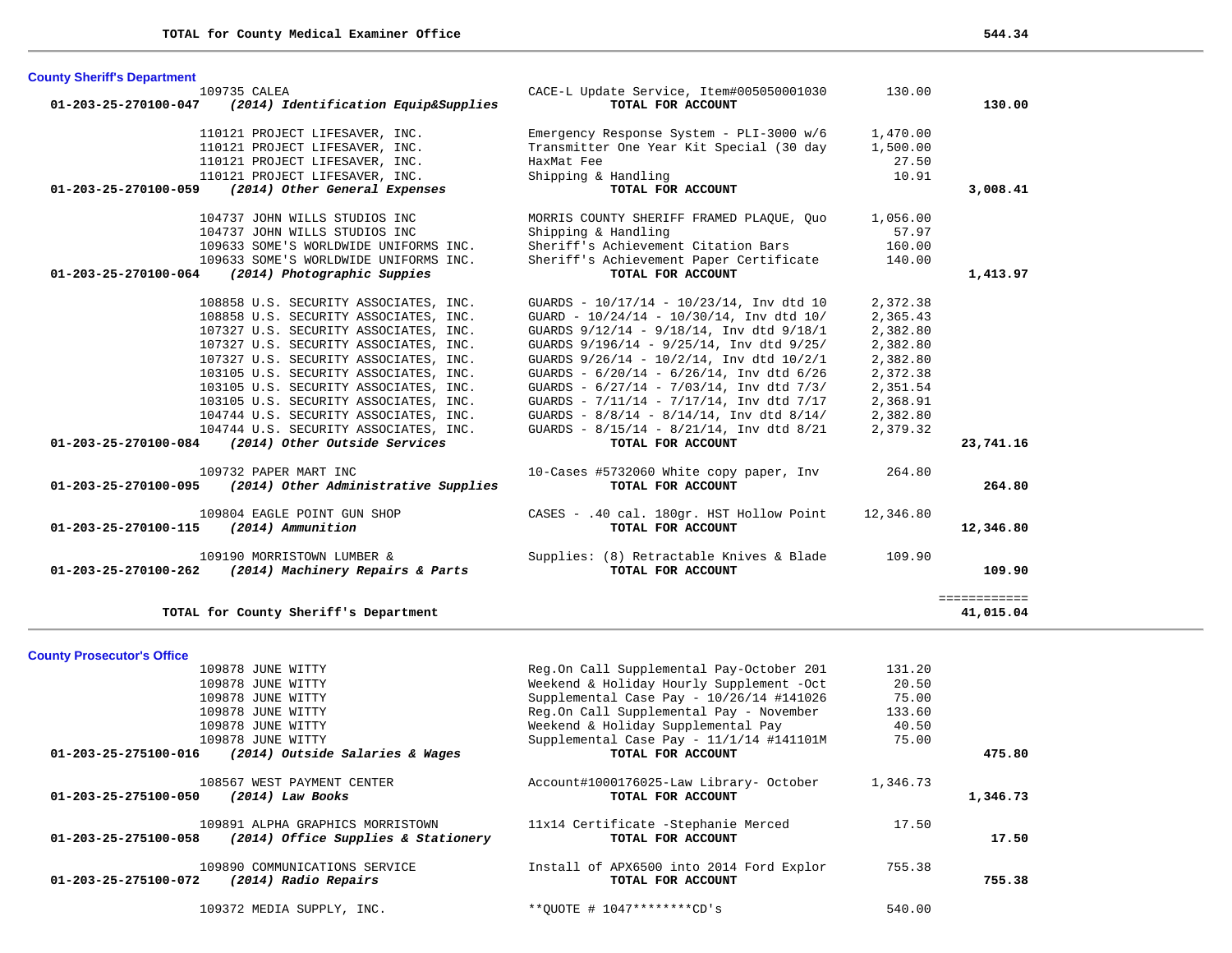| (2014) Medical<br>01-203-25-275100-189                  | TOTAL FOR ACCOUNT                        |        | 135.00<br>----------- |
|---------------------------------------------------------|------------------------------------------|--------|-----------------------|
| 109893 STATE TOXICOLOGY LABORATORY                      | Background Drug Analysis                 | 135.00 |                       |
| 01-203-25-275100-121<br>(2014) Witness Fees And Mileage | TOTAL FOR ACCOUNT                        |        | 973.60                |
| 110087 MORRISTOWN INN                                   | State v #11-1810 ** Requested by Lt. Bra | 133.00 |                       |
| 109371 BINARY INTELLIGENCE, LLC                         | Cell Phone Data Extraction-Case #2013x00 | 840.60 |                       |
| 01-203-25-275100-118<br>(2014) Investigation Expense    | TOTAL FOR ACCOUNT                        |        | 1,279.97              |
| 109367 SPRINT                                           | Account #296629811 (10/6-11/6/14)        | 119.97 |                       |
| 109372 MEDIA SUPPLY, INC.                               | DVD'S                                    | 540.00 |                       |
| 109372 MEDIA SUPPLY, INC.                               | Paper Sleeves                            | 80.00  |                       |

| <b>County Jail</b>                  |                                                                                                    |                                                                                                     |          |           |
|-------------------------------------|----------------------------------------------------------------------------------------------------|-----------------------------------------------------------------------------------------------------|----------|-----------|
|                                     | $01-203-25-280100-039$ (2014) Education Schools & Training                                         | 102707 PASSAIC COUNTY POLICE ACADEMY TROCESSING, DRUG TESTING, AND FIRST RESPO<br>TOTAL FOR ACCOUNT | 980.00   | 980.00    |
|                                     | 109829 SCIENTIFIC WATER CONDITIONING<br>$01-203-25-280100-044$ (2014) Equipment Service Agreements | WATER GUARD SERVICE FOR NOV., DEC. $2014 \& 232.00$<br>TOTAL FOR ACCOUNT                            |          | 232.00    |
|                                     | 109906 STAPLES ADVANTAGE<br>$01-203-25-280100-058$ (2014) Office Supplies & Stationery             | OFFICE SUPPLIES DATED 11.27.14 79.99<br>TOTAL FOR ACCOUNT                                           |          | 79.99     |
|                                     | 109823 CONSOLIDATED ENVIRONMENTAL INC                                                              | DUCT INSPECTION DATED 6.5.14                                                                        | 970.00   |           |
|                                     | 109823 CONSOLIDATED ENVIRONMENTAL INC                                                              | DUCT INSPECTION AND CLEANING OF LAUNDRY                                                             | 1,940.00 |           |
|                                     | 109837 CLIFTON ELEVATOR SERVICE CO INC                                                             | ELEVATOR SERVICE FOR OCT. 2014 DATED 10.1                                                           | 1,400.00 |           |
|                                     | 109837 CLIFTON ELEVATOR SERVICE CO INC                                                             | ELEVATOR SERVICE FOR NOV. 2014 DATED 11.3                                                           | 1,400.00 |           |
|                                     | 109837 CLIFTON ELEVATOR SERVICE CO INC                                                             | ELEVATOR SERVICE FOR DEC. 2014 DATED 12.1                                                           | 1,400.00 |           |
|                                     | 109825 MORRIS COUNTY M.U.A                                                                         | FACILITY GARBAGE TIPPING FE                                                                         | 1,213.62 |           |
|                                     | 109819 OUENCH USA                                                                                  | LEASE PAYMENT ON 7 WATER COOLERS FOR DEC                                                            | 284.00   |           |
|                                     | $109241$ R & J CONTROL, INC.                                                                       | GENERATOR SERVICE DATED 10.28.14                                                                    | 1,304.45 |           |
|                                     |                                                                                                    | GENERATOR REPAIR DATED 11.13.14                                                                     | 405.00   |           |
|                                     | $109241 R & J CONTROL, INC.$ 01-203-25-280100-084 (2014) Other Outside Services                    | TOTAL FOR ACCOUNT                                                                                   |          | 10,317.07 |
|                                     |                                                                                                    |                                                                                                     | 1,485.00 |           |
|                                     | 01-203-25-280100-128 (2014) Security Equipment                                                     |                                                                                                     |          | 1,485.00  |
|                                     |                                                                                                    | 109933 MUNICIPAL CAPITAL CORP LEASE PAYMENT FOR COPIERS IN QUARTERMAST 3,192.54                     |          |           |
|                                     | 109933 MUNICIPAL CAPITAL CORP                                                                      | LEASE PAYMENT FOR COPIER IN ADMIN FOR DE 1,427.11                                                   |          |           |
|                                     | $01-203-25-280100-164$ (2014) Office Machines - Rental                                             | TOTAL FOR ACCOUNT                                                                                   |          | 4,619.65  |
|                                     | 109929 ARAMARK CORRECTIONAL SERVICES                                                               | STAFF AND INMATE MEALS DATED 11.27.14 14,990.63                                                     |          |           |
|                                     | 109929 ARAMARK CORRECTIONAL SERVICES                                                               | STAFF MEALS DATED 11.27.14                                                                          | 397.50   |           |
|                                     | 109852 ARAMARK CORRECTIONAL SERVICES                                                               | STAFF AND INMATE MEALS DATED 12.4.14 15,235.78                                                      |          |           |
|                                     | 109852 ARAMARK CORRECTIONAL SERVICES                                                               | STAFF MEALS DATED 12.4.14<br><b>TOTAL FOR ACCOUNT</b>                                               | 159.00   |           |
| 01-203-25-280100-185 (2014) Food    |                                                                                                    |                                                                                                     |          | 30,782.91 |
|                                     | 109821 PRACTICE ASSOCIATES MEDICAL GROUP                                                           | MEDICAL CARE FOR A.DIAZ DATED 6.2.14 354.90                                                         |          |           |
| 01-203-25-280100-189 (2014) Medical |                                                                                                    | TOTAL FOR ACCOUNT                                                                                   |          | 354.90    |
|                                     | 109801 UNIVERSAL UNIFORM SALES CO INC                                                              | UNIFORMS FOR CHERECHES DATED 11.11.14 65.00                                                         |          |           |
|                                     | 109801 UNIVERSAL UNIFORM SALES CO INC                                                              | BADGE DATED 11.5.14                                                                                 | 90.00    |           |
|                                     | 109801 UNIVERSAL UNIFORM SALES CO INC                                                              | UNIFORMS FOR FLORES DATED 11.17.14 19.00                                                            |          |           |
|                                     | 109801 UNIVERSAL UNIFORM SALES CO INC                                                              | UNIFORMS FOR QUANT DATED 10.30.14                                                                   | 252.00   |           |
| 01-203-25-280100-202                | (2014) Uniform And Accessories                                                                     | TOTAL FOR ACCOUNT                                                                                   |          | 426.00    |

 109858 SHERWIN WILLIAMS PAINT DATED 11.13.14 265.81  **01-203-25-280100-249** *(2014) Bldg Maintenance Supplies* **TOTAL FOR ACCOUNT 265.81**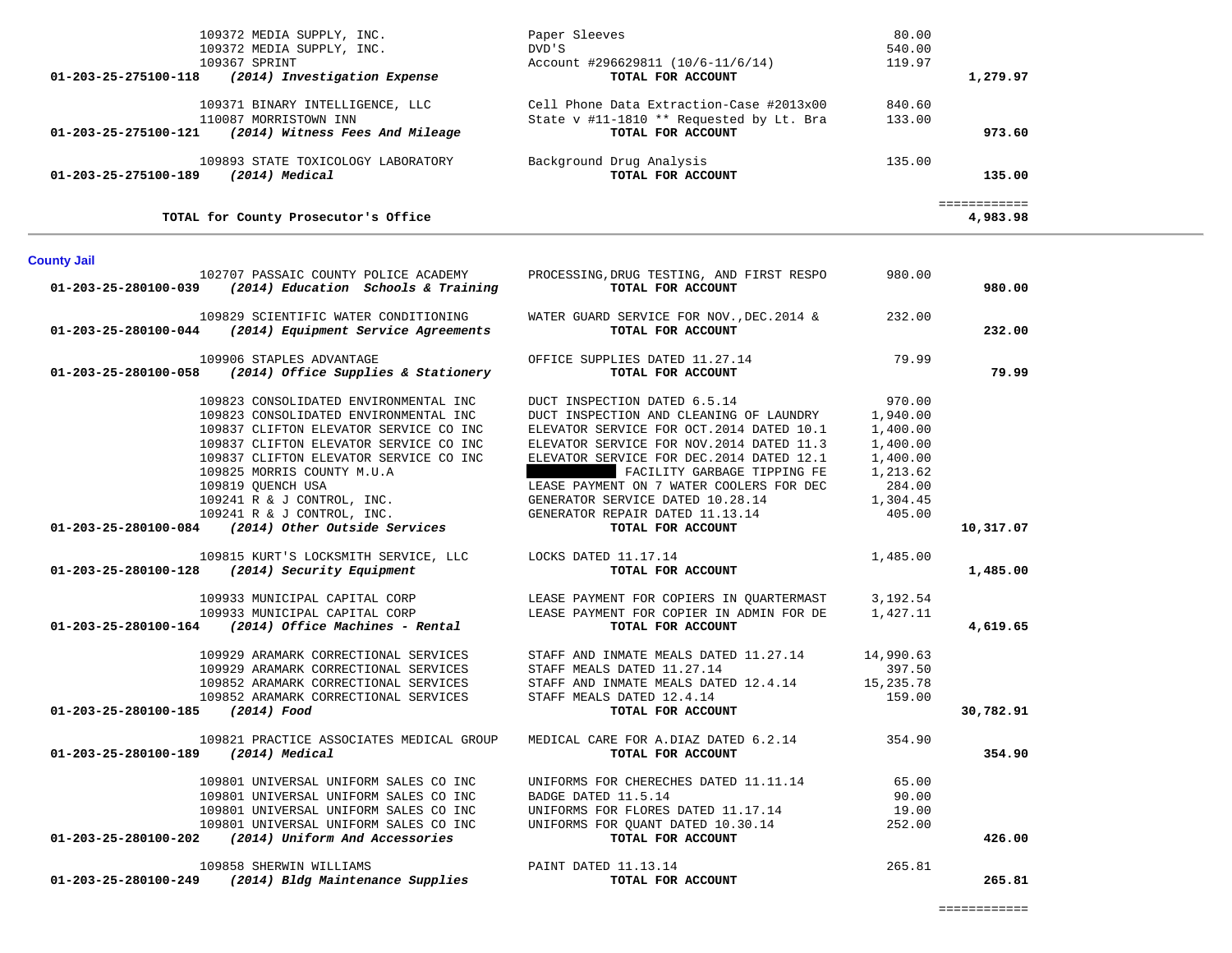**TOTAL for County Youth Detention Facilit 5,916.92**

| <b>County Youth Detention Facilit</b>                                 |                                           |          |          |
|-----------------------------------------------------------------------|-------------------------------------------|----------|----------|
| 108600 CDW GOVERNMENT LLC                                             | MS Surface Pro 3 I5 128GB 4 GB W8PMfg#:   | 977.49   |          |
| 108600 CDW GOVERNMENT LLC                                             | Microsoft Surfase Pro 3 Cover BLKMfg#: R  | 111.07   |          |
| 108600 CDW GOVERNMENT LLC                                             | MS Office Home and Bus 2013 32/64Mfq#:T5  | 197.83   |          |
| 108600 CDW GOVERNMENT LLC                                             | 3Y Tablet Repair W/ADH \$901-1000DOP Mfg# | 251.22   |          |
| (2014) Education Schools & Training<br>$01 - 203 - 25 - 281100 - 039$ | TOTAL FOR ACCOUNT                         |          | 1,537.61 |
| 108332 RUG AND FLOOR STORE                                            | To purchase 4 cartons tile, adhesive, edg | 218.24   |          |
| 108332 RUG AND FLOOR STORE                                            | labor to install                          | 2,276.76 |          |
| (2014) Furniture & Fixtures<br>01-203-25-281100-162                   | TOTAL FOR ACCOUNT                         |          | 2,495.00 |
| 110002 NASCO                                                          | Fatal Vision Kit                          | 824.95   |          |
| 01-203-25-281100-189<br>$(2014)$ Medical                              | TOTAL FOR ACCOUNT                         |          | 824.95   |
| 109962 NORTHEAST COMMUNICATIONS, INC.                                 | 6 unit charger, 152-162 MHZ Unity Quarte  | 1,020.00 |          |
| 109582 TIMEKEEPING SYSTEMS INC                                        | Pipe button-5 touch button 5 pack         | 31.50    |          |
| 109582 TIMEKEEPING SYSTEMS INC                                        | shipping                                  | 7.86     |          |
| $01 - 203 - 25 - 281100 - 258$<br>(2014) Equipment                    | TOTAL FOR ACCOUNT                         |          | 1,059.36 |
|                                                                       |                                           |          |          |
| TOTAL for County Youth Detention Facilit                              |                                           |          | 5,916.92 |

## **Road Repairs**

| 109986 GRINNELL RECYCLING INC.                            | Disposable Recycling 11/10/2014                                                              | 272.92       |
|-----------------------------------------------------------|----------------------------------------------------------------------------------------------|--------------|
| 109986 GRINNELL RECYCLING INC.                            | <b>ILLUSTRATION</b><br>$"$ 11/10/2014                                                        | 407.22       |
| 109986 GRINNELL RECYCLING INC.                            | $\mathbf{H}$ .<br>11/10/2014                                                                 | 339.58       |
| 109986 GRINNELL RECYCLING INC.                            | $\mathbf{H}$<br><b>H</b> and the state of<br>11/10/2014                                      | 367.30       |
| 109986 GRINNELL RECYCLING INC.                            | <b>Hart Committee</b><br>$\mathbf{H}$<br>11/10/2014                                          | 349.80       |
| 109986 GRINNELL RECYCLING INC.                            | $\mathbf{u} = \mathbf{u} \mathbf{u}$ . The set of $\mathbf{u}$<br>$\mathbf{H}$<br>11/20/2014 | 529.32       |
| 109674 TILCON NEW YORK INC.<br>$I-5$                      |                                                                                              | 496.15       |
| 109674 TILCON NEW YORK INC.                               | $I-6$                                                                                        | 163.78       |
| 109674 TILCON NEW YORK INC.                               | $I - 5$                                                                                      | 524.25       |
| 109674 TILCON NEW YORK INC.                               | I-5, I-6                                                                                     | 706.87       |
| 109674 TILCON NEW YORK INC.                               | $I-5$                                                                                        | 76.07        |
| 109674 TILCON NEW YORK INC.                               | $I-5$ , $I-6$                                                                                | 1,032.38     |
| 109674 TILCON NEW YORK INC.                               | QPR Winter Mix Job # 130244                                                                  | 1,301.48     |
| 108883 TILCON NEW YORK INC.<br>$I - 5$                    |                                                                                              | 951.97       |
| 108883 TILCON NEW YORK INC.                               | $I-5$ , $I-6$                                                                                | 2,058.82     |
| 108883 TILCON NEW YORK INC.                               | $I-5$ , $I-6$                                                                                | 1,920.01     |
| 108883 TILCON NEW YORK INC.<br>$I-5$                      |                                                                                              | 1,700.91     |
| 108883 TILCON NEW YORK INC.<br>$I - 5$                    |                                                                                              | 141.11       |
| $I - 6$<br>108883 TILCON NEW YORK INC.                    |                                                                                              | 1,238.10     |
| 108883 TILCON NEW YORK INC.                               | $I-5$                                                                                        | 139.02       |
| 108883 TILCON NEW YORK INC.                               | $I-5$ , $I-6$                                                                                | 851.41       |
| 108883 TILCON NEW YORK INC.<br>$I - 5$                    |                                                                                              | 1,747.48     |
| 108883 TILCON NEW YORK INC.                               | $I-5$ , $I-6$                                                                                | 804.85       |
| $01 - 203 - 26 - 290100 - 222$ (2014) Bituminous Concrete | TOTAL FOR ACCOUNT                                                                            | 18,120.80    |
|                                                           | 109711 PEQUANNOCK TOWNSHIP Nov 26, 2014 snow removal & salting of co 2, 100.00               |              |
| 01-203-26-290100-228 (2014) Contracted Snow/Ice Removal   | TOTAL FOR ACCOUNT                                                                            | 2,100.00     |
| 109779 MORRISTOWN LUMBER &                                | 15' ratchet tie downs                                                                        | 95.96        |
| 01-203-26-290100-260 (2014) Construction Materials        | TOTAL FOR ACCOUNT                                                                            | 95.96        |
|                                                           |                                                                                              | ============ |
| TOTAL for Road Repairs                                    |                                                                                              | 20,316.76    |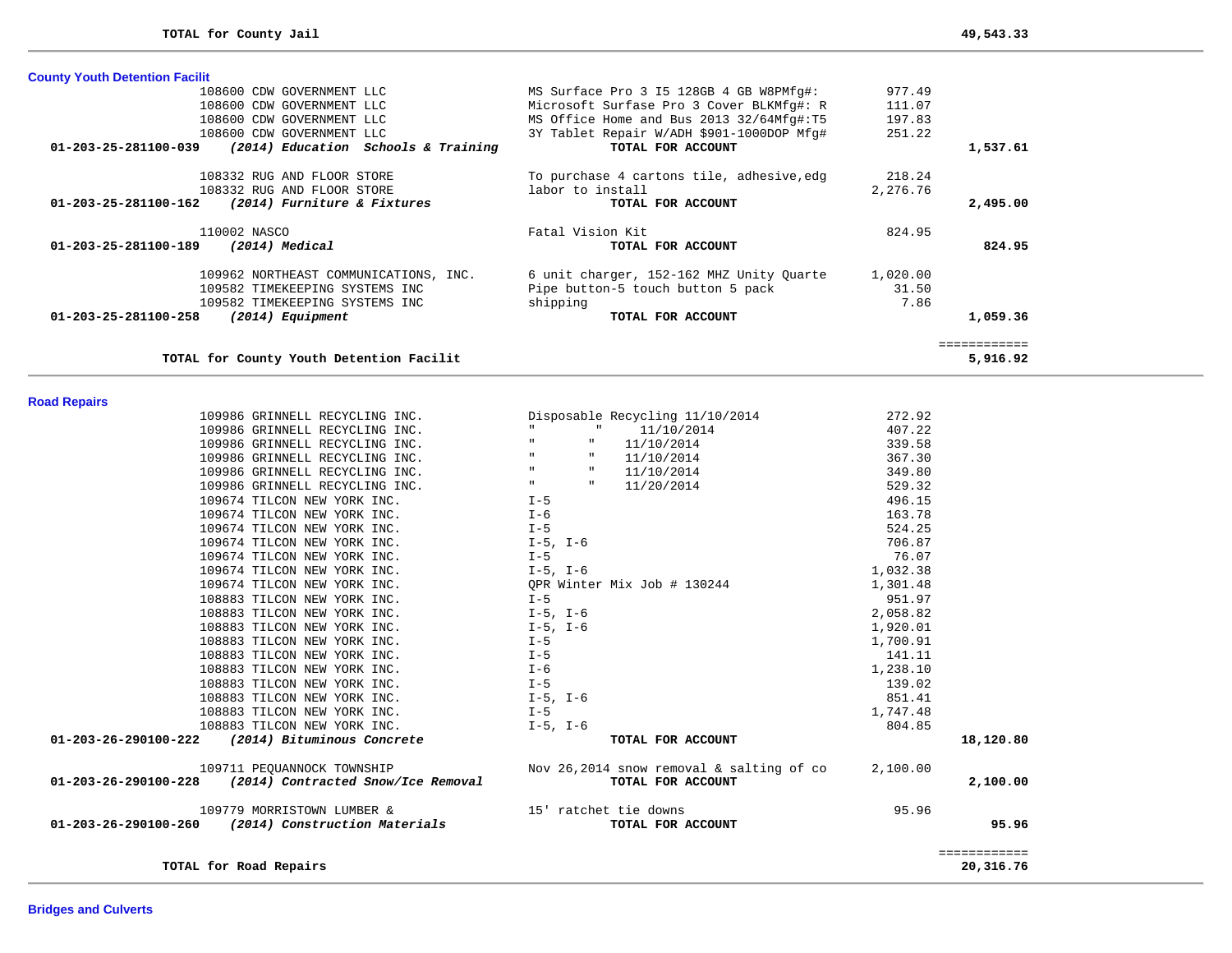| 109384 AH HARRIS & SONS, INC.<br>01-203-26-292100-227<br>(2014) Concrete                                                                                                                                                                                                                            | Concrete Green 50Rapid Set<br>TOTAL FOR ACCOUNT                                                                                                                                                                                                                                                    | 899.00                                                                           | 899.00                   |
|-----------------------------------------------------------------------------------------------------------------------------------------------------------------------------------------------------------------------------------------------------------------------------------------------------|----------------------------------------------------------------------------------------------------------------------------------------------------------------------------------------------------------------------------------------------------------------------------------------------------|----------------------------------------------------------------------------------|--------------------------|
| 109143 R.P. SMITH & SON, INC.<br>01-203-26-292100-237 (2014) Sand/Cement Mix                                                                                                                                                                                                                        | 94 lb. Portland Type 1<br>TOTAL FOR ACCOUNT                                                                                                                                                                                                                                                        | 31.50                                                                            | 31.50                    |
| 108489 CONTECH CONTRUCTION<br>01-203-26-292100-243<br>(2014) Steel                                                                                                                                                                                                                                  | Bridge Plank 6x2 Galv 12 GA 24" 20'-0"<br>TOTAL FOR ACCOUNT                                                                                                                                                                                                                                        | 3,963.43                                                                         | 3,963.43                 |
| 109387 FIRE FIGHTERS EQUIPMENT CO INC<br>109388 GALETON GLOVES<br>108863 HILTI INC.<br>109706 KENVIL POWER EQUIPMENT, INC.<br>109706 KENVIL POWER EOUIPMENT, INC.<br>109706 KENVIL POWER EQUIPMENT, INC.<br>109705 GRAY SUPPLY CORP<br>109621 SHEAFFER SUPPLY, INC.<br>109621 SHEAFFER SUPPLY, INC. | BT-2700 Rubber Hip Boot - Wide Width, Wh<br>9902-XLTyvek Coverall Sz X-Large 25/case<br>Acct 10737274 Item# 3445954Use On Demand<br>Shear Pin Kit WB Snow<br>General Part - Roll Pin<br>Spool Insert<br>18 x .125 x 1 Wet/Dry Premium Cured Conc<br>41" Tarp Strap w/hooks USA<br>1/2x4 Carr Bolts | 225.00<br>189.55<br>210.00<br>23.97<br>29.40<br>17.14<br>499.99<br>10.80<br>6.75 |                          |
| 109621 SHEAFFER SUPPLY, INC.<br>109621 SHEAFFER SUPPLY, INC.<br>109385 SHEAFFER SUPPLY, INC.<br>$(2014)$ Tools - Others<br>01-203-26-292100-246                                                                                                                                                     | 1/2 USS Nuts<br>1/2 Lockwasher<br>LH Alum Gen Purp Shovel<br>TOTAL FOR ACCOUNT                                                                                                                                                                                                                     | 1.80<br>1.50<br>85.76                                                            | 1,301.66                 |
| 109363 CABLEVISION<br>(2014) Equipment Rental<br>01-203-26-292100-259                                                                                                                                                                                                                               | Cable Service for the Wharton Garage.Acc<br>TOTAL FOR ACCOUNT                                                                                                                                                                                                                                      | 489.06                                                                           | 489.06                   |
| 01-203-26-292100-266 (2014) Safety Items                                                                                                                                                                                                                                                            | 109383 KENVIL POWER EQUIPMENT, INC. Hygiene Kit (3) three<br>TOTAL FOR ACCOUNT                                                                                                                                                                                                                     | 41.78                                                                            | 41.78                    |
| TOTAL for Bridges and Culverts                                                                                                                                                                                                                                                                      |                                                                                                                                                                                                                                                                                                    |                                                                                  | ============<br>6,726.43 |
| <b>Buildings &amp; Grounds</b><br>109994 GPC, INC.<br>(2014) Other Outside Services<br>01-203-26-310100-084                                                                                                                                                                                         | RE: CH - SCRAPING, PRIMING, PAINTING WIN<br>TOTAL FOR ACCOUNT                                                                                                                                                                                                                                      | 2,500.00                                                                         | 2,500.00                 |
| 109994 GPC, INC.<br>109720 SHERWIN-WILLIAMS<br>109720 SHERWIN-WILLIAMS<br>$(2014)$ Paint<br>01-203-26-310100-234                                                                                                                                                                                    | RE: CH - SCRAPING, PRIMING, PAINTING WIN<br>WO73805/ RE: JDC/ 11-21-14<br>WO73610/ RE: PSTA/ 11-21-14<br>TOTAL FOR ACCOUNT                                                                                                                                                                         | 6,860.00<br>91.37<br>173.96                                                      | 7,125.33                 |

| 109994 GPC, INC.                                                 | RE: CH - SCRAPING, PRIMING, PAINTING WIN                              | 6,860.00  |          |
|------------------------------------------------------------------|-----------------------------------------------------------------------|-----------|----------|
| 109720 SHERWIN-WILLIAMS                                          | $WO73805/RE: JDC/11-21-14$ 91.37                                      |           |          |
| 109720 SHERWIN-WILLIAMS                                          | WO73610/ RE: PSTA/ 11-21-14                                           | 173.96    |          |
| $01-203-26-310100-234$ (2014) Paint                              | TOTAL FOR ACCOUNT                                                     |           | 7,125.33 |
| 110077 FASTENAL COMPANY                                          | WO73905/ RE: SMALL TOOLS/ 11-25-14                                    | 116.62    |          |
| 01-203-26-310100-239 (2014) Small Tools                          | TOTAL FOR ACCOUNT                                                     |           | 116.62   |
| 110077 FASTENAL COMPANY                                          | WO73937/ RE: SNOW REMOVAL/ 11-26-14                                   | 481.64    |          |
| $01 - 203 - 26 - 310100 - 242$ (2014) Snow Removal & Ice Control | TOTAL FOR ACCOUNT                                                     |           | 481.64   |
| 109811 BAYWAY LUMBER                                             | WO72889/ RE: WARRRANTS/ 08-11-14                                      | 597.00    |          |
| 110085 GRAINGER                                                  | WO74058/ B&G/ 12-03-14                                                | 243.00    |          |
| 109935 MOE DISTRIBUTORS INC.                                     | WO73408/RE: DOVER PROBATION/09-25-14 166.40                           |           |          |
| 109935 MOE DISTRIBUTORS INC.                                     | WO73862/RE: CTY GRG/ 11-07-14 78.40                                   |           |          |
| 109935 MOE DISTRIBUTORS INC.                                     | RE: CREDIT MEMO                                                       | $-120.37$ |          |
| $01 - 203 - 26 - 310100 - 249$ (2014) Bldg Maintenance Supplies  | TOTAL FOR ACCOUNT                                                     |           | 964.43   |
|                                                                  | 110080 SPRUCE INDUSTRIES, INC. WO73919/RE: JANITORIAL SUPPLIES/12-05- | 7,820.60  |          |
| 110101 TOMAR INDUSTRIES INC                                      | WO73935/ RE: JANITORIAL - PER OUOTE# 001                              | 2,128.03  |          |
| $01 - 203 - 26 - 310100 - 252$ (2014) Janitorial Supplies        | TOTAL FOR ACCOUNT                                                     |           | 9,948.63 |
| 110102 MOTION INDUSTRIES INC                                     | WO74034/ RE: B&G/ 12-03-14                                            | 2,070.77  |          |
| 110102 MOTION INDUSTRIES INC                                     | WO74034/ RE: B&G/ 12-03-14                                            | 129.34    |          |
| 110001 BINSKY SERVICE LLC                                        | RE: COUNTY LIBRARY/ 12-01-14                                          | 1,551.87  |          |
| 01-203-26-310100-264<br>$(2014)$ Heat & A/C                      | TOTAL FOR ACCOUNT                                                     |           | 3,751.98 |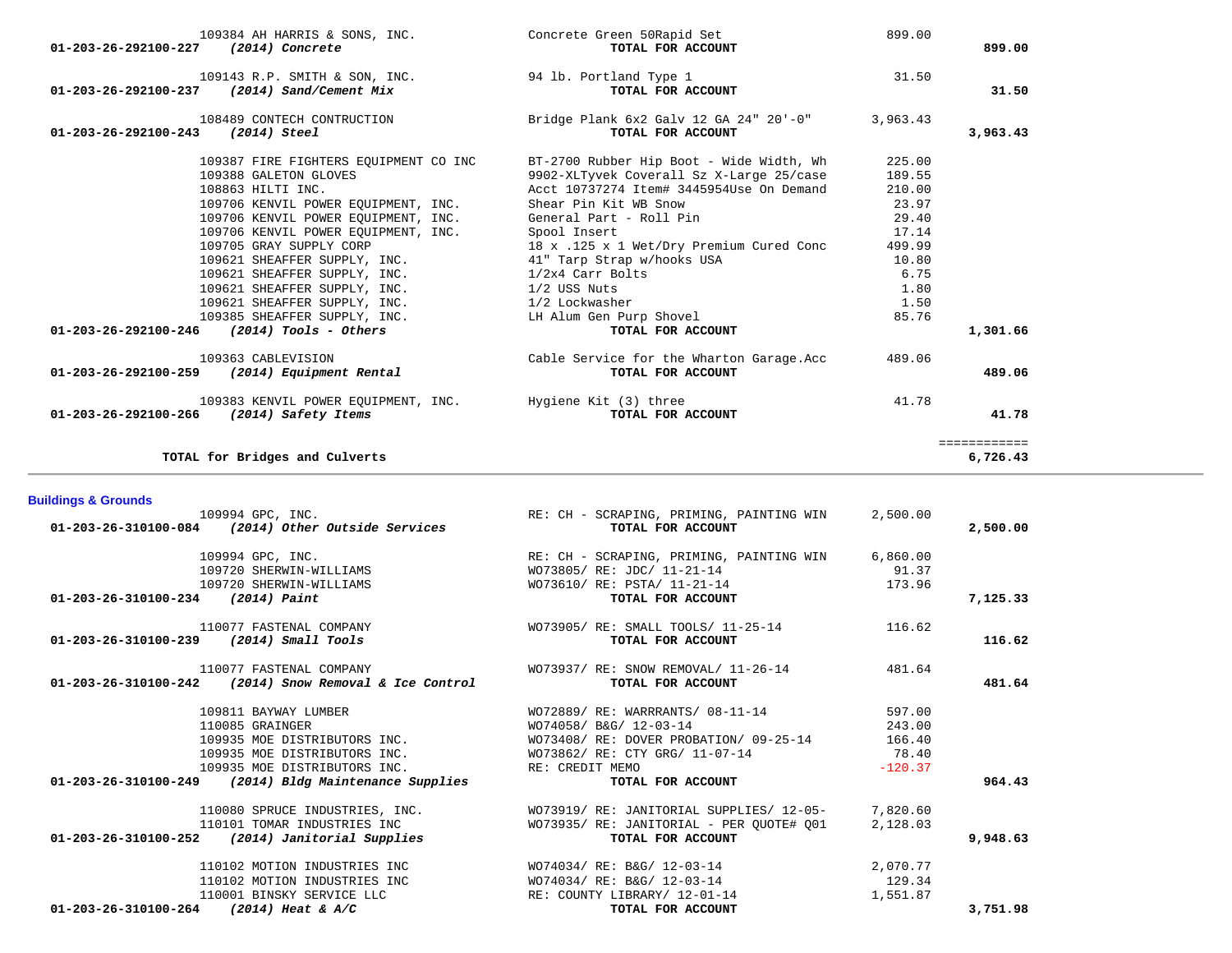| SERVICE WATER RECYCLER<br>LUNCH<br>CONNECTOR, GLOVES,<br>KNIFE, SHACKLE<br>LINK, GRAB HOOK<br>LOCKNUT, GLOVE<br>HAMMER<br>109910 J & D SALES & SERVICE LLC<br>406.81<br>108328 LOVEYS PIZZA & GRILL<br>54.32<br>109917 MSC INDUSTRIAL SUPPLY CO.<br>139.84<br>109449 MSC INDUSTRIAL SUPPLY CO.<br>267.52<br>109449 MSC INDUSTRIAL SUPPLY CO.<br>399.60<br>LINK,GRAB HOOK<br>LOCKNUT,GLOVE<br>109449 MSC INDUSTRIAL SUPPLY CO.<br>118.85<br>109449 MSC INDUSTRIAL SUPPLY CO.<br>37.36<br>HAMMER<br>WORK LIGHT<br>109449 MSC INDUSTRIAL SUPPLY CO.<br>54.32<br>109449 MSC INDUSTRIAL SUPPLY CO.<br>109920 ONE SOURCE OF NEW JERSEY LLC BRUSH, NUTS, WASHER, CAP SCREW, RETAINER, NY<br>109099 SGS TESTCOM INC MONTHLY INSPECTION MAINTENANCE - NOVEMBE<br>109941 WHITEMARSH CORPORATION FUEL KEYS<br>58.30<br>212.67<br>189.41<br>1,300.00<br>109899 BOONTON AUTO PARTS<br>CHROMABASE<br>94.04<br>$01-203-26-315100-098$ (2014) Other Operating&Repair Supply<br>TOTAL FOR ACCOUNT<br>262.34<br>UNIFORMS & MATS<br>109897 AMERICAN WEAR INC.<br>254.35<br>109897 AMERICAN WEAR INC. UNIFORMS & MATS<br>109897 AMERICAN WEAR INC. UNFIROMS<br>01-203-26-315100-207 (2014) Uniform & Clothing Allowance TOTAI<br>191.57<br>TOTAL FOR ACCOUNT<br>1,286.35<br>109921 PETROCHOICE<br>5W30 OIL<br>$01-203-26-315100-232$ (2014) Lubricants & Anti Freeze<br>TOTAL FOR ACCOUNT<br>124.00<br>109913 METALS USA PLATES &<br>STEEL<br>01-203-26-315100-243 (2014) Steel<br>TOTAL FOR ACCOUNT<br>109904 GOODYEAR AUTO SERVICE TIRES<br>109134 GOODYEAR AUTO SERVICE TIRES<br>1,294.98<br>109134 GOODYEAR AUTO SERVICE<br>TIRES<br>92.09<br>109908 INTER CITY TIRE<br>TIRES<br>1,083.43<br>2,597.40<br>109908 INTER CITY TIRE<br>TIRES<br>109908 INTER CITY TIRE<br>TIRES<br>299.52<br>109908 INTER CITY TIRE<br>TIRES<br>182.00<br>109908 INTER CITY TIRE<br>TIRES<br>130.00<br>109938 STS TIRE & AUTO CENTERS<br>TIRES<br>222.54<br>109938 STS TIRE & AUTO CENTERS TIRES<br>549.56<br>$01-203-26-315100-245$ (2014) Tires<br>TOTAL FOR ACCOUNT<br>109923 PRAXAIR DISTRIBUTION<br>- CYLINDER RENTAL 277.50<br>$01 - 203 - 26 - 315100 - 248$ (2014) Welding-Oxygen-Acetylene Etc<br>TOTAL FOR ACCOUNT<br>109900 BUNKY'S TOWING & AUTO REPAIR<br>TOWING (8-8)<br>625.00<br>TOWING (8-8)<br>EXTENSION BEAM, STUD, SCREW<br>CENTER BEARING<br>2,291.12<br>109905 HIAB INC<br>109907 HOOVER TRUCK CENTERS INC<br>76.36<br>NEW PRACE<br>NOD, BRACE<br>LIGHT<br>FILL NOZZLE, PUMP<br>CUT EDGE HARDWARE<br><b>TOTA</b> L FOR<br>109914 MID-ATLANTIC TRUCK CENTRE INC<br>17.25<br>RESISTOR<br>ROD,BRACE<br>LIGHT<br>FILL NOZZI<br>41.76<br>109914 MID-ATLANTIC TRUCK CENTRE INC<br>109914 MID-ATLANTIC TRUCK CENTRE INC<br>66.46<br>109926 REED SYSTEMS, LTD.<br>351.18<br>109939 WEST CHESTER MACHINERY AND CUT EDGE HARDWARE<br>350.00<br>01-203-26-315100-261 (2014) Spare Parts for Equipment<br>175.00<br>109934 ROUTE 23 AUTOMALL LLC<br>PAINT PART | 3,333.04<br>708.26<br>1,286.35<br>124.00<br>6,451.52<br>277.50<br>3,819.13<br>109934 ROUTE 23 AUTOMALL LLC<br>558.28<br>BUMPER, GRILLE<br>109934 ROUTE 23 AUTOMALL LLC<br>325.93<br>SENDER AND PUMP<br>109934 ROUTE 23 AUTOMALL LLC<br>57.72<br>FILTER ASY | <b>Motor Services Center</b> |              |        |  |
|--------------------------------------------------------------------------------------------------------------------------------------------------------------------------------------------------------------------------------------------------------------------------------------------------------------------------------------------------------------------------------------------------------------------------------------------------------------------------------------------------------------------------------------------------------------------------------------------------------------------------------------------------------------------------------------------------------------------------------------------------------------------------------------------------------------------------------------------------------------------------------------------------------------------------------------------------------------------------------------------------------------------------------------------------------------------------------------------------------------------------------------------------------------------------------------------------------------------------------------------------------------------------------------------------------------------------------------------------------------------------------------------------------------------------------------------------------------------------------------------------------------------------------------------------------------------------------------------------------------------------------------------------------------------------------------------------------------------------------------------------------------------------------------------------------------------------------------------------------------------------------------------------------------------------------------------------------------------------------------------------------------------------------------------------------------------------------------------------------------------------------------------------------------------------------------------------------------------------------------------------------------------------------------------------------------------------------------------------------------------------------------------------------------------------------------------------------------------------------------------------------------------------------------------------------------------------------------------------------------------------------------------------------------------------------------------------------------------------------------------------------------------------------------------------------------------------------------------------------------------------------------------------------------------------------------|------------------------------------------------------------------------------------------------------------------------------------------------------------------------------------------------------------------------------------------------------------|------------------------------|--------------|--------|--|
|                                                                                                                                                                                                                                                                                                                                                                                                                                                                                                                                                                                                                                                                                                                                                                                                                                                                                                                                                                                                                                                                                                                                                                                                                                                                                                                                                                                                                                                                                                                                                                                                                                                                                                                                                                                                                                                                                                                                                                                                                                                                                                                                                                                                                                                                                                                                                                                                                                                                                                                                                                                                                                                                                                                                                                                                                                                                                                                                      |                                                                                                                                                                                                                                                            |                              |              |        |  |
|                                                                                                                                                                                                                                                                                                                                                                                                                                                                                                                                                                                                                                                                                                                                                                                                                                                                                                                                                                                                                                                                                                                                                                                                                                                                                                                                                                                                                                                                                                                                                                                                                                                                                                                                                                                                                                                                                                                                                                                                                                                                                                                                                                                                                                                                                                                                                                                                                                                                                                                                                                                                                                                                                                                                                                                                                                                                                                                                      |                                                                                                                                                                                                                                                            |                              |              |        |  |
|                                                                                                                                                                                                                                                                                                                                                                                                                                                                                                                                                                                                                                                                                                                                                                                                                                                                                                                                                                                                                                                                                                                                                                                                                                                                                                                                                                                                                                                                                                                                                                                                                                                                                                                                                                                                                                                                                                                                                                                                                                                                                                                                                                                                                                                                                                                                                                                                                                                                                                                                                                                                                                                                                                                                                                                                                                                                                                                                      |                                                                                                                                                                                                                                                            |                              |              |        |  |
|                                                                                                                                                                                                                                                                                                                                                                                                                                                                                                                                                                                                                                                                                                                                                                                                                                                                                                                                                                                                                                                                                                                                                                                                                                                                                                                                                                                                                                                                                                                                                                                                                                                                                                                                                                                                                                                                                                                                                                                                                                                                                                                                                                                                                                                                                                                                                                                                                                                                                                                                                                                                                                                                                                                                                                                                                                                                                                                                      |                                                                                                                                                                                                                                                            |                              |              |        |  |
|                                                                                                                                                                                                                                                                                                                                                                                                                                                                                                                                                                                                                                                                                                                                                                                                                                                                                                                                                                                                                                                                                                                                                                                                                                                                                                                                                                                                                                                                                                                                                                                                                                                                                                                                                                                                                                                                                                                                                                                                                                                                                                                                                                                                                                                                                                                                                                                                                                                                                                                                                                                                                                                                                                                                                                                                                                                                                                                                      |                                                                                                                                                                                                                                                            |                              |              |        |  |
|                                                                                                                                                                                                                                                                                                                                                                                                                                                                                                                                                                                                                                                                                                                                                                                                                                                                                                                                                                                                                                                                                                                                                                                                                                                                                                                                                                                                                                                                                                                                                                                                                                                                                                                                                                                                                                                                                                                                                                                                                                                                                                                                                                                                                                                                                                                                                                                                                                                                                                                                                                                                                                                                                                                                                                                                                                                                                                                                      |                                                                                                                                                                                                                                                            |                              |              |        |  |
|                                                                                                                                                                                                                                                                                                                                                                                                                                                                                                                                                                                                                                                                                                                                                                                                                                                                                                                                                                                                                                                                                                                                                                                                                                                                                                                                                                                                                                                                                                                                                                                                                                                                                                                                                                                                                                                                                                                                                                                                                                                                                                                                                                                                                                                                                                                                                                                                                                                                                                                                                                                                                                                                                                                                                                                                                                                                                                                                      |                                                                                                                                                                                                                                                            |                              |              |        |  |
|                                                                                                                                                                                                                                                                                                                                                                                                                                                                                                                                                                                                                                                                                                                                                                                                                                                                                                                                                                                                                                                                                                                                                                                                                                                                                                                                                                                                                                                                                                                                                                                                                                                                                                                                                                                                                                                                                                                                                                                                                                                                                                                                                                                                                                                                                                                                                                                                                                                                                                                                                                                                                                                                                                                                                                                                                                                                                                                                      |                                                                                                                                                                                                                                                            |                              |              |        |  |
|                                                                                                                                                                                                                                                                                                                                                                                                                                                                                                                                                                                                                                                                                                                                                                                                                                                                                                                                                                                                                                                                                                                                                                                                                                                                                                                                                                                                                                                                                                                                                                                                                                                                                                                                                                                                                                                                                                                                                                                                                                                                                                                                                                                                                                                                                                                                                                                                                                                                                                                                                                                                                                                                                                                                                                                                                                                                                                                                      |                                                                                                                                                                                                                                                            |                              |              |        |  |
|                                                                                                                                                                                                                                                                                                                                                                                                                                                                                                                                                                                                                                                                                                                                                                                                                                                                                                                                                                                                                                                                                                                                                                                                                                                                                                                                                                                                                                                                                                                                                                                                                                                                                                                                                                                                                                                                                                                                                                                                                                                                                                                                                                                                                                                                                                                                                                                                                                                                                                                                                                                                                                                                                                                                                                                                                                                                                                                                      |                                                                                                                                                                                                                                                            |                              |              |        |  |
|                                                                                                                                                                                                                                                                                                                                                                                                                                                                                                                                                                                                                                                                                                                                                                                                                                                                                                                                                                                                                                                                                                                                                                                                                                                                                                                                                                                                                                                                                                                                                                                                                                                                                                                                                                                                                                                                                                                                                                                                                                                                                                                                                                                                                                                                                                                                                                                                                                                                                                                                                                                                                                                                                                                                                                                                                                                                                                                                      |                                                                                                                                                                                                                                                            |                              |              |        |  |
|                                                                                                                                                                                                                                                                                                                                                                                                                                                                                                                                                                                                                                                                                                                                                                                                                                                                                                                                                                                                                                                                                                                                                                                                                                                                                                                                                                                                                                                                                                                                                                                                                                                                                                                                                                                                                                                                                                                                                                                                                                                                                                                                                                                                                                                                                                                                                                                                                                                                                                                                                                                                                                                                                                                                                                                                                                                                                                                                      |                                                                                                                                                                                                                                                            |                              |              |        |  |
|                                                                                                                                                                                                                                                                                                                                                                                                                                                                                                                                                                                                                                                                                                                                                                                                                                                                                                                                                                                                                                                                                                                                                                                                                                                                                                                                                                                                                                                                                                                                                                                                                                                                                                                                                                                                                                                                                                                                                                                                                                                                                                                                                                                                                                                                                                                                                                                                                                                                                                                                                                                                                                                                                                                                                                                                                                                                                                                                      |                                                                                                                                                                                                                                                            |                              |              |        |  |
|                                                                                                                                                                                                                                                                                                                                                                                                                                                                                                                                                                                                                                                                                                                                                                                                                                                                                                                                                                                                                                                                                                                                                                                                                                                                                                                                                                                                                                                                                                                                                                                                                                                                                                                                                                                                                                                                                                                                                                                                                                                                                                                                                                                                                                                                                                                                                                                                                                                                                                                                                                                                                                                                                                                                                                                                                                                                                                                                      |                                                                                                                                                                                                                                                            |                              |              |        |  |
|                                                                                                                                                                                                                                                                                                                                                                                                                                                                                                                                                                                                                                                                                                                                                                                                                                                                                                                                                                                                                                                                                                                                                                                                                                                                                                                                                                                                                                                                                                                                                                                                                                                                                                                                                                                                                                                                                                                                                                                                                                                                                                                                                                                                                                                                                                                                                                                                                                                                                                                                                                                                                                                                                                                                                                                                                                                                                                                                      |                                                                                                                                                                                                                                                            |                              |              |        |  |
|                                                                                                                                                                                                                                                                                                                                                                                                                                                                                                                                                                                                                                                                                                                                                                                                                                                                                                                                                                                                                                                                                                                                                                                                                                                                                                                                                                                                                                                                                                                                                                                                                                                                                                                                                                                                                                                                                                                                                                                                                                                                                                                                                                                                                                                                                                                                                                                                                                                                                                                                                                                                                                                                                                                                                                                                                                                                                                                                      |                                                                                                                                                                                                                                                            |                              |              |        |  |
|                                                                                                                                                                                                                                                                                                                                                                                                                                                                                                                                                                                                                                                                                                                                                                                                                                                                                                                                                                                                                                                                                                                                                                                                                                                                                                                                                                                                                                                                                                                                                                                                                                                                                                                                                                                                                                                                                                                                                                                                                                                                                                                                                                                                                                                                                                                                                                                                                                                                                                                                                                                                                                                                                                                                                                                                                                                                                                                                      |                                                                                                                                                                                                                                                            |                              |              |        |  |
|                                                                                                                                                                                                                                                                                                                                                                                                                                                                                                                                                                                                                                                                                                                                                                                                                                                                                                                                                                                                                                                                                                                                                                                                                                                                                                                                                                                                                                                                                                                                                                                                                                                                                                                                                                                                                                                                                                                                                                                                                                                                                                                                                                                                                                                                                                                                                                                                                                                                                                                                                                                                                                                                                                                                                                                                                                                                                                                                      |                                                                                                                                                                                                                                                            |                              |              |        |  |
|                                                                                                                                                                                                                                                                                                                                                                                                                                                                                                                                                                                                                                                                                                                                                                                                                                                                                                                                                                                                                                                                                                                                                                                                                                                                                                                                                                                                                                                                                                                                                                                                                                                                                                                                                                                                                                                                                                                                                                                                                                                                                                                                                                                                                                                                                                                                                                                                                                                                                                                                                                                                                                                                                                                                                                                                                                                                                                                                      |                                                                                                                                                                                                                                                            |                              |              |        |  |
|                                                                                                                                                                                                                                                                                                                                                                                                                                                                                                                                                                                                                                                                                                                                                                                                                                                                                                                                                                                                                                                                                                                                                                                                                                                                                                                                                                                                                                                                                                                                                                                                                                                                                                                                                                                                                                                                                                                                                                                                                                                                                                                                                                                                                                                                                                                                                                                                                                                                                                                                                                                                                                                                                                                                                                                                                                                                                                                                      |                                                                                                                                                                                                                                                            |                              |              |        |  |
|                                                                                                                                                                                                                                                                                                                                                                                                                                                                                                                                                                                                                                                                                                                                                                                                                                                                                                                                                                                                                                                                                                                                                                                                                                                                                                                                                                                                                                                                                                                                                                                                                                                                                                                                                                                                                                                                                                                                                                                                                                                                                                                                                                                                                                                                                                                                                                                                                                                                                                                                                                                                                                                                                                                                                                                                                                                                                                                                      |                                                                                                                                                                                                                                                            |                              |              |        |  |
|                                                                                                                                                                                                                                                                                                                                                                                                                                                                                                                                                                                                                                                                                                                                                                                                                                                                                                                                                                                                                                                                                                                                                                                                                                                                                                                                                                                                                                                                                                                                                                                                                                                                                                                                                                                                                                                                                                                                                                                                                                                                                                                                                                                                                                                                                                                                                                                                                                                                                                                                                                                                                                                                                                                                                                                                                                                                                                                                      |                                                                                                                                                                                                                                                            |                              |              |        |  |
|                                                                                                                                                                                                                                                                                                                                                                                                                                                                                                                                                                                                                                                                                                                                                                                                                                                                                                                                                                                                                                                                                                                                                                                                                                                                                                                                                                                                                                                                                                                                                                                                                                                                                                                                                                                                                                                                                                                                                                                                                                                                                                                                                                                                                                                                                                                                                                                                                                                                                                                                                                                                                                                                                                                                                                                                                                                                                                                                      |                                                                                                                                                                                                                                                            |                              |              |        |  |
|                                                                                                                                                                                                                                                                                                                                                                                                                                                                                                                                                                                                                                                                                                                                                                                                                                                                                                                                                                                                                                                                                                                                                                                                                                                                                                                                                                                                                                                                                                                                                                                                                                                                                                                                                                                                                                                                                                                                                                                                                                                                                                                                                                                                                                                                                                                                                                                                                                                                                                                                                                                                                                                                                                                                                                                                                                                                                                                                      |                                                                                                                                                                                                                                                            |                              |              |        |  |
|                                                                                                                                                                                                                                                                                                                                                                                                                                                                                                                                                                                                                                                                                                                                                                                                                                                                                                                                                                                                                                                                                                                                                                                                                                                                                                                                                                                                                                                                                                                                                                                                                                                                                                                                                                                                                                                                                                                                                                                                                                                                                                                                                                                                                                                                                                                                                                                                                                                                                                                                                                                                                                                                                                                                                                                                                                                                                                                                      |                                                                                                                                                                                                                                                            |                              |              |        |  |
|                                                                                                                                                                                                                                                                                                                                                                                                                                                                                                                                                                                                                                                                                                                                                                                                                                                                                                                                                                                                                                                                                                                                                                                                                                                                                                                                                                                                                                                                                                                                                                                                                                                                                                                                                                                                                                                                                                                                                                                                                                                                                                                                                                                                                                                                                                                                                                                                                                                                                                                                                                                                                                                                                                                                                                                                                                                                                                                                      |                                                                                                                                                                                                                                                            |                              |              |        |  |
|                                                                                                                                                                                                                                                                                                                                                                                                                                                                                                                                                                                                                                                                                                                                                                                                                                                                                                                                                                                                                                                                                                                                                                                                                                                                                                                                                                                                                                                                                                                                                                                                                                                                                                                                                                                                                                                                                                                                                                                                                                                                                                                                                                                                                                                                                                                                                                                                                                                                                                                                                                                                                                                                                                                                                                                                                                                                                                                                      |                                                                                                                                                                                                                                                            |                              |              |        |  |
|                                                                                                                                                                                                                                                                                                                                                                                                                                                                                                                                                                                                                                                                                                                                                                                                                                                                                                                                                                                                                                                                                                                                                                                                                                                                                                                                                                                                                                                                                                                                                                                                                                                                                                                                                                                                                                                                                                                                                                                                                                                                                                                                                                                                                                                                                                                                                                                                                                                                                                                                                                                                                                                                                                                                                                                                                                                                                                                                      |                                                                                                                                                                                                                                                            |                              |              |        |  |
|                                                                                                                                                                                                                                                                                                                                                                                                                                                                                                                                                                                                                                                                                                                                                                                                                                                                                                                                                                                                                                                                                                                                                                                                                                                                                                                                                                                                                                                                                                                                                                                                                                                                                                                                                                                                                                                                                                                                                                                                                                                                                                                                                                                                                                                                                                                                                                                                                                                                                                                                                                                                                                                                                                                                                                                                                                                                                                                                      |                                                                                                                                                                                                                                                            |                              |              |        |  |
|                                                                                                                                                                                                                                                                                                                                                                                                                                                                                                                                                                                                                                                                                                                                                                                                                                                                                                                                                                                                                                                                                                                                                                                                                                                                                                                                                                                                                                                                                                                                                                                                                                                                                                                                                                                                                                                                                                                                                                                                                                                                                                                                                                                                                                                                                                                                                                                                                                                                                                                                                                                                                                                                                                                                                                                                                                                                                                                                      |                                                                                                                                                                                                                                                            |                              |              |        |  |
|                                                                                                                                                                                                                                                                                                                                                                                                                                                                                                                                                                                                                                                                                                                                                                                                                                                                                                                                                                                                                                                                                                                                                                                                                                                                                                                                                                                                                                                                                                                                                                                                                                                                                                                                                                                                                                                                                                                                                                                                                                                                                                                                                                                                                                                                                                                                                                                                                                                                                                                                                                                                                                                                                                                                                                                                                                                                                                                                      |                                                                                                                                                                                                                                                            |                              |              |        |  |
|                                                                                                                                                                                                                                                                                                                                                                                                                                                                                                                                                                                                                                                                                                                                                                                                                                                                                                                                                                                                                                                                                                                                                                                                                                                                                                                                                                                                                                                                                                                                                                                                                                                                                                                                                                                                                                                                                                                                                                                                                                                                                                                                                                                                                                                                                                                                                                                                                                                                                                                                                                                                                                                                                                                                                                                                                                                                                                                                      |                                                                                                                                                                                                                                                            |                              |              |        |  |
|                                                                                                                                                                                                                                                                                                                                                                                                                                                                                                                                                                                                                                                                                                                                                                                                                                                                                                                                                                                                                                                                                                                                                                                                                                                                                                                                                                                                                                                                                                                                                                                                                                                                                                                                                                                                                                                                                                                                                                                                                                                                                                                                                                                                                                                                                                                                                                                                                                                                                                                                                                                                                                                                                                                                                                                                                                                                                                                                      |                                                                                                                                                                                                                                                            |                              |              |        |  |
|                                                                                                                                                                                                                                                                                                                                                                                                                                                                                                                                                                                                                                                                                                                                                                                                                                                                                                                                                                                                                                                                                                                                                                                                                                                                                                                                                                                                                                                                                                                                                                                                                                                                                                                                                                                                                                                                                                                                                                                                                                                                                                                                                                                                                                                                                                                                                                                                                                                                                                                                                                                                                                                                                                                                                                                                                                                                                                                                      |                                                                                                                                                                                                                                                            |                              |              |        |  |
|                                                                                                                                                                                                                                                                                                                                                                                                                                                                                                                                                                                                                                                                                                                                                                                                                                                                                                                                                                                                                                                                                                                                                                                                                                                                                                                                                                                                                                                                                                                                                                                                                                                                                                                                                                                                                                                                                                                                                                                                                                                                                                                                                                                                                                                                                                                                                                                                                                                                                                                                                                                                                                                                                                                                                                                                                                                                                                                                      |                                                                                                                                                                                                                                                            |                              |              |        |  |
|                                                                                                                                                                                                                                                                                                                                                                                                                                                                                                                                                                                                                                                                                                                                                                                                                                                                                                                                                                                                                                                                                                                                                                                                                                                                                                                                                                                                                                                                                                                                                                                                                                                                                                                                                                                                                                                                                                                                                                                                                                                                                                                                                                                                                                                                                                                                                                                                                                                                                                                                                                                                                                                                                                                                                                                                                                                                                                                                      |                                                                                                                                                                                                                                                            |                              |              |        |  |
|                                                                                                                                                                                                                                                                                                                                                                                                                                                                                                                                                                                                                                                                                                                                                                                                                                                                                                                                                                                                                                                                                                                                                                                                                                                                                                                                                                                                                                                                                                                                                                                                                                                                                                                                                                                                                                                                                                                                                                                                                                                                                                                                                                                                                                                                                                                                                                                                                                                                                                                                                                                                                                                                                                                                                                                                                                                                                                                                      |                                                                                                                                                                                                                                                            |                              |              |        |  |
|                                                                                                                                                                                                                                                                                                                                                                                                                                                                                                                                                                                                                                                                                                                                                                                                                                                                                                                                                                                                                                                                                                                                                                                                                                                                                                                                                                                                                                                                                                                                                                                                                                                                                                                                                                                                                                                                                                                                                                                                                                                                                                                                                                                                                                                                                                                                                                                                                                                                                                                                                                                                                                                                                                                                                                                                                                                                                                                                      |                                                                                                                                                                                                                                                            |                              |              |        |  |
|                                                                                                                                                                                                                                                                                                                                                                                                                                                                                                                                                                                                                                                                                                                                                                                                                                                                                                                                                                                                                                                                                                                                                                                                                                                                                                                                                                                                                                                                                                                                                                                                                                                                                                                                                                                                                                                                                                                                                                                                                                                                                                                                                                                                                                                                                                                                                                                                                                                                                                                                                                                                                                                                                                                                                                                                                                                                                                                                      |                                                                                                                                                                                                                                                            |                              |              |        |  |
|                                                                                                                                                                                                                                                                                                                                                                                                                                                                                                                                                                                                                                                                                                                                                                                                                                                                                                                                                                                                                                                                                                                                                                                                                                                                                                                                                                                                                                                                                                                                                                                                                                                                                                                                                                                                                                                                                                                                                                                                                                                                                                                                                                                                                                                                                                                                                                                                                                                                                                                                                                                                                                                                                                                                                                                                                                                                                                                                      |                                                                                                                                                                                                                                                            |                              |              |        |  |
|                                                                                                                                                                                                                                                                                                                                                                                                                                                                                                                                                                                                                                                                                                                                                                                                                                                                                                                                                                                                                                                                                                                                                                                                                                                                                                                                                                                                                                                                                                                                                                                                                                                                                                                                                                                                                                                                                                                                                                                                                                                                                                                                                                                                                                                                                                                                                                                                                                                                                                                                                                                                                                                                                                                                                                                                                                                                                                                                      |                                                                                                                                                                                                                                                            |                              |              |        |  |
|                                                                                                                                                                                                                                                                                                                                                                                                                                                                                                                                                                                                                                                                                                                                                                                                                                                                                                                                                                                                                                                                                                                                                                                                                                                                                                                                                                                                                                                                                                                                                                                                                                                                                                                                                                                                                                                                                                                                                                                                                                                                                                                                                                                                                                                                                                                                                                                                                                                                                                                                                                                                                                                                                                                                                                                                                                                                                                                                      |                                                                                                                                                                                                                                                            |                              |              |        |  |
|                                                                                                                                                                                                                                                                                                                                                                                                                                                                                                                                                                                                                                                                                                                                                                                                                                                                                                                                                                                                                                                                                                                                                                                                                                                                                                                                                                                                                                                                                                                                                                                                                                                                                                                                                                                                                                                                                                                                                                                                                                                                                                                                                                                                                                                                                                                                                                                                                                                                                                                                                                                                                                                                                                                                                                                                                                                                                                                                      |                                                                                                                                                                                                                                                            |                              |              |        |  |
|                                                                                                                                                                                                                                                                                                                                                                                                                                                                                                                                                                                                                                                                                                                                                                                                                                                                                                                                                                                                                                                                                                                                                                                                                                                                                                                                                                                                                                                                                                                                                                                                                                                                                                                                                                                                                                                                                                                                                                                                                                                                                                                                                                                                                                                                                                                                                                                                                                                                                                                                                                                                                                                                                                                                                                                                                                                                                                                                      |                                                                                                                                                                                                                                                            |                              |              |        |  |
|                                                                                                                                                                                                                                                                                                                                                                                                                                                                                                                                                                                                                                                                                                                                                                                                                                                                                                                                                                                                                                                                                                                                                                                                                                                                                                                                                                                                                                                                                                                                                                                                                                                                                                                                                                                                                                                                                                                                                                                                                                                                                                                                                                                                                                                                                                                                                                                                                                                                                                                                                                                                                                                                                                                                                                                                                                                                                                                                      |                                                                                                                                                                                                                                                            |                              |              |        |  |
|                                                                                                                                                                                                                                                                                                                                                                                                                                                                                                                                                                                                                                                                                                                                                                                                                                                                                                                                                                                                                                                                                                                                                                                                                                                                                                                                                                                                                                                                                                                                                                                                                                                                                                                                                                                                                                                                                                                                                                                                                                                                                                                                                                                                                                                                                                                                                                                                                                                                                                                                                                                                                                                                                                                                                                                                                                                                                                                                      |                                                                                                                                                                                                                                                            |                              |              |        |  |
|                                                                                                                                                                                                                                                                                                                                                                                                                                                                                                                                                                                                                                                                                                                                                                                                                                                                                                                                                                                                                                                                                                                                                                                                                                                                                                                                                                                                                                                                                                                                                                                                                                                                                                                                                                                                                                                                                                                                                                                                                                                                                                                                                                                                                                                                                                                                                                                                                                                                                                                                                                                                                                                                                                                                                                                                                                                                                                                                      |                                                                                                                                                                                                                                                            |                              |              |        |  |
|                                                                                                                                                                                                                                                                                                                                                                                                                                                                                                                                                                                                                                                                                                                                                                                                                                                                                                                                                                                                                                                                                                                                                                                                                                                                                                                                                                                                                                                                                                                                                                                                                                                                                                                                                                                                                                                                                                                                                                                                                                                                                                                                                                                                                                                                                                                                                                                                                                                                                                                                                                                                                                                                                                                                                                                                                                                                                                                                      |                                                                                                                                                                                                                                                            |                              |              |        |  |
| 109934 ROUTE 23 AUTOMALL LLC<br>64.01<br>TANK AND WASH                                                                                                                                                                                                                                                                                                                                                                                                                                                                                                                                                                                                                                                                                                                                                                                                                                                                                                                                                                                                                                                                                                                                                                                                                                                                                                                                                                                                                                                                                                                                                                                                                                                                                                                                                                                                                                                                                                                                                                                                                                                                                                                                                                                                                                                                                                                                                                                                                                                                                                                                                                                                                                                                                                                                                                                                                                                                               |                                                                                                                                                                                                                                                            |                              |              |        |  |
|                                                                                                                                                                                                                                                                                                                                                                                                                                                                                                                                                                                                                                                                                                                                                                                                                                                                                                                                                                                                                                                                                                                                                                                                                                                                                                                                                                                                                                                                                                                                                                                                                                                                                                                                                                                                                                                                                                                                                                                                                                                                                                                                                                                                                                                                                                                                                                                                                                                                                                                                                                                                                                                                                                                                                                                                                                                                                                                                      | TANK                                                                                                                                                                                                                                                       | 109934 ROUTE 23 AUTOMALL LLC |              | 45.17  |  |
|                                                                                                                                                                                                                                                                                                                                                                                                                                                                                                                                                                                                                                                                                                                                                                                                                                                                                                                                                                                                                                                                                                                                                                                                                                                                                                                                                                                                                                                                                                                                                                                                                                                                                                                                                                                                                                                                                                                                                                                                                                                                                                                                                                                                                                                                                                                                                                                                                                                                                                                                                                                                                                                                                                                                                                                                                                                                                                                                      |                                                                                                                                                                                                                                                            | 109934 ROUTE 23 AUTOMALL LLC | FENDER, DOOR | 642.47 |  |
|                                                                                                                                                                                                                                                                                                                                                                                                                                                                                                                                                                                                                                                                                                                                                                                                                                                                                                                                                                                                                                                                                                                                                                                                                                                                                                                                                                                                                                                                                                                                                                                                                                                                                                                                                                                                                                                                                                                                                                                                                                                                                                                                                                                                                                                                                                                                                                                                                                                                                                                                                                                                                                                                                                                                                                                                                                                                                                                                      |                                                                                                                                                                                                                                                            |                              |              |        |  |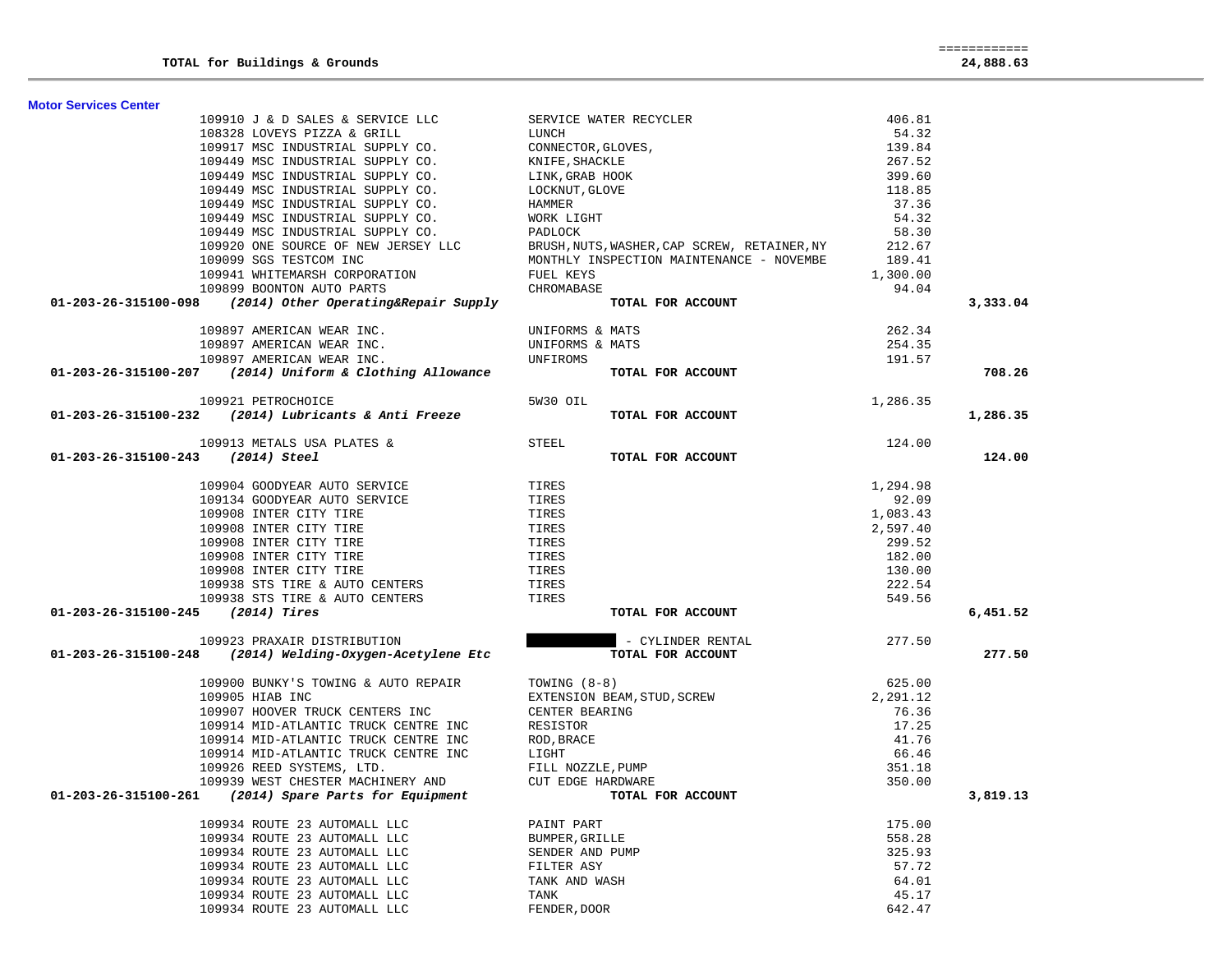| 109934 ROUTE 23 AUTOMALL LLC                             | COVER                                         | 82.91     |                           |  |
|----------------------------------------------------------|-----------------------------------------------|-----------|---------------------------|--|
| 109934 ROUTE 23 AUTOMALL LLC                             | PAD                                           | 106.80    |                           |  |
| 109934 ROUTE 23 AUTOMALL LLC                             | TURBOCHARGER                                  | 1,214.28  |                           |  |
| 109934 ROUTE 23 AUTOMALL LLC                             | BOLT, SCREEN, PAN, GASKET                     | 176.04    |                           |  |
| 109934 ROUTE 23 AUTOMALL LLC                             | WIRE ASY                                      | 20.99     |                           |  |
| 109934 ROUTE 23 AUTOMALL LLC                             | CREDIT                                        | $-35.00$  |                           |  |
| 109934 ROUTE 23 AUTOMALL LLC                             | CREDIT                                        | $-70.84$  |                           |  |
| 109934 ROUTE 23 AUTOMALL LLC                             | CREDIT                                        | $-341.08$ |                           |  |
| 109901 D&B AUTO SUPPLY                                   |                                               | 137.12    |                           |  |
|                                                          | FILTER, PADS                                  |           |                           |  |
| 109901 D&B AUTO SUPPLY                                   | STARTER, FILTER, TUBING, FILTER, WIP PART, A  | 464.50    |                           |  |
| 109901 D&B AUTO SUPPLY                                   | TAP, FILTER, DEXCOOL                          | 88.19     |                           |  |
| 109901 D&B AUTO SUPPLY                                   | FILTER, ROTOR, PAD, LENS, CAP                 | 245.90    |                           |  |
| 109901 D&B AUTO SUPPLY                                   | LENS                                          | 10.39     |                           |  |
| 109901 D&B AUTO SUPPLY                                   | CLAMP, FILTER, PADS, SOCKET, PLATINUM         | 184.55    |                           |  |
| 109901 D&B AUTO SUPPLY                                   | CREDIT                                        | $-1.24$   |                           |  |
| 109901 D&B AUTO SUPPLY                                   | CREDIT                                        | $-130.84$ |                           |  |
| 109901 D&B AUTO SUPPLY                                   | CREDIT                                        | $-45.27$  |                           |  |
| 109902 FLEMINGTON BUICK CHEVROLET                        | COVER                                         | 36.74     |                           |  |
| 109903 FLEMINGTON CHRYSLER                               | THERMOSTAT, HOUSING, SCREW                    | 42.64     |                           |  |
| 109903 FLEMINGTON CHRYSLER                               | LATCH, SCREW,                                 | 66.77     |                           |  |
| 109903 FLEMINGTON CHRYSLER                               | CREDIT                                        | $-20.00$  |                           |  |
| 109903 FLEMINGTON CHRYSLER                               | CREDIT                                        | $-43.36$  |                           |  |
| 108842 FLEMINGTON CHRYSLER                               | LINE, WHEEL, BOLT                             | 257.10    |                           |  |
| 109911 JOHNSON TRUCK ACCESSORIES INC                     | BACKRACK                                      | 89.00     |                           |  |
| 109915 MORRISTOWN AUTO BODY INC                          | TOWING $(9-16)$                               | 115.00    |                           |  |
| 109912 MCMASTER-CARR SUPPLY CO                           | FILL CAP                                      | 27.29     |                           |  |
| 109916 MORRISTOWN CAR WASH                               | INTERIOR ONLY                                 | 105.00    |                           |  |
| 109919 NORMAN GALE OLDSMOBILE CORP                       | FILTER                                        | 8.90      |                           |  |
| 109919 NORMAN GALE OLDSMOBILE CORP                       | BOLT                                          | 7.12      |                           |  |
| 109922 PLAINSMAN AUTO SUPPLY                             | BELT, BULB, JB WELD, PS PUMP, LAMP, PIN, THER | 509.32    |                           |  |
| 109922 PLAINSMAN AUTO SUPPLY                             | BULB, MODULE, SHOE ASSY, WHEEL NUT            | 156.67    |                           |  |
|                                                          |                                               | 163.48    |                           |  |
| 109922 PLAINSMAN AUTO SUPPLY                             | WHEEL NUT, PIN, FILTER, CAP, HOSE END, O-RING |           |                           |  |
| 109922 PLAINSMAN AUTO SUPPLY                             | ALTERNATOR, BEARING, PWR STEERING FLUID, BA   | 542.44    |                           |  |
| 109922 PLAINSMAN AUTO SUPPLY                             | SOCKET, GAUGE, SENSOR, REGULATOR, FILTER, DR  | 349.24    |                           |  |
| 109924 QUALITY AUTO GLASS, INC                           | WINDSHIELD (CG20218)                          | 211.00    |                           |  |
| 109924 QUALITY AUTO GLASS, INC                           | WINDSHIELD (OV78)                             | 259.60    |                           |  |
| 109930 RE-TRON TECHNOLOGIES INC.                         | BATTERY                                       | 399.95    |                           |  |
| 109936 SMITH MOTOR CO., INC.                             | TANK, STRAP, SCREW, GASKET, SENDER AND PUMP   | 822.66    |                           |  |
| 01-203-26-315100-291<br>(2014) Vehicle Repairs           | TOTAL FOR ACCOUNT                             |           | 8,082.54                  |  |
| TOTAL for Motor Services Center                          |                                               |           | ============<br>24,082.34 |  |
| <b>Mosquito Extermination</b>                            |                                               |           |                           |  |
| 109981 AMERICAN WEAR INC.                                | Clean Uniforms 11-6-14                        | 41.16     |                           |  |
| 109981 AMERICAN WEAR INC.                                | Clean Uniforms 11-13-14                       | 41.16     |                           |  |
| 109981 AMERICAN WEAR INC.                                | Clean Uniforms 11-20-14                       | 41.16     |                           |  |
| 109981 AMERICAN WEAR INC.                                | Clean Uniforms 11-27-14                       | 41.16     |                           |  |
| 01-203-26-320100-084<br>(2014) Other Outside Services    | TOTAL FOR ACCOUNT                             |           | 164.64                    |  |
| 109623 ZEP MANUFACTURING CO                              | 1 Case #877301 = PL 30 Bags                   | 98.96     |                           |  |
| 109623 ZEP MANUFACTURING CO                              | 1 Case #895601 - Ultra Wipes                  | 82.89     |                           |  |
| 109623 ZEP MANUFACTURING CO                              | 1 Dz. #923212 - Super Royal Flush             | 47.00     |                           |  |
| 109623 ZEP MANUFACTURING CO                              | $1\ \text{Dz}$ . #00030 - Zep 30              | 147.85    |                           |  |
| 109623 ZEP MANUFACTURING CO                              | Freight                                       | 38.21     |                           |  |
| 01-203-26-320100-249<br>(2014) Bldg Maintenance Supplies | TOTAL FOR ACCOUNT                             |           | 414.91                    |  |
|                                                          |                                               |           |                           |  |
| 109981 AMERICAN WEAR INC.                                | Clean Uniforms 11-6-14                        | 41.16     |                           |  |
| 109981 AMERICAN WEAR INC.                                | Clean Uniforms 11-13-14                       | 41.16     |                           |  |
| 109981 AMERICAN WEAR INC.                                | Clean Uniforms 11-20-14                       | 41.16     |                           |  |
| 109981 AMERICAN WEAR INC.                                | Clean Uniforms 11-27-14                       | 41.16     |                           |  |
| 107873 GEN-EL SAFETY & INDUSTRIAL                        | Rag, Flannel $50#$ # 02-RCF-50                | 75.00     |                           |  |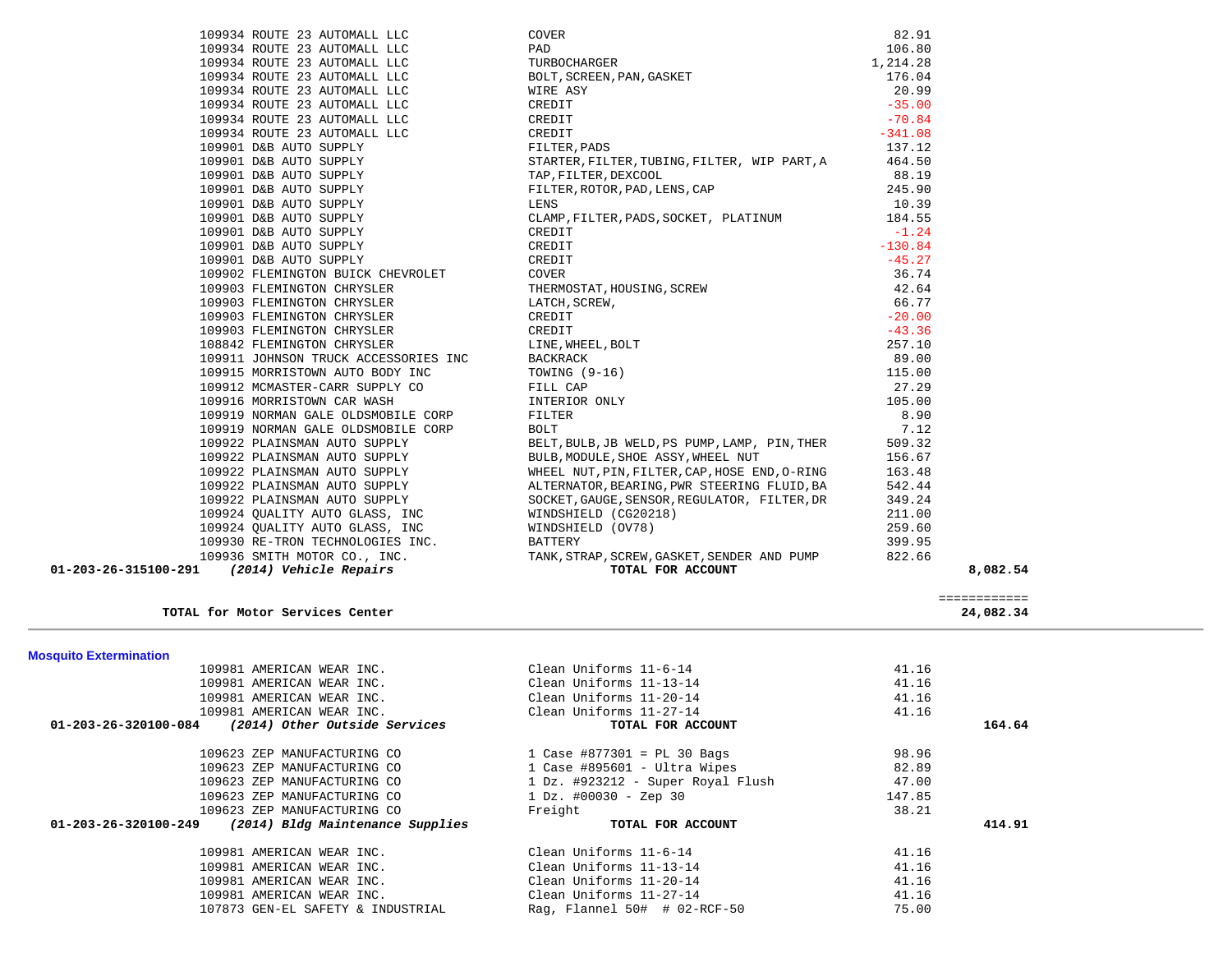| 109105 GEN-EL SAFETY & INDUSTRIAL                                             | Hip Wader, Lacrosse Trapline, Wool Insul                     | 280.00   |                          |  |
|-------------------------------------------------------------------------------|--------------------------------------------------------------|----------|--------------------------|--|
| 109123 GEN-EL SAFETY & INDUSTRIAL<br>01-203-26-320100-258<br>(2014) Equipment | Boots, Lacrosse Alphaburly Pro Realtree<br>TOTAL FOR ACCOUNT | 155.10   | 674.74                   |  |
| 109985 PLAINSMAN AUTO SUPPLY                                                  | Accufit Conventional #60-024                                 | 18.58    |                          |  |
| 109985 PLAINSMAN AUTO SUPPLY                                                  | Wiper Blade - Accufit - Front #60-021-1                      | 28.60    |                          |  |
| 109985 PLAINSMAN AUTO SUPPLY                                                  | Tire Inflator W Guage #TA65100                               | 33.89    |                          |  |
| 109985 PLAINSMAN AUTO SUPPLY                                                  | Oil Filter Pro Select #21348                                 | 4.46     |                          |  |
| 109985 PLAINSMAN AUTO SUPPLY                                                  | Oil Filter Pro Select #21516                                 | 4.46     |                          |  |
| 01-203-26-320100-291<br>(2014) Vehicle Repairs                                | TOTAL FOR ACCOUNT                                            |          | 89.99                    |  |
| TOTAL for Mosquito Extermination                                              |                                                              |          | ============<br>1,344.28 |  |
|                                                                               |                                                              |          |                          |  |
| <b>Health Management</b><br>110022 CHANNING BETE CO INC                       | Quote 30617927 SQ Item 83247                                 | 194.00   |                          |  |
| 110022 CHANNING BETE CO INC                                                   | Item 83296                                                   | 194.00   |                          |  |
| 110022 CHANNING BETE CO INC                                                   | Item 81427                                                   | 194.00   |                          |  |
| 110022 CHANNING BETE CO INC                                                   | Item 81482                                                   | 194.00   |                          |  |
| 110022 CHANNING BETE CO INC                                                   | Shipping                                                     | 69.84    |                          |  |
| 105115 NORTH JERSEY HEALTH                                                    | Membership Dues                                              | 1,000.00 |                          |  |
| (2014) Other Outside Services<br>01-203-27-330100-084                         | TOTAL FOR ACCOUNT                                            |          | 1,845.84                 |  |
| 105882 RUTGERS UNIVERSITY                                                     | Tom Mynes Noise Recert. course Dec 4 201                     | 95.00    |                          |  |
| 109080 RUTGERS UNIVERSITY                                                     | Visible Emissions Recertification-Scott                      | 80.00    |                          |  |
| 109080 RUTGERS UNIVERSITY                                                     | Visible Emissions Refresher James Deacon                     | 65.00    |                          |  |
| 01-203-27-330100-210<br>(2014) Environmental Compliance                       | TOTAL FOR ACCOUNT                                            |          | 240.00                   |  |
|                                                                               |                                                              |          | ============             |  |
| TOTAL for Health Management                                                   |                                                              |          | 2,085.84                 |  |
| <b>Human Services</b>                                                         |                                                              |          |                          |  |
| 109954 MUNICIPAL CAPITAL CORP                                                 | SAVIN MP C3502 COPIER CONTRACT 9207 NOV                      | 872.20   |                          |  |
| 109954 MUNICIPAL CAPITAL CORP                                                 | RICOH MP C3002 COPIER CONTRACT 10837 NOV                     | 729.28   |                          |  |
| 01-203-27-331100-164 (2014) Office Machines - Rental                          | TOTAL FOR ACCOUNT                                            |          | 1,601.48                 |  |
|                                                                               |                                                              |          | ============             |  |
| TOTAL for Human Services                                                      |                                                              |          | 1,601.48                 |  |
| <b>Youth Shelter</b>                                                          |                                                              |          |                          |  |
| 110016 JERSEY PAPER PLUS INC                                                  | 9" paper plates                                              | 126.00   |                          |  |
| 110016 JERSEY PAPER PLUS INC                                                  | Napkins                                                      | 28.90    |                          |  |
| 110016 JERSEY PAPER PLUS INC                                                  | Cee Folds                                                    | 38.91    |                          |  |
| 110016 JERSEY PAPER PLUS INC                                                  | Mop Handles                                                  | 31.80    |                          |  |
| 01-203-27-331110-252<br>(2014) Janitorial Supplies                            | TOTAL FOR ACCOUNT                                            |          | 225.61                   |  |
| TOTAL for Youth Shelter                                                       |                                                              |          | ============<br>225.61   |  |
|                                                                               |                                                              |          |                          |  |
| <b>County Board of Social Service</b>                                         |                                                              |          |                          |  |
| 110065 UNITRONIX DATA SYSTEMS INC                                             | Software maintenance for the month of De                     | 5,412.00 |                          |  |
| (2014) Special Services<br>01-203-27-345100-325                               | TOTAL FOR ACCOUNT                                            |          | 5,412.00                 |  |
| 108896 DISCOVERY BENEFITS INC.                                                | COBRA Payment for the month of October 2                     | 65.00    |                          |  |
| 110067 HORIZON BLUE CROSS BLUE SHIELD                                         | Dental coverage for the month of Decembe                     | 4,150.35 |                          |  |
| (2014) Hospital Insurance Premiums<br>01-203-27-345100-329                    | TOTAL FOR ACCOUNT                                            |          | 4,215.35                 |  |
|                                                                               |                                                              |          | ============             |  |
| TOTAL for County Board of Social Service                                      |                                                              |          | 9,627.35                 |  |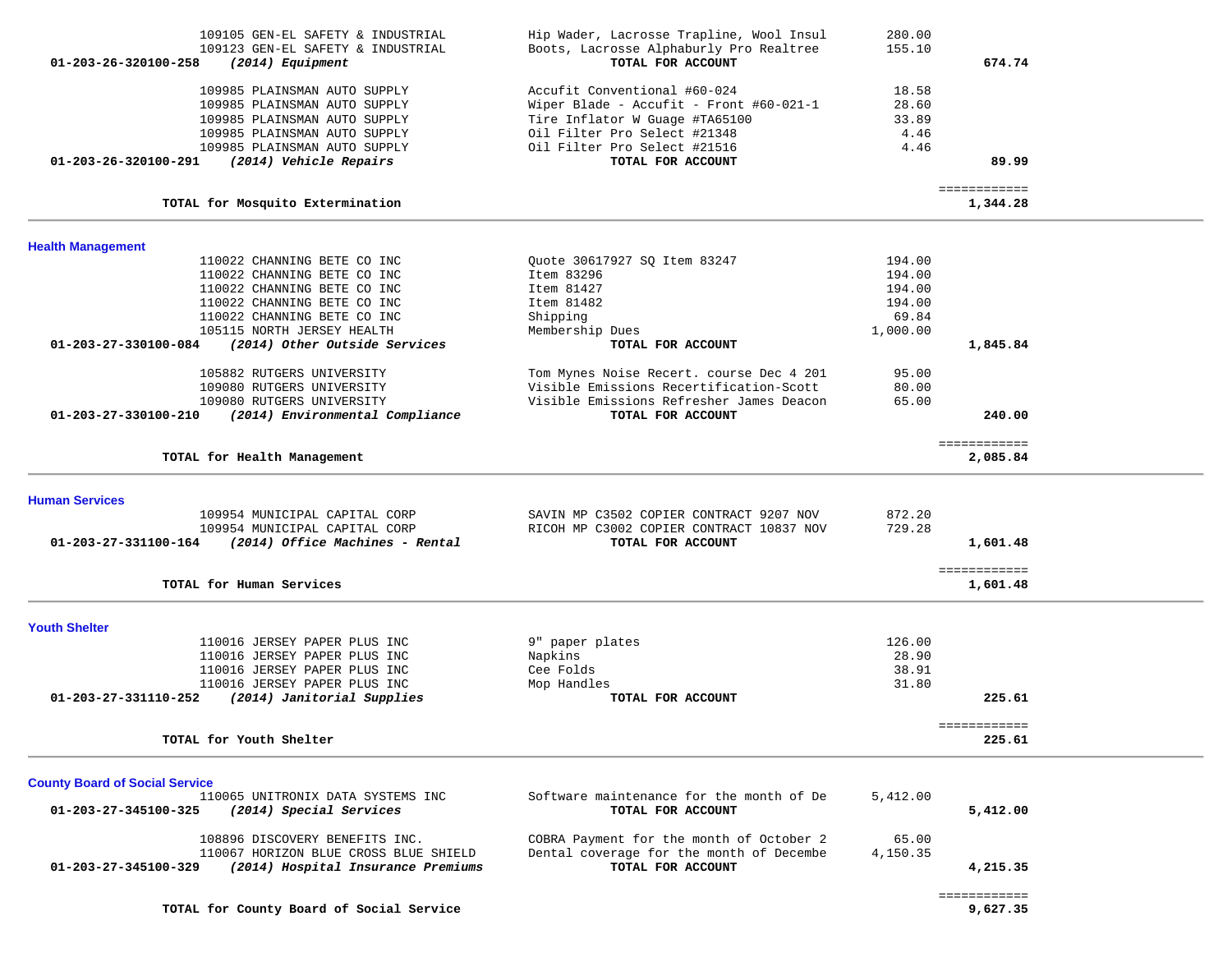| DEPARTMENT 349110                                           |                                                           |                          |  |
|-------------------------------------------------------------|-----------------------------------------------------------|--------------------------|--|
| 110129 ESSEX COUNTY HOSPITAL                                | J.P., October 1-31, 2014                                  | 3,901.66                 |  |
| 110129 ESSEX COUNTY HOSPITAL                                | October Recoveries                                        | $-221.40$                |  |
| 110129 ESSEX COUNTY HOSPITAL                                | D.H., October 1-31, 2014                                  | 3,901.66                 |  |
| 01-203-27-349110-090<br>(2014) Program Expenditures         | TOTAL FOR ACCOUNT                                         | 7,581.92                 |  |
|                                                             |                                                           |                          |  |
| TOTAL for DEPARTMENT 349110                                 |                                                           | ============<br>7,581.92 |  |
|                                                             |                                                           |                          |  |
| <b>MV:Administration</b>                                    |                                                           |                          |  |
| 110473 ARNEL P GARCIA                                       | LPN, 1-1-2015 thru 1-3-2015                               | 1,160.00                 |  |
| 110475 CARRELLE L CALIXTE                                   | LPN, 1-1-2015 thru 1-3-2015                               | 693.68                   |  |
| 110482 EMMA L. STANSKI                                      | RN, 1-1-2015 thru 1-3-2015                                | 740.00                   |  |
| 110484 GEORGINA GRAY-HORSLEY                                | LPN, 1-1-2015 thru 1-3-2015                               | 528.67                   |  |
|                                                             |                                                           | 740.00                   |  |
| 110458 HARRIET VALLECER RN                                  | RN, 1-1-2015 thru 1-3-2015                                | 1,544.75                 |  |
| 110459 ILLIENE CHARLES, RN<br>110464 MARIA CARMELITA OBLINA | RN, 1-1-2015 thru 1-3-2015<br>LPN, 1-1-2015 thru 1-3-2015 | 812.00                   |  |
| 110465 MARION ENNIS                                         |                                                           | 600.00                   |  |
| 110466 MARTHA YAGHI                                         | LPN, 1-1-2015 thru 1-3-2015                               | 740.00                   |  |
|                                                             | RN, 1-1-2015 thru 1-3-2015                                |                          |  |
| 110468 MICHAEL ZINN                                         | RN, 1-1-2015 thru 1-3-2015                                | 1,036.00<br>296.00       |  |
| 110469 MICHELLE CAPILI                                      | RN, 1-1-2015 thru 1-3-2015                                |                          |  |
| 110470 MIRLENE ESTRIPLET                                    | RN, 1-1-2015 thru 1-3-2015                                | 592.00<br>1,322.01       |  |
| 110471 ROSE DUMAPIT                                         | RN, 1-1-2015 thru 1-3-2015                                |                          |  |
| 110472 ROSEMARY BATANE COBCOBO                              | RN, 1-1-2015 thru 1-3-2015                                | 592.00                   |  |
| 110489 TERESA DE OCAMPO                                     | RN, 1-1-2015 thru 1-3-2015                                | 740.00                   |  |
| 110488 TEODORA O. DELEON                                    | RN, 1-1-2015 thru 1-3-2015                                | 1,341.25                 |  |
| 110463 MA. LIZA IMPERIAL                                    | RN, 1-1-2015 thru 1-3-2015                                | 1,345.88                 |  |
| 01-201-27-350100-013<br>Temporary Help - Per Diem Nurses    | TOTAL FOR ACCOUNT                                         | 14,824.24                |  |
| 110473 ARNEL P GARCIA                                       | LPN, 12-14-2014 thru 12-31-2014                           | 4,538.50                 |  |
| 110474 BARKEL FLEMMING                                      | LPN, 12-14-2014 thru 12-31-2014                           | 994.70                   |  |
| 110485 CARLO N DURAN                                        | RN, 12-14-2014 thru 12-31-2014                            | 888.00                   |  |
| 110475 CARRELLE L CALIXTE                                   | LPN, 12-14-2014 thru 12-31-2014                           | 5,107.77                 |  |
| 110486 COLLETE K NYANARO                                    | RN, 12-14-2014 thru 12-31-2014                            | 296.00                   |  |
| 110476 DAMACINA L. OKE                                      | LPN, 12-14-2014 thru 12-31-2014                           | 580.00                   |  |
| 110477 DANILO LAPID                                         | RN, 12-14-2014 thru 12-31-2014                            | 2,367.63                 |  |
| 110478 DAVID JEAN-LOUIS                                     | LPN, 12-14-2014 thru 12-31-2014                           | 3,852.82                 |  |
| 110479 EDITHA MARQUEZ                                       | RN, 12-14-2014 thru 12-31-2014                            | 1,924.00                 |  |
| 110480 ELIZABETH VILLASENOR                                 | RN, 12-14-2014 thru 12-31-2014                            | 4,770.78                 |  |
| 110481 ELLEN M. NOLL                                        | LPN, 12-14-2014 thru 12-31-2014                           | 1,508.00                 |  |
| 110483 EVELYN TOLENTINO                                     | RN, 12-14-2014 thru 12-31-2014                            | 1,350.50                 |  |
| 110484 GEORGINA GRAY-HORSLEY                                | LPN, 12-14-2014 thru 12-31-2014                           | 1,395.48                 |  |
| 110458 HARRIET VALLECER RN                                  | RN, 12-14-2014 thru 12-31-2014                            | 1,924.00                 |  |
| 110459 ILLIENE CHARLES, RN                                  | RN, 12-14-2014 thru 12-31-2014                            | 4,823.88                 |  |
| 110460 JESSY JACOB                                          | LPN, 12-14-2014 thru 12-31-2014                           | 442.25                   |  |
| 110461 LOREEN RAFISURA                                      | RN, 12-14-2014 thru 12-31-2014                            | 284.16                   |  |
| 110462 LOUISE R. MACCHIA                                    | RN, 12-14-2014 thru 12-31-2014                            | 2,784.25                 |  |
| 110464 MARIA CARMELITA OBLINA                               | LPN, 12-14-2014 thru 12-31-2014                           | 783.00                   |  |
| 110465 MARION ENNIS                                         | LPN, 12-14-2014 thru 12-31-2014                           | 3,740.40                 |  |
| 110466 MARTHA YAGHI                                         | RN, 12-14-2014 thru 12-31-2014                            | 873.20                   |  |
| 110467 MELOJANE CELESTINO                                   | RN, 12-14-2014 thru 12-31-2014                            | 2,354.31                 |  |
| 110468 MICHAEL ZINN                                         | RN, 12-14-2014 thru 12-31-2014                            | 3,293.00                 |  |
| 110469 MICHELLE CAPILI                                      | RN, 12-14-2014 thru 12-31-2014                            | 4,255.00                 |  |
| 110470 MIRLENE ESTRIPLET                                    | RN, 12-14-2014 thru 12-31-2014                            | 6,414.88                 |  |
| 110471 ROSE DUMAPIT                                         | RN, 12-14-2014 thru 12-31-2014                            | 2,140.64                 |  |
| 110472 ROSEMARY BATANE COBCOBO                              | RN, 12-14-2014 thru 12-31-2014                            | 1,184.00                 |  |
| 110487 SUZIE COLLIN                                         | RN, 12-14-2014 thru 12-31-2014                            | 4,477.00                 |  |
| 110490 TERESA OMWENGA                                       | RN, 12-14-2014 thru 12-31-2014                            | 1,479.26                 |  |
| 110488 TEODORA O. DELEON                                    | RN, 12-14-2014 thru 12-31-2014                            | 3,718.50                 |  |
| 110463 MA. LIZA IMPERIAL                                    | RN, 12-14-2014 thru 12-31-2014                            | 5,188.88                 |  |
|                                                             |                                                           |                          |  |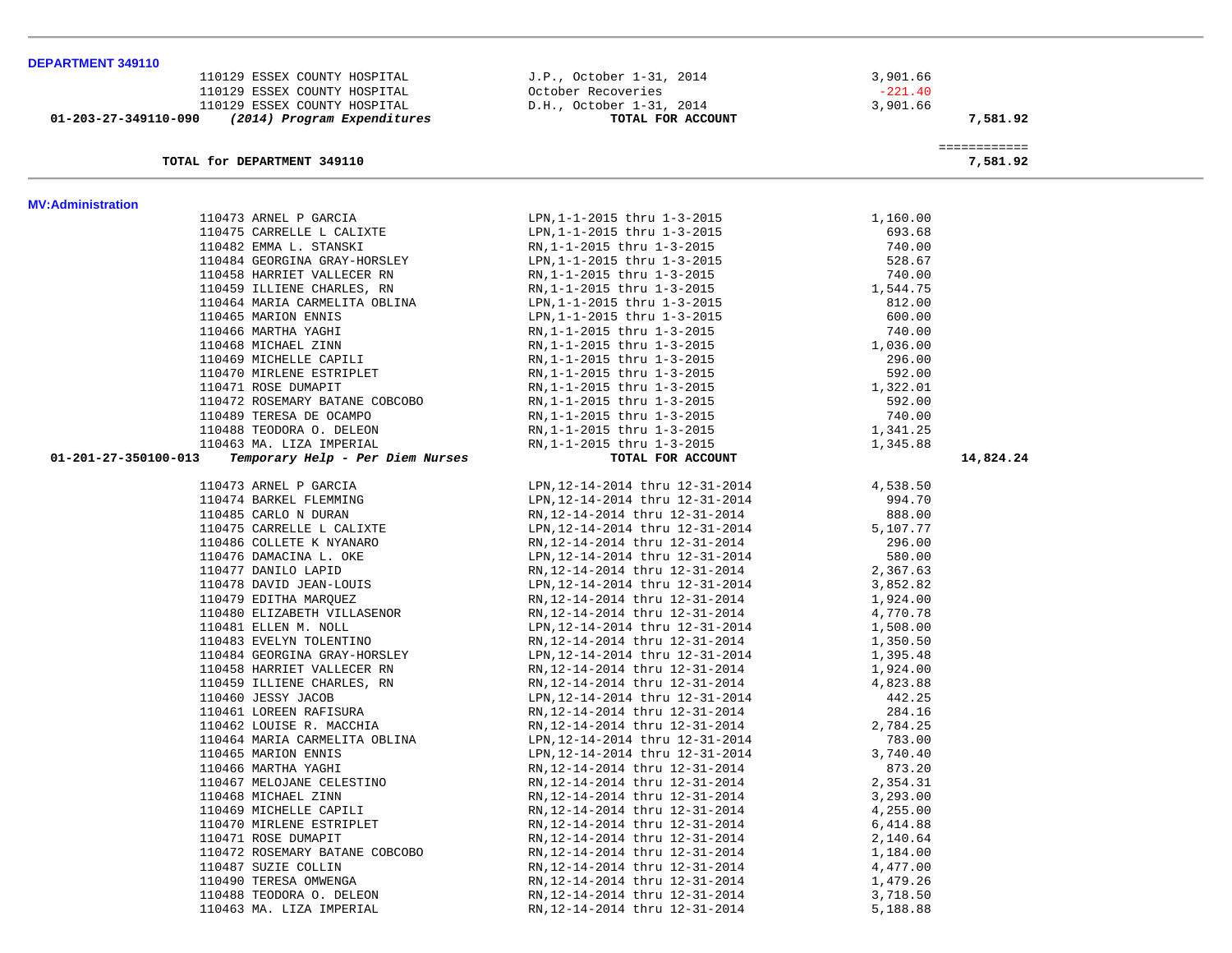| 01-203-27-350100-013               | (2014) Temporary Help - Per Diem Nurses                              | TOTAL FOR ACCOUNT                                             |           | 79,734.79                 |  |
|------------------------------------|----------------------------------------------------------------------|---------------------------------------------------------------|-----------|---------------------------|--|
|                                    | 109350 KAESER AND BLAIR, INC.                                        | 003031206,9-10-2014                                           | 240.00    |                           |  |
| 01-203-27-350100-022               | 109357 THE SENIORS RESOURCE GUIDE<br>(2014) Advertising              | 4-Color paper advertisement and web list<br>TOTAL FOR ACCOUNT | 1,350.00  | 1,590.00                  |  |
|                                    | TOTAL for MV: Administration                                         |                                                               |           | ============<br>96,149.03 |  |
| <b>MV:Building Services</b>        |                                                                      |                                                               |           |                           |  |
|                                    | 109469 FINCH FUEL OIL COMPANY, INC.                                  | 1999,10-24-2014                                               | 466.72    |                           |  |
| 01-203-27-350110-139               | (2014) Fuel Oil                                                      | TOTAL FOR ACCOUNT                                             |           | 466.72                    |  |
|                                    | 109775 M.C. MUA                                                      | 100041, October~2014                                          | 5,043.66  |                           |  |
|                                    | 109775 M.C. MUA                                                      | MORRIS55, October~2014                                        | 4,045.00  |                           |  |
| 01-203-27-350110-143               | (2014) Rubbish & Trash Removal                                       | TOTAL FOR ACCOUNT                                             |           | 9,088.66                  |  |
|                                    | 109358 STERICYCLE INC.                                               | 8074425, November~2014                                        | 1,004.32  |                           |  |
|                                    | 109358 STERICYCLE INC.                                               | 8074425, December~2014                                        | 1,004.32  |                           |  |
| 01-203-27-350110-145               | (2014) Solid Waste Cost                                              | TOTAL FOR ACCOUNT                                             |           | 2,008.64                  |  |
|                                    | 109467 COUNTY CONCRETE CORP.                                         | MORR02, 9-26-2014                                             | 38.25     |                           |  |
|                                    | 109346 GRAY SUPPLY CORP                                              | 50-MORRBU, 9-26-2014                                          | 178.00    |                           |  |
|                                    | 01-203-27-350110-204 (2014) Plant Operation                          | TOTAL FOR ACCOUNT                                             |           | 216.25                    |  |
|                                    | 109466 COOPER ELECTRIC SUPPLY CO.                                    | 228932, 10-9-2014                                             | 181.13    |                           |  |
|                                    | 109466 COOPER ELECTRIC SUPPLY CO.                                    | 228932, 10-14-2014                                            | 139.73    |                           |  |
|                                    | 109466 COOPER ELECTRIC SUPPLY CO.                                    | 228932, 10-16-2014                                            | 267.48    |                           |  |
|                                    | 109466 COOPER ELECTRIC SUPPLY CO.                                    | 228932, 10-23-2014                                            | 39.25     |                           |  |
|                                    | 109466 COOPER ELECTRIC SUPPLY CO.                                    | 228932, 10-22-2014                                            | 449.46    |                           |  |
|                                    | 109466 COOPER ELECTRIC SUPPLY CO.                                    | 228932, 10-23-2014 [Credit Memo]                              | $-267.48$ |                           |  |
|                                    | 109774 FASTENAL COMPANY                                              | NJWHP1142, 11-14-2014                                         | 25.90     |                           |  |
|                                    | 109773 GENERAL PLUMBING SUPPLY INC.                                  | 5999, 11-12-2014                                              | 23.23     |                           |  |
| 01-203-27-350110-262               | 109359 TRENTON SHEET METAL, INC.<br>(2014) Machinery Repairs & Parts | SODEX, 10-3-2014<br>TOTAL FOR ACCOUNT                         | 560.00    | 1,418.70                  |  |
|                                    |                                                                      |                                                               |           |                           |  |
|                                    | TOTAL for MV: Building Services                                      |                                                               |           | ============<br>13,198.97 |  |
|                                    |                                                                      |                                                               |           |                           |  |
| <b>MV:Recreation/Volunteer Svc</b> | 110404 CABLEVISION                                                   | 07876-5339892-01-2,11-15-2014 to 12-14-2                      | 4,651.56  |                           |  |
|                                    | 110404 CABLEVISION                                                   | 07876-630379-01-3,11-8-2014 to 12-7-2014                      | 59.95     |                           |  |
|                                    | 110404 CABLEVISION                                                   | 07876-630379-01-3,12-8-2014 to 1-7-2015                       | 59.95     |                           |  |
|                                    | 01-203-27-350135-036 (2014) Contracted Services                      | TOTAL FOR ACCOUNT                                             |           | 4,771.46                  |  |
|                                    | 109771 POSITIVE PROMOTIONS, INC.                                     | 00371625-24,11-26-2014                                        | 218.95    |                           |  |
|                                    | 01-203-27-350135-194 (2014) Patient Activities                       | TOTAL FOR ACCOUNT                                             |           | 218.95                    |  |
|                                    |                                                                      |                                                               |           | ============              |  |
|                                    | TOTAL for MV: Recreation/Volunteer Svc                               |                                                               |           | 4,990.41                  |  |
|                                    |                                                                      |                                                               |           |                           |  |
| <b>County Adjuster</b>             | 110130 TELESEARCH INC                                                | T.Kennedy w/e 11/16/14                                        | 585.00    |                           |  |
|                                    | 110130 TELESEARCH INC                                                | T.Kennedy W/e 11/23/14                                        | 736.13    |                           |  |
| 01-203-27-357100-016               | (2014) Outside Salaries & Wages                                      | TOTAL FOR ACCOUNT                                             |           | 1,321.13                  |  |
|                                    |                                                                      |                                                               |           | ============              |  |
|                                    | TOTAL for County Adjuster                                            |                                                               |           | 1,321.13                  |  |
|                                    |                                                                      |                                                               |           |                           |  |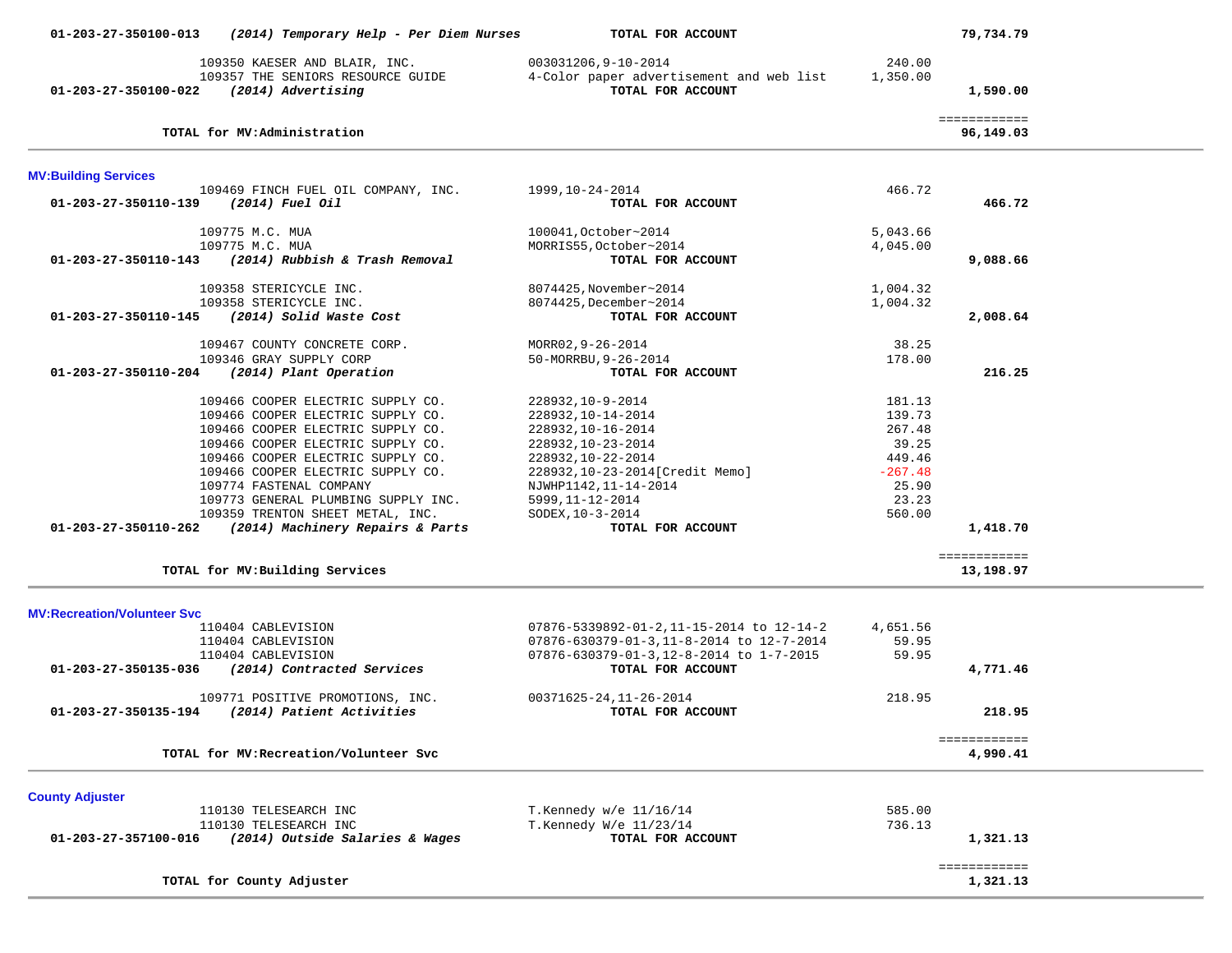| <b>County Superintendent of Schoo</b> |                                                                |                                          |              |              |  |
|---------------------------------------|----------------------------------------------------------------|------------------------------------------|--------------|--------------|--|
|                                       | 110583 ROSALIE LAMONTE                                         | November 2014                            | 33.49        |              |  |
|                                       | 110583 ROSALIE LAMONTE                                         | December 2014                            | 33.49        |              |  |
|                                       | $01 - 203 - 29 - 392100 - 031$ (2014) Cellular Phones/Pagers   | TOTAL FOR ACCOUNT                        |              | 66.98        |  |
|                                       |                                                                |                                          |              |              |  |
|                                       | 109760 STAPLES ADVANTAGE                                       | Miscellaneous office supplies            | 72.98        |              |  |
|                                       | 109760 STAPLES ADVANTAGE                                       | Item #180642 1in Lsr Indextabs Assrted 3 | 29.95        |              |  |
|                                       | 01-203-29-392100-058 (2014) Office Supplies & Stationery       | TOTAL FOR ACCOUNT                        |              | 102.93       |  |
|                                       |                                                                |                                          |              |              |  |
|                                       | 110023 DEER PARK                                               | 5 gal Nestle Pure Life                   | 5.98         |              |  |
|                                       | 110023 DEER PARK                                               | Rent                                     | 0.99         |              |  |
|                                       | 01-203-29-392100-162 (2014) Furniture & Fixtures               | TOTAL FOR ACCOUNT                        |              | 6.97         |  |
|                                       |                                                                |                                          |              |              |  |
|                                       |                                                                |                                          |              | ============ |  |
|                                       | TOTAL for County Superintendent of Schoo                       |                                          |              | 176.88       |  |
|                                       |                                                                |                                          |              |              |  |
|                                       |                                                                |                                          |              |              |  |
| <b>Contribution to County College</b> |                                                                |                                          |              |              |  |
|                                       | 110540 COUNTY COLLEGE OF MORRIS 1ST HALF 1/15 OPERATING BUDGET |                                          | 568,256.75   |              |  |
| 01-201-29-395100-090                  | Expenditures                                                   | TOTAL FOR ACCOUNT                        |              | 568,256.75   |  |
|                                       |                                                                |                                          |              |              |  |
|                                       |                                                                |                                          |              | ============ |  |
|                                       | TOTAL for Contribution to County College                       |                                          |              | 568,256.75   |  |
|                                       |                                                                |                                          |              |              |  |
|                                       |                                                                |                                          |              |              |  |
| <b>Cont M.C. School of Tech</b>       |                                                                |                                          |              |              |  |
|                                       | 110580 MC VOCATIONAL SCHOOL DISTRICT                           | 1/15 DISTRICT TAXES TO BE RAISED         | 1,500,000.00 |              |  |
|                                       | 01-201-29-400100-090 Cont M.C. School of Tech Expenditures     | TOTAL FOR ACCOUNT                        |              | 1,500,000.00 |  |
|                                       |                                                                |                                          |              |              |  |
|                                       |                                                                |                                          |              | ============ |  |
|                                       | TOTAL for Cont M.C. School of Tech                             |                                          |              | 1,500,000.00 |  |
|                                       |                                                                |                                          |              |              |  |
|                                       |                                                                |                                          |              |              |  |
| <b>Fire and Police Academy</b>        |                                                                |                                          |              |              |  |
|                                       | 109841 HARLAND TECHNOLOGY SERVICES                             | Maintenance Contract Agreement # 0001486 | 620.00       |              |  |
|                                       | $01-203-29-407100-044$ (2014) Equipment Service Agreements     | TOTAL FOR ACCOUNT                        |              | 620.00       |  |
|                                       |                                                                |                                          |              |              |  |
|                                       | 109845 FF1 PROFESSIONAL SAFETY SERVICES                        | Chief Badge                              | 65.20        |              |  |
|                                       | 109845 FF1 PROFESSIONAL SAFETY SERVICES                        | Sr. Instructor Badge                     | 57.20        |              |  |
| 01-203-29-407100-059                  | (2014) Other General Expenses                                  | TOTAL FOR ACCOUNT                        |              | 122.40       |  |
|                                       |                                                                |                                          |              |              |  |
|                                       | 109794 FF1 PROFESSIONAL SAFETY SERVICES                        | Pants                                    | 41.24        |              |  |
|                                       | 109794 FF1 PROFESSIONAL SAFETY SERVICES                        | Pants                                    | 41.24        |              |  |
|                                       | 109794 FF1 PROFESSIONAL SAFETY SERVICES                        | Shirt                                    | 48.74        |              |  |
|                                       | 109794 FF1 PROFESSIONAL SAFETY SERVICES                        | Embroider Logo                           | 12.00        |              |  |
|                                       | 109794 FF1 PROFESSIONAL SAFETY SERVICES                        | Embroider Name                           | 6.00         |              |  |
|                                       | 01-203-29-407100-202 (2014) Uniform And Accessories            | TOTAL FOR ACCOUNT                        |              | 149.22       |  |
|                                       |                                                                |                                          |              |              |  |
|                                       | 109842 TRI-DIM FILTER CORPORATION                              | Filters                                  | 207.36       |              |  |
|                                       | 109842 TRI-DIM FILTER CORPORATION                              | Shipping                                 | 77.42        |              |  |
| 01-203-29-407100-223                  | (2014) Building Repairs                                        | TOTAL FOR ACCOUNT                        |              | 284.78       |  |
|                                       |                                                                |                                          |              |              |  |
|                                       | 109838 MORRISTOWN LUMBER &                                     | Dead Bolt                                | 16.73        |              |  |
|                                       | 109838 MORRISTOWN LUMBER &                                     | Tarp                                     | 54.99        |              |  |
|                                       | 109838 MORRISTOWN LUMBER &                                     | Straps                                   | 5.58         |              |  |
|                                       | 109838 MORRISTOWN LUMBER &                                     | Straps                                   | 20.94        |              |  |
| 01-203-29-407100-239                  | $(2014)$ Small Tools                                           | TOTAL FOR ACCOUNT                        |              | 98.24        |  |
|                                       |                                                                |                                          |              |              |  |
|                                       | 109843 FF1 PROFESSIONAL SAFETY SERVICES                        | 0-Rings                                  | 74.00        |              |  |
|                                       | 109148 GRAINGER                                                | Case Quote #Q2022560525                  | 429.00       |              |  |
| 01-203-29-407100-258                  | (2014) Equipment                                               | TOTAL FOR ACCOUNT                        |              | 503.00       |  |
|                                       |                                                                |                                          |              |              |  |
|                                       |                                                                |                                          |              |              |  |
|                                       | 109950 AIRPOWER INTERNATIONAL INC.                             | Hose Repairs                             | 992.45       |              |  |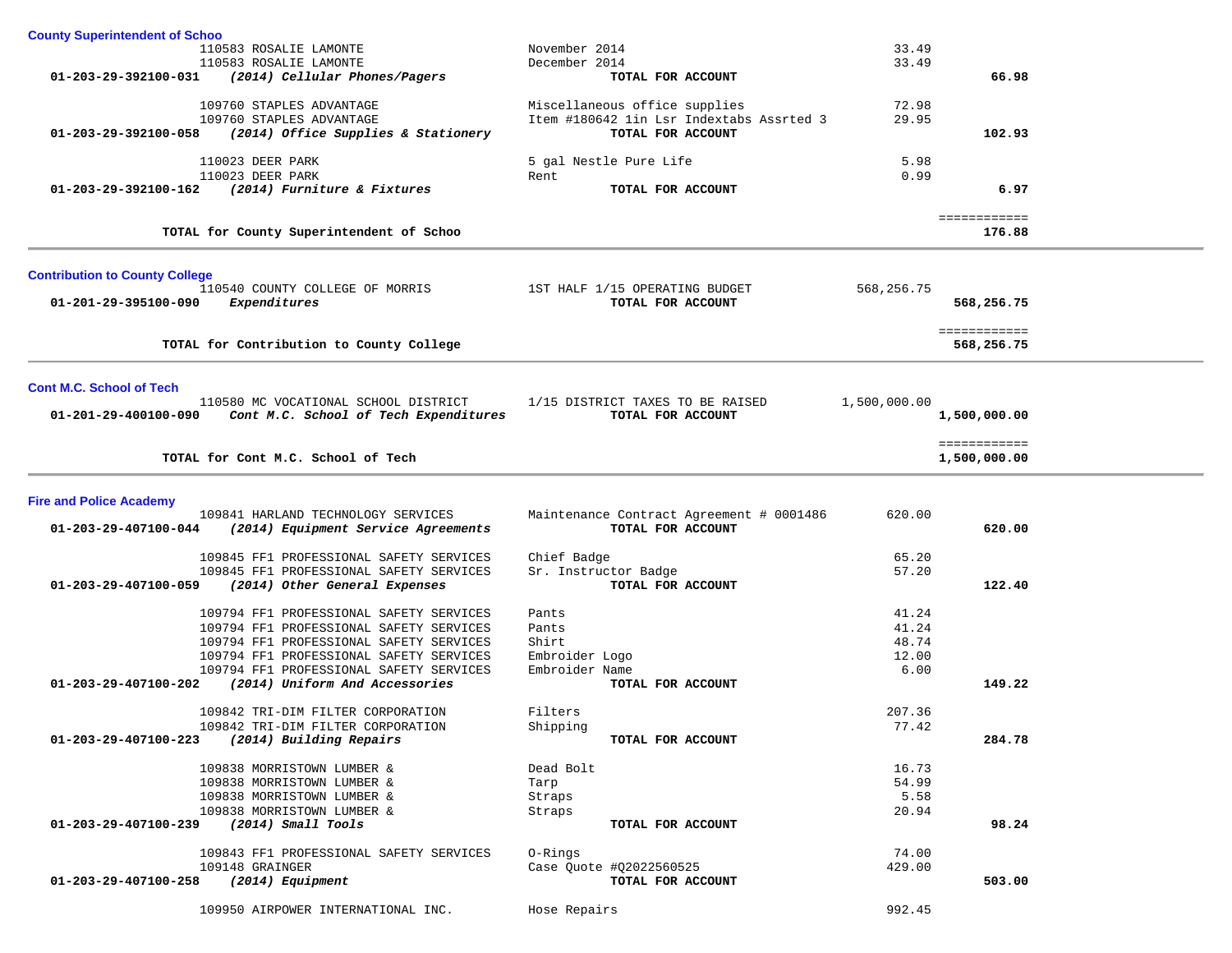| 01-203-29-407100-291       | (2014) Vehicle Repairs                                        | TOTAL FOR ACCOUNT                        |                       | 992.45                   |  |
|----------------------------|---------------------------------------------------------------|------------------------------------------|-----------------------|--------------------------|--|
|                            | TOTAL for Fire and Police Academy                             |                                          |                       | ============<br>2,770.09 |  |
| <b>Utilities</b>           |                                                               |                                          |                       |                          |  |
|                            | 109918 NATIONAL FUEL OIL INC.                                 | 3300.0 GAL.DIESEL FUEL FOR WHARTON       | 8,306.43              |                          |  |
|                            | 109918 NATIONAL FUEL OIL INC.                                 | 500.0 GAL. DIESEL FUEL FOR MONTVILLE     | 1,273.85              |                          |  |
|                            | 109918 NATIONAL FUEL OIL INC.                                 | 4500.0 DIESEL FUEL FOR THE HILL          | 11,464.65             |                          |  |
| 01-203-31-430100-136       | (2014) Diesel Fuel                                            | TOTAL FOR ACCOUNT                        |                       | 21,044.93                |  |
|                            | 109833 SUBURBAN PROPANE -2347                                 | Propane                                  | 1,783.56              |                          |  |
|                            | 109833 SUBURBAN PROPANE -2347                                 | Rounding                                 | 0.14                  |                          |  |
|                            | 109833 SUBURBAN PROPANE -2347                                 | Transportation                           | 0.55                  |                          |  |
|                            | 109833 SUBURBAN PROPANE -2347                                 | Safety P&T Fee                           | 9.62                  |                          |  |
| 01-203-31-430100-141       | (2014) Natural Gas                                            | TOTAL FOR ACCOUNT                        |                       | 1,793.87                 |  |
|                            |                                                               |                                          |                       | ============             |  |
|                            | TOTAL for Utilities                                           |                                          |                       | 22,838.80                |  |
|                            |                                                               |                                          |                       |                          |  |
| <b>Nutrition</b>           | 109693 CENTURYLINK                                            | Monthly Service Charge. NOV-2014Acct#309 | 45.95                 |                          |  |
| 01-203-41-716100-146       | (2014) Telephone                                              | TOTAL FOR ACCOUNT                        |                       | 45.95                    |  |
|                            |                                                               |                                          |                       |                          |  |
|                            | TOTAL for Nutrition                                           |                                          |                       | ============<br>45.95    |  |
|                            |                                                               | <b>Grant Fund</b>                        |                       |                          |  |
| <b>Bio-Terrorism Grant</b> |                                                               |                                          |                       |                          |  |
|                            | 109728 STAPLES ADVANTAGE                                      | Customer NYC 1054187 Supplies            | $-89.60$              |                          |  |
|                            | 109728 STAPLES ADVANTAGE                                      |                                          | 178.53                |                          |  |
|                            | 109728 STAPLES ADVANTAGE                                      |                                          | 115.19                |                          |  |
|                            | 109728 STAPLES ADVANTAGE                                      |                                          | 54.99                 |                          |  |
|                            | 109728 STAPLES ADVANTAGE                                      |                                          | 921.00                |                          |  |
|                            | 109728 STAPLES ADVANTAGE                                      |                                          | 24.61                 |                          |  |
|                            | 109728 STAPLES ADVANTAGE<br>109727 SHI INTERNATIONAL CORP     | Quote 8841563- Lectora Inspire Maintenan | $-161.59$<br>1,190.47 |                          |  |
|                            | 02-213-41-718505-391 Public Health Emer Grant(7/1/14-6/30/15) | TOTAL FOR ACCOUNT                        |                       | 2,233.60                 |  |
|                            |                                                               |                                          |                       |                          |  |
|                            | TOTAL for Bio-Terrorism Grant                                 |                                          |                       | ============<br>2,233.60 |  |
|                            |                                                               |                                          |                       |                          |  |
| <b>DEPARTMENT 741515</b>   |                                                               |                                          |                       |                          |  |
|                            | 109556 CENTURYLINK<br>108544 SPRINT NEXTEL                    |                                          | 10.46<br>1.29         |                          |  |
| 02-213-41-741515-392       | WFNJ-TANF (7/1/14-12/31/15)                                   | TOTAL FOR ACCOUNT                        |                       | 11.75                    |  |
|                            |                                                               |                                          |                       |                          |  |
|                            | TOTAL for DEPARTMENT 741515                                   |                                          |                       | ============<br>11.75    |  |
|                            |                                                               |                                          |                       |                          |  |
| DEPARTMENT 741520          |                                                               |                                          |                       |                          |  |
|                            | 109556 CENTURYLINK<br>108544 SPRINT NEXTEL                    |                                          | 5.23<br>0.64          |                          |  |
| 02-213-41-741520-392       | WFNJ-General Assistance(7/1/14-12/31/15)                      | TOTAL FOR ACCOUNT                        |                       | 5.87                     |  |
|                            |                                                               |                                          |                       |                          |  |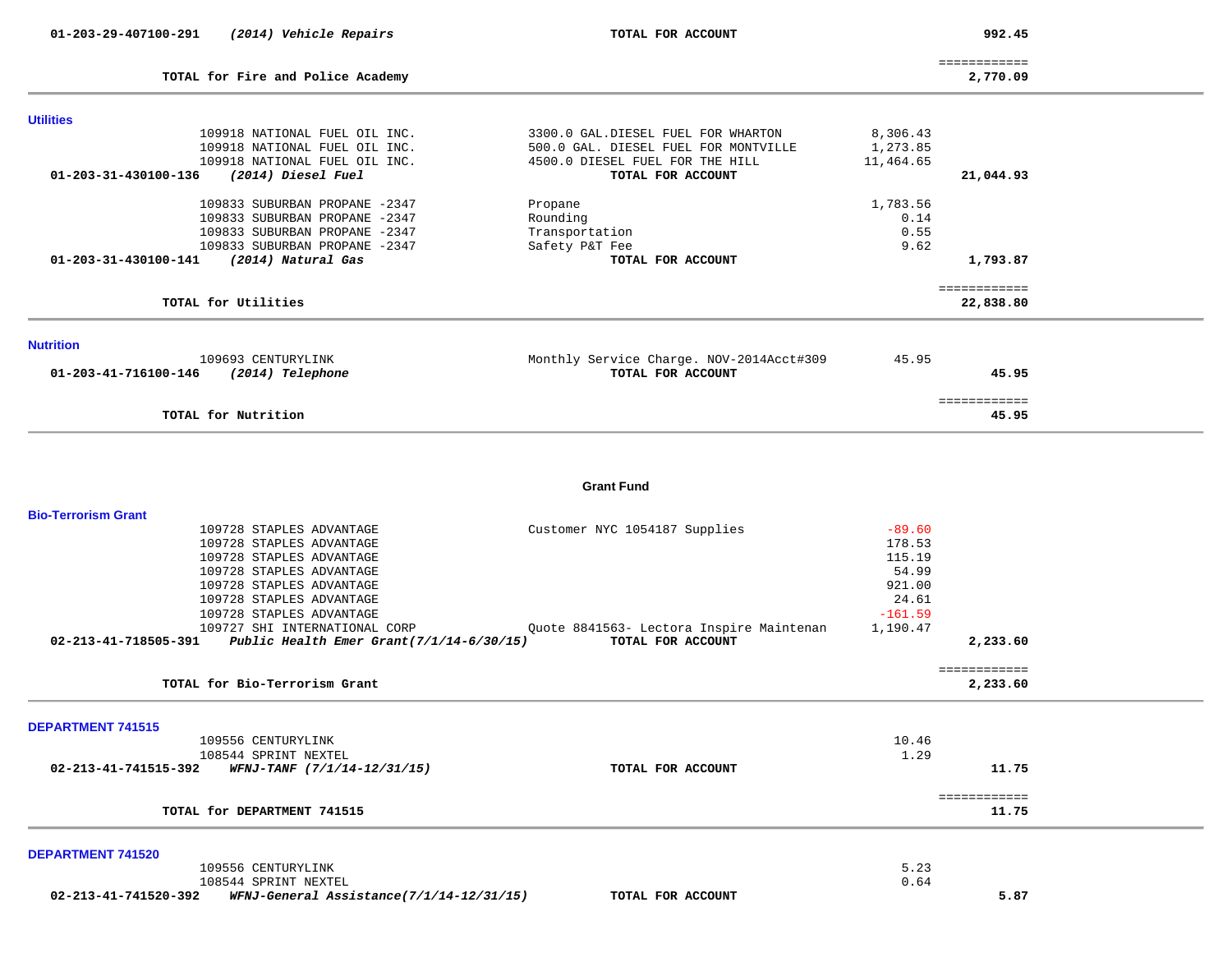| TOTAL for DEPARTMENT 741520                                           |                                                                                   |               | ============<br>5.87       |  |
|-----------------------------------------------------------------------|-----------------------------------------------------------------------------------|---------------|----------------------------|--|
|                                                                       |                                                                                   |               |                            |  |
| <b>DEPARTMENT 742505</b>                                              |                                                                                   |               |                            |  |
| 109556 CENTURYLINK<br>108544 SPRINT NEXTEL                            |                                                                                   | 78.46<br>9.66 |                            |  |
| $02 - 213 - 41 - 742505 - 391$ WIA Adult $(7/1/13 - 6/30/15)$         | TOTAL FOR ACCOUNT                                                                 |               | 88.12                      |  |
|                                                                       |                                                                                   |               |                            |  |
| TOTAL for DEPARTMENT 742505                                           |                                                                                   |               | ============<br>88.12      |  |
|                                                                       |                                                                                   |               |                            |  |
| <b>DEPARTMENT 742510</b><br>109556 CENTURYLINK                        |                                                                                   | 138.60        |                            |  |
| 108544 SPRINT NEXTEL                                                  | Bill dated - Nov. 22, 2014 for 973-383-1<br>564861630 Sept 27 - Oct 26, 2014 973- | 17.07         |                            |  |
| 02-213-41-742510-391 WIA Dislocated Worker (7/1/13-6/30/15)           | TOTAL FOR ACCOUNT                                                                 |               | 155.67                     |  |
|                                                                       |                                                                                   |               |                            |  |
| TOTAL for DEPARTMENT 742510                                           |                                                                                   |               | ============<br>155.67     |  |
|                                                                       |                                                                                   |               |                            |  |
| <b>DEPARTMENT 742520</b>                                              |                                                                                   |               |                            |  |
| 109556 CENTURYLINK                                                    |                                                                                   | 28.77         |                            |  |
| 108544 SPRINT NEXTEL                                                  |                                                                                   | 3.55          |                            |  |
| $02 - 213 - 41 - 742520 - 391$ WIA Youth $(7/1/13 - 6/30/15)$         | TOTAL FOR ACCOUNT                                                                 |               | 32.32                      |  |
| TOTAL for DEPARTMENT 742520                                           |                                                                                   |               | ============<br>32.32      |  |
| <b>MAPS</b>                                                           |                                                                                   |               |                            |  |
| 107745 GLOBAL EQUIPMENT COMPANY                                       | Locking Stamp and Coin Box - 6 pack                                               | 129.00        |                            |  |
| 107745 GLOBAL EQUIPMENT COMPANY                                       | Shipping                                                                          | 13.31         |                            |  |
| 107745 GLOBAL EQUIPMENT COMPANY                                       | Locking Stamp and Coin Box - 6 pack                                               | 387.00        |                            |  |
| 107745 GLOBAL EQUIPMENT COMPANY                                       | Shipping                                                                          | 16.69         |                            |  |
| 02-213-41-786205-394 MAPS (1/1/12-12/31/12)                           | TOTAL FOR ACCOUNT                                                                 |               | 546.00                     |  |
|                                                                       |                                                                                   |               | ============               |  |
| TOTAL for MAPS                                                        |                                                                                   |               | 546.00                     |  |
|                                                                       |                                                                                   |               |                            |  |
| <b>DEPARTMENT 864501</b><br>110337 TOWNSHIP OF EAST HANOVER           | Replacement of Melanie Lane Township own                                          | 334,550.66    |                            |  |
| $02 - 213 - 41 - 864501 - 392$ Melanie Lane Bridge (12/23/13-6/23/15) | TOTAL FOR ACCOUNT                                                                 |               | 334,550.66                 |  |
| TOTAL for DEPARTMENT 864501                                           |                                                                                   |               | ============<br>334,550.66 |  |
|                                                                       |                                                                                   |               |                            |  |
|                                                                       |                                                                                   |               |                            |  |
|                                                                       | <b>County Capital</b>                                                             |               |                            |  |
| <b>Renov CentralAveBldg Greystone</b>                                 |                                                                                   |               |                            |  |
| 110334 THE MUSIAL GROUP PA                                            | Central Ave Complex Building Area Six lo                                          | 1,970.00      |                            |  |
| 04-216-55-953146-909<br>Miscellaneous - Other                         | TOTAL FOR ACCOUNT                                                                 |               | 1,970.00                   |  |
|                                                                       |                                                                                   |               | ============               |  |
| TOTAL for Renov CentralAveBldg Greystone                              |                                                                                   |               | 1,970.00                   |  |

**FeasibilityStudy Wing CommCtr**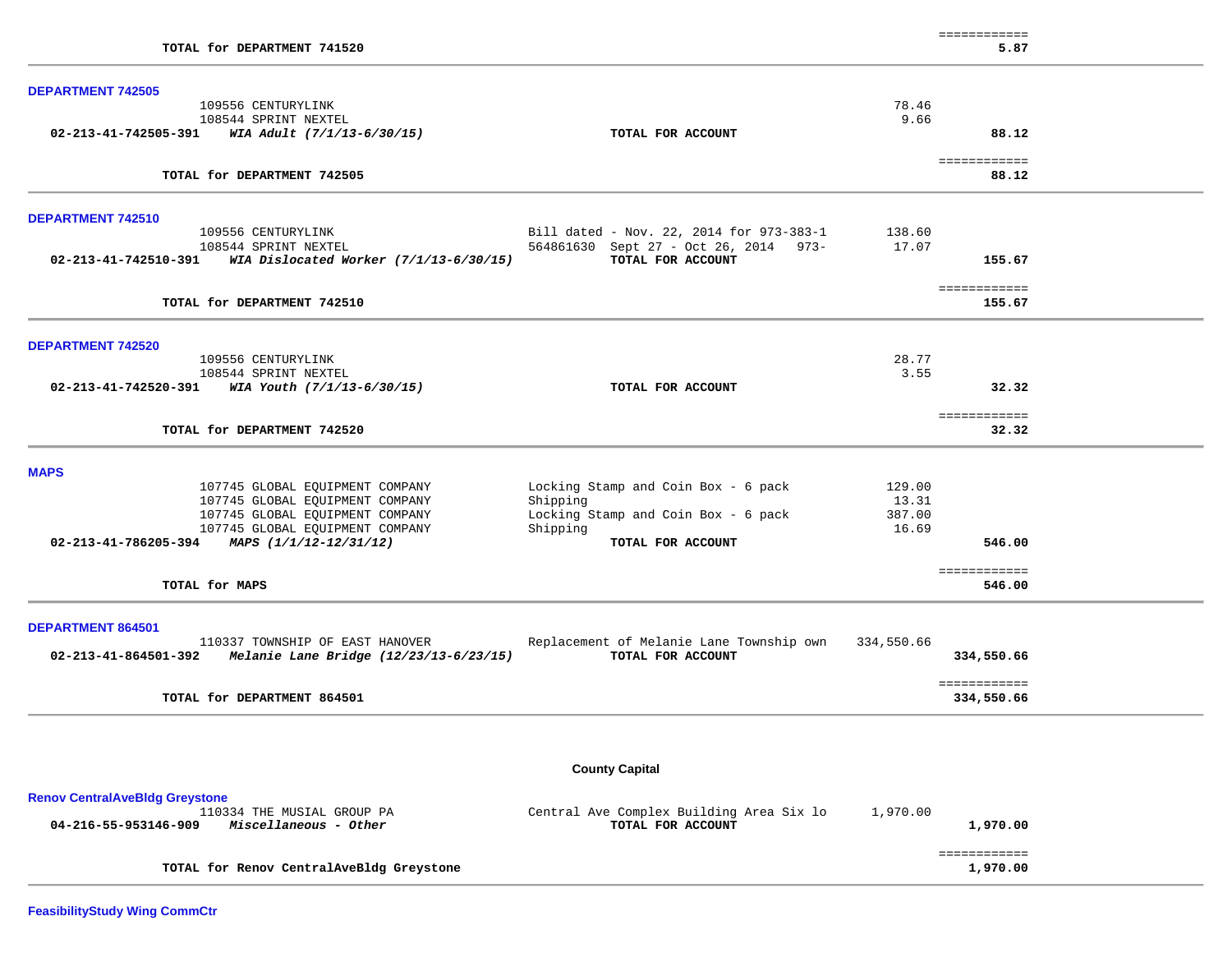| 04-216-55-953163-909                             | 110524 CLEARY GIACOBBE ALFIERI &<br>Miscellaneous - Other                                                                                                                                                                                                                                                                                  | legal services rendered<br>TOTAL FOR ACCOUNT                                                                                                                                                                                                                                                                                                                                                   | 48.00                                                                                                | 48.00                            |  |
|--------------------------------------------------|--------------------------------------------------------------------------------------------------------------------------------------------------------------------------------------------------------------------------------------------------------------------------------------------------------------------------------------------|------------------------------------------------------------------------------------------------------------------------------------------------------------------------------------------------------------------------------------------------------------------------------------------------------------------------------------------------------------------------------------------------|------------------------------------------------------------------------------------------------------|----------------------------------|--|
|                                                  | TOTAL for FeasibilityStudy Wing CommCtr                                                                                                                                                                                                                                                                                                    |                                                                                                                                                                                                                                                                                                                                                                                                |                                                                                                      | ============<br>48.00            |  |
| <b>Bridge DesignConst varCty Loc</b>             |                                                                                                                                                                                                                                                                                                                                            |                                                                                                                                                                                                                                                                                                                                                                                                |                                                                                                      |                                  |  |
| 04-216-55-953184-951                             | 110096 NATURE'S CHOICE CORPORATION<br>Building & Improvements                                                                                                                                                                                                                                                                              | Removal of Tree Stumps at the Union Scho<br>TOTAL FOR ACCOUNT                                                                                                                                                                                                                                                                                                                                  | 120.00                                                                                               | 120.00                           |  |
|                                                  | TOTAL for Bridge DesignConst varCty Loc                                                                                                                                                                                                                                                                                                    |                                                                                                                                                                                                                                                                                                                                                                                                |                                                                                                      | ============<br>120.00           |  |
| <b>DEPARTMENT 953202</b>                         |                                                                                                                                                                                                                                                                                                                                            |                                                                                                                                                                                                                                                                                                                                                                                                |                                                                                                      |                                  |  |
| 04-216-55-953202-909                             | 110510 CENTRAL JERSEY TITLE CO INC<br>110532 IZENBERG APPRAISAL ASSOCIATES<br>110308 KELLER & KIRKPATRICK<br>110335 KEY-TECH<br>110335 KEY-TECH<br>110335 KEY-TECH<br>110336 KEY-TECH<br>110344 T & M ASSOCIATES<br>Road Resurfacing/Construction/Imprvments<br>110331 SCHIFANO CONSTRUCTION CORP.<br>109277 MORRIS COUNTY PARK COMMISSION | Air Products title ins.<br>Appraisal commercial property<br>Morris County Milling & Resurfacing Pro<br>Invoice: 424445 - Br. 196, Newburgh Road<br>Invoice: 42446, Union School House Road,<br>Invoice: 42451 Bridge 1000, Repairs Cana<br>Union Schoool House Road, Mendham Twp.<br>T&M Project #MOCY-00080Roadway Milling &<br>TOTAL FOR ACCOUNT<br>Labor, Materials, Services Rendered in t | 828.00<br>3,150.00<br>2,844.30<br>2,476.00<br>1,670.00<br>252.00<br>230.00<br>4,766.30<br>141,168.02 | 16,216.60                        |  |
| 04-216-55-953202-951                             | Road Resurfacing/Construction/Imprvments                                                                                                                                                                                                                                                                                                   | Reimbursement for the Widening of the Sh<br>TOTAL FOR ACCOUNT                                                                                                                                                                                                                                                                                                                                  | 13,723.40                                                                                            | 154,891.42                       |  |
|                                                  | TOTAL for DEPARTMENT 953202                                                                                                                                                                                                                                                                                                                |                                                                                                                                                                                                                                                                                                                                                                                                |                                                                                                      | ============<br>171,108.02       |  |
| <b>DEPARTMENT 953269</b><br>04-216-55-953269-909 | 109967 WATERS, MCPHERSON, MCNEILL, P.C.<br>109967 WATERS, MCPHERSON, MCNEILL, P.C.<br>110511 CENTRAL JERSEY TITLE CO INC<br>Bridge Design/Constr - var locations<br>TOTAL for DEPARTMENT 953269                                                                                                                                            | Scott & Lisa Logan<br>Josoeph & Suzanne McCarthy<br>McCarthy (search fee)<br>TOTAL FOR ACCOUNT                                                                                                                                                                                                                                                                                                 | 12.00<br>144.00<br>74.00                                                                             | 230.00<br>============<br>230.00 |  |
| <b>DEPARTMENT 953291</b><br>04-216-55-953291-909 | 110342 BOSWELL ENGINEERING INC<br>Var Roadway Drainage Proj - Public Works                                                                                                                                                                                                                                                                 | Professional Engineering Services for MC<br>TOTAL FOR ACCOUNT                                                                                                                                                                                                                                                                                                                                  | 951.00                                                                                               | 951.00                           |  |
|                                                  | TOTAL for DEPARTMENT 953291                                                                                                                                                                                                                                                                                                                |                                                                                                                                                                                                                                                                                                                                                                                                |                                                                                                      | -------------<br>951.00          |  |
| <b>DEPARTMENT 953328</b><br>04-216-55-953328-956 | 110314 BROWN'S HUNTERDON<br>109783 GOLDEN EQUIPMENT CO., INC.<br>109783 GOLDEN EQUIPMENT CO., INC.<br>Purchase of Various Equip - PublicWorks                                                                                                                                                                                              | International Model 7400 SFA Chassis wit<br>956006 Stage III Upgrade Kit TR300, Addi<br>Case TR3300 (Returned to Aires) CREDIT<br>TOTAL FOR ACCOUNT                                                                                                                                                                                                                                            | 150,897.00<br>4, 191. 43<br>$-406.51$                                                                | 154,681.92                       |  |
|                                                  | TOTAL for DEPARTMENT 953328                                                                                                                                                                                                                                                                                                                |                                                                                                                                                                                                                                                                                                                                                                                                |                                                                                                      | ============<br>154,681.92       |  |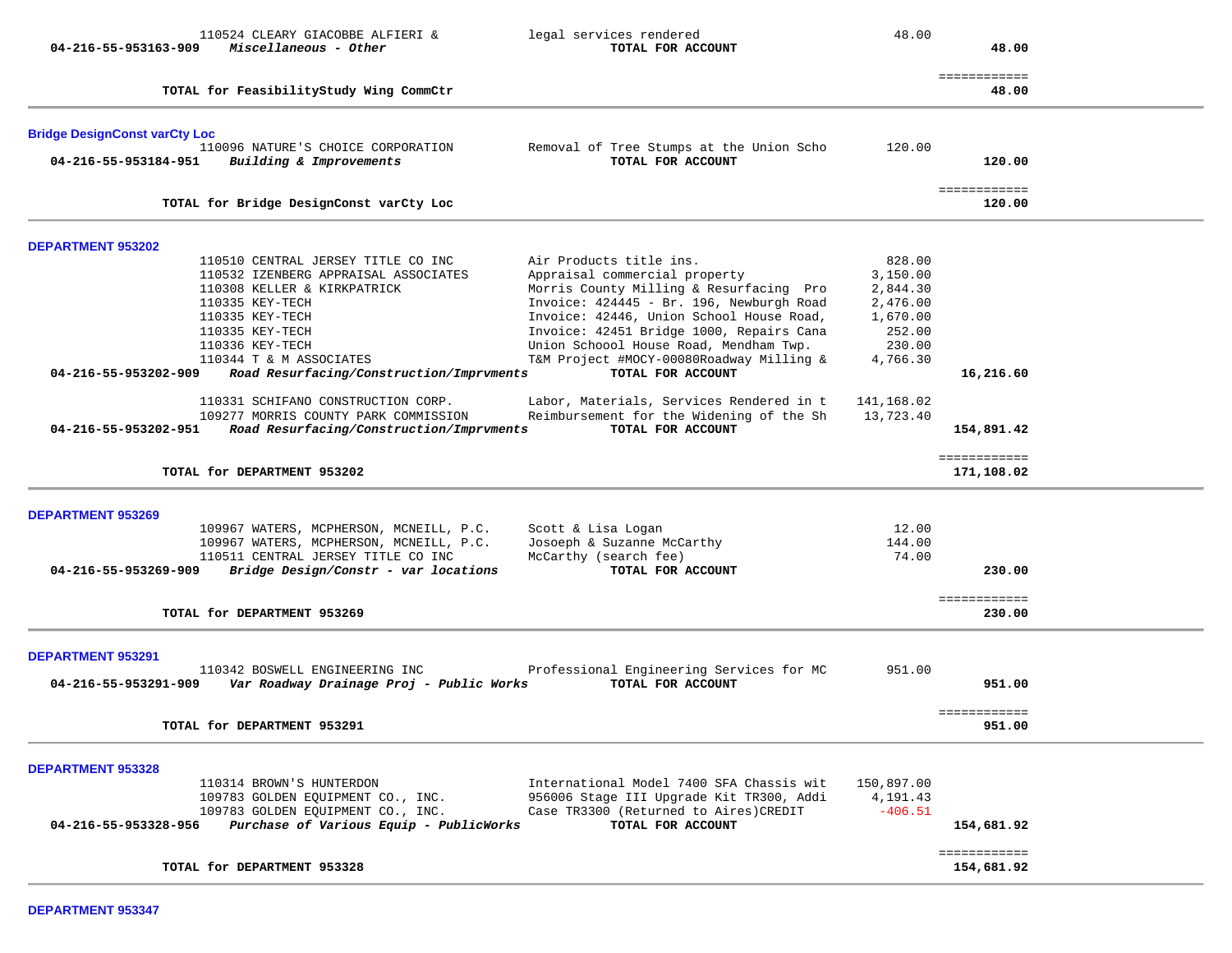|                                                  | 110001 BINSKY SERVICE LLC                                                                                                                                                                                                                           | RE: COUNTY LIBRARY/ 12-01-14                                                                                                                                                                              | 3,705.00                                                                |                                  |  |
|--------------------------------------------------|-----------------------------------------------------------------------------------------------------------------------------------------------------------------------------------------------------------------------------------------------------|-----------------------------------------------------------------------------------------------------------------------------------------------------------------------------------------------------------|-------------------------------------------------------------------------|----------------------------------|--|
| 04-216-55-953347-951                             | HVAC-Replace or Repair Various Bldgs                                                                                                                                                                                                                | TOTAL FOR ACCOUNT                                                                                                                                                                                         |                                                                         | 3,705.00                         |  |
|                                                  | TOTAL for DEPARTMENT 953347                                                                                                                                                                                                                         |                                                                                                                                                                                                           |                                                                         | ============<br>3,705.00         |  |
| <b>DEPARTMENT 953368</b>                         |                                                                                                                                                                                                                                                     |                                                                                                                                                                                                           |                                                                         |                                  |  |
| 04-216-55-953368-957                             | 107857 SNAP ON INDUSTRIAL<br>107857 SNAP ON INDUSTRIAL<br>107857 SNAP ON INDUSTRIAL<br>107857 SNAP ON INDUSTRIAL<br>107857 SNAP ON INDUSTRIAL<br>107857 SNAP ON INDUSTRIAL<br>107857 SNAP ON INDUSTRIAL<br>Acq Vehicles & Equip Plan & Public Works | 4 Post Closed Center 18K Lift<br>SS Turntable<br>Ramps WT STD Front/Rear<br>Duct Cover<br>Kit Paddle TT<br>Off-Load of Snap-On Equipment<br>Freight for Snap-On Equipment and Instal<br>TOTAL FOR ACCOUNT | 23,260.10<br>1,022.26<br>392.89<br>65.34<br>92.44<br>150.00<br>2,225.00 | 27,208.03                        |  |
|                                                  | TOTAL for DEPARTMENT 953368                                                                                                                                                                                                                         |                                                                                                                                                                                                           |                                                                         | ============<br>27,208.03        |  |
| <b>DEPARTMENT 954304</b>                         |                                                                                                                                                                                                                                                     |                                                                                                                                                                                                           |                                                                         |                                  |  |
|                                                  | 109739 COMPLETE SECURITY SYSTEMS, INC.<br>109739 COMPLETE SECURITY SYSTEMS, INC.<br>04-216-55-954304-956 Var Capital Projects-Sheriff                                                                                                               | UpGrade - NVR P#2, Section #6 - Progress<br>UpGrade - Courthouse CCTV Expan. Project<br>TOTAL FOR ACCOUNT                                                                                                 | 50,348.00<br>49,729.00                                                  | 100,077.00                       |  |
|                                                  | TOTAL for DEPARTMENT 954304                                                                                                                                                                                                                         |                                                                                                                                                                                                           |                                                                         | ============<br>100,077.00       |  |
| <b>DEPARTMENT 954359</b><br>04-216-55-954359-956 | 109192 COMPLETE SECURITY SYSTEMS, INC.<br>Replace & Upgrade Security Cameras                                                                                                                                                                        | BID#14-36 Camera Upgrade Project, Inv dt<br>TOTAL FOR ACCOUNT                                                                                                                                             | 11,600.00                                                               | 11,600.00                        |  |
|                                                  | TOTAL for DEPARTMENT 954359                                                                                                                                                                                                                         |                                                                                                                                                                                                           |                                                                         | ============<br>11,600.00        |  |
| <b>DEPARTMENT 955306</b><br>04-216-55-955306-909 | 109777 THE RBA GROUP INC.<br>Renovate Resident Tub/Shower Area-MV<br>TOTAL for DEPARTMENT 955306                                                                                                                                                    | Further work on Project A4517.00, 11-3-20<br>TOTAL FOR ACCOUNT                                                                                                                                            | 271.91                                                                  | 271.91<br>============<br>271.91 |  |
|                                                  |                                                                                                                                                                                                                                                     |                                                                                                                                                                                                           |                                                                         |                                  |  |
| <b>DEPARTMENT 955321</b>                         | 110185 EXTEL COMMUNICATIONS<br>105728 RUG AND FLOOR STORE                                                                                                                                                                                           | MORRISVIEW, 11-25-2014<br>Carpeting in Board Room, 9-2-2014<br>TOTAL FOR ACCOUNT                                                                                                                          | 2,500.00<br>5,975.00                                                    | 8,475.00                         |  |
|                                                  | TOTAL for DEPARTMENT 955321                                                                                                                                                                                                                         |                                                                                                                                                                                                           |                                                                         | ============<br>8,475.00         |  |
| <b>DEPARTMENT 955345</b><br>04-216-55-955345-940 | 109780 R.D. SALES DOOR & HARDWARE LLC<br>109356 RELIAS LEARNING LLC<br>Various Projects - Morris View                                                                                                                                               | Manual Partition for Unit 2-D Day Room, 1<br>Employee Feedback System, September-2014<br>TOTAL FOR ACCOUNT                                                                                                | 28,495.00<br>7,755.00                                                   | 36,250.00                        |  |
|                                                  | TOTAL for DEPARTMENT 955345                                                                                                                                                                                                                         |                                                                                                                                                                                                           |                                                                         | ============<br>36,250.00        |  |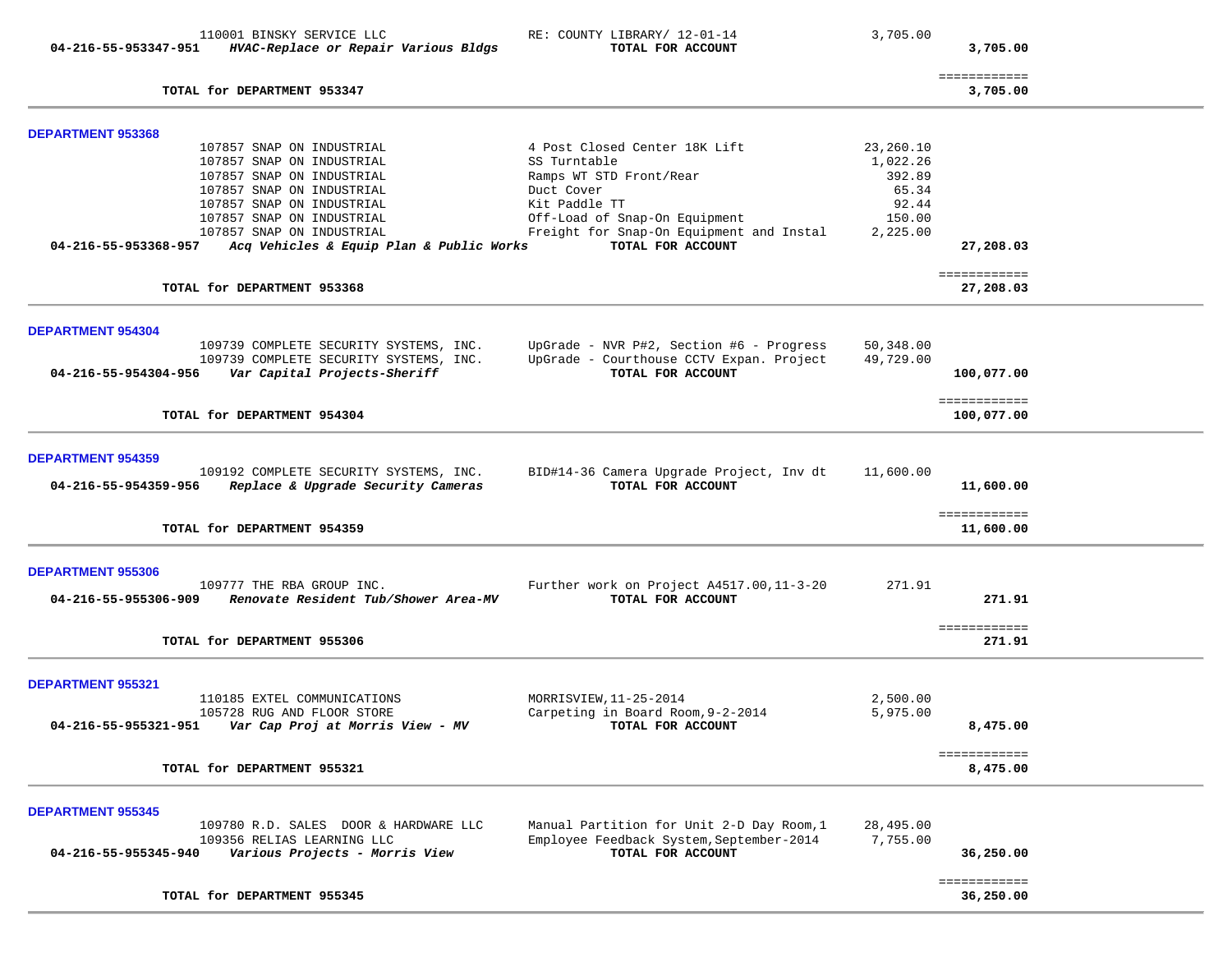| DEPARTMENT 962263          |                                                                         |                                                                                   |                      |                           |
|----------------------------|-------------------------------------------------------------------------|-----------------------------------------------------------------------------------|----------------------|---------------------------|
|                            | 98219 VERIZON NETWORK INTEGRATION                                       | Cisco ATAs (OTY 48)                                                               | 33,492.30            |                           |
|                            | 99847 VERIZON NETWORK INTEGRATION<br>103357 VERIZON NETWORK INTEGRATION | 7916 Sidecar for 7965 Phones - QTY 15<br>Cisco ATA 187 with maintenance, labor, e | 8,401.17<br>8,758.81 |                           |
| 04-216-55-962263-955       | Acq VOIP telephone sys-ITD                                              | TOTAL FOR ACCOUNT                                                                 |                      | 50,652.28                 |
|                            | TOTAL for DEPARTMENT 962263                                             |                                                                                   |                      | ============<br>50,652.28 |
|                            |                                                                         |                                                                                   |                      |                           |
| DEPARTMENT 962308          | 108818 WESCOM SOLUTONS INC.                                             | Trainer's Expenses for Onsite Course hel                                          | 2,475.21             |                           |
| 04-216-55-962308-955       | Medical Record Sys for Morris View - IT                                 | TOTAL FOR ACCOUNT                                                                 |                      | 2,475.21                  |
|                            | TOTAL for DEPARTMENT 962308                                             |                                                                                   |                      | ============<br>2,475.21  |
| <b>DEPARTMENT 962343</b>   |                                                                         |                                                                                   |                      |                           |
|                            | 110113 COMPLETE SECURITY SYSTEMS, INC.                                  | Progress Payment as per invoice                                                   | 65,058.00            |                           |
|                            | 107874 CDW GOVERNMENT LLC                                               | PLANTRONICS CS540 WIRELESS HEADSETMfg#:                                           | 597.96               |                           |
|                            | 107874 CDW GOVERNMENT LLC<br>109757 EXTEL COMMUNICATIONS                | PLANTRONICS EHS CABLE APC 41Mfg#: 38350-<br>Wiring as per quote dated 11/17/2014  | 162.51<br>9,250.00   |                           |
|                            | 107869 HIRSCH ELECTRONICS, LLC                                          | Smart Cards, Readers and licensing as pe                                          | 840.00               |                           |
|                            | 107869 HIRSCH ELECTRONICS, LLC                                          | Smart Cards, Readers and licensing as pe                                          | 3,720.00             |                           |
|                            | 108813 SHI INTERNATIONAL CORP                                           | Adobe LiveCycle Designer 11                                                       | 767.61               |                           |
| 04-216-55-962343-955       | Purchase Various Equip for IT                                           | TOTAL FOR ACCOUNT                                                                 |                      | 80,396.08                 |
|                            | TOTAL for DEPARTMENT 962343                                             |                                                                                   |                      | ============<br>80,396.08 |
| DEPARTMENT 964367          |                                                                         |                                                                                   |                      |                           |
|                            | 110172 RUG AND FLOOR STORE                                              | supply and install 540 s/f of mannington                                          | 2,700.00             |                           |
| 04-216-55-964367-951       | New Carperting for Cty Clerk's Office                                   | TOTAL FOR ACCOUNT                                                                 |                      | 2,700.00                  |
|                            | TOTAL for DEPARTMENT 964367                                             |                                                                                   |                      | ============<br>2,700.00  |
|                            |                                                                         |                                                                                   |                      |                           |
|                            |                                                                         | <b>Dedicated Trust</b>                                                            |                      |                           |
| <b>Motor Vehicle Fines</b> |                                                                         |                                                                                   |                      |                           |
|                            | 109786 CIPOLLINI CARTING & RECYCLING INC.                               | Insurance Reimbursement                                                           | 2,000.00             |                           |
|                            | 109713 M & B TRUCKING INC                                               | Insurance Reimbursement                                                           | 2,000.00             |                           |
|                            | 109898 SUPREME-METRO CORP.                                              | Storm 11/26/2014 Run 7, 12                                                        | 1,760.00             |                           |
| 13-290-56-575701-888       | Motor Vehicle Fines                                                     | TOTAL FOR ACCOUNT                                                                 |                      | 5,760.00                  |
|                            | TOTAL for Motor Vehicle Fines                                           |                                                                                   |                      | ============<br>5,760.00  |
| <b>Tax Board</b>           |                                                                         |                                                                                   |                      |                           |
|                            | 108281 OFFICE TEAM                                                      | Professional services w/e 10/24/14                                                | 651.24               |                           |
|                            | 110106 OFFICE TEAM                                                      | Professional services w/e 11/21/14                                                | 723.60               |                           |
|                            | 110106 OFFICE TEAM                                                      | Professional services w/e 11/28/14                                                | 379.89               |                           |
|                            | 110262 RALPH MELORO                                                     | Mileage                                                                           | 147.00               |                           |
|                            | 110262 RALPH MELORO<br>110262 RALPH MELORO                              | Conference Registration<br>Ramada Inn, Rhode Island                               | 150.00<br>51.74      |                           |
|                            | 110262 RALPH MELORO                                                     | Marriott Hotel, Providence                                                        | 361.60               |                           |
|                            |                                                                         |                                                                                   |                      |                           |